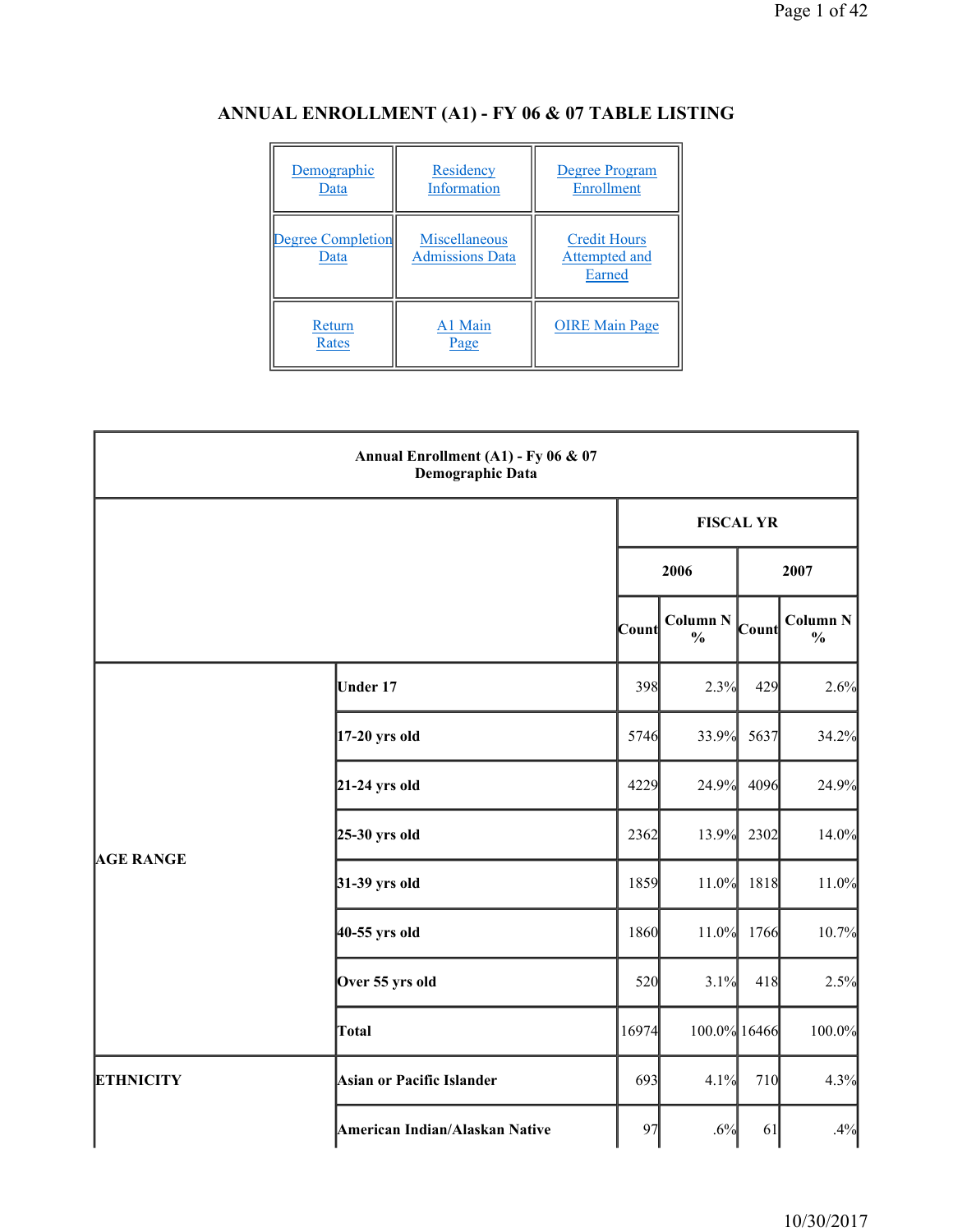|                             | <b>Black, Non-Hispanic</b>                              | 2432  | 14.2%        | 2144        | 13.0%  |
|-----------------------------|---------------------------------------------------------|-------|--------------|-------------|--------|
|                             | Hispanic                                                | 801   | 4.7%         | 742         | 4.5%   |
|                             | White, Non-Hispanic                                     | 12283 |              | 71.9% 12147 | 73.4%  |
|                             | Non-Resident Alien                                      | 769   | 4.5%         | 734         | 4.4%   |
|                             | Total                                                   | 17075 | 100.0% 16538 |             | 100.0% |
|                             | Male                                                    | 7811  | 45.7%        | 7619        | 46.1%  |
| <b>SEX</b>                  | Female                                                  | 9264  | 54.3%        | 8919        | 53.9%  |
|                             | Total                                                   | 17075 | 100.0% 16538 |             | 100.0% |
|                             | Prepare for transfer to 4 yr coll                       | 1498  | 8.8%         | 1140        | 6.9%   |
|                             | Improve skills for present job                          | 284   | 1.7%         | 223         | 1.3%   |
|                             | Prepare for future job immediately after<br>attending P | 1171  | 6.9%         | 1005        | 6.1%   |
| <b>Current Intent</b>       | Prepare for GED or improve basic<br>academic skills     | 78    | $.5\%$       | 73          | .4%    |
|                             | Personal interest - not career oriented                 | 344   | 2.0%         | 295         | 1.8%   |
|                             | Unknown/Other                                           | 13700 |              | 80.2% 13802 | 83.5%  |
|                             | Total                                                   | 17075 | 100.0% 16538 |             | 100.0% |
|                             | Complete one or several courses                         | 7856  | 46.0%        | 7580        | 45.8%  |
|                             | <b>Complete a Certificate</b>                           | 466   | 2.7%         | 594         | 3.6%   |
| <b>ENROLLMENT OBJECTIVE</b> | Complete an Associate degree                            | 8753  | 51.3%        | 8364        | 50.6%  |
|                             | Total                                                   | 17075 | 100.0% 16538 |             | 100.0% |
| <b>DISADVANTAGED STATUS</b> | Not applicable                                          | 10190 | 59.7%        | 9853        | 59.6%  |
|                             | <b>Economically disadvantaged</b>                       | 1798  | 10.5%        | 1985        | 12.0%  |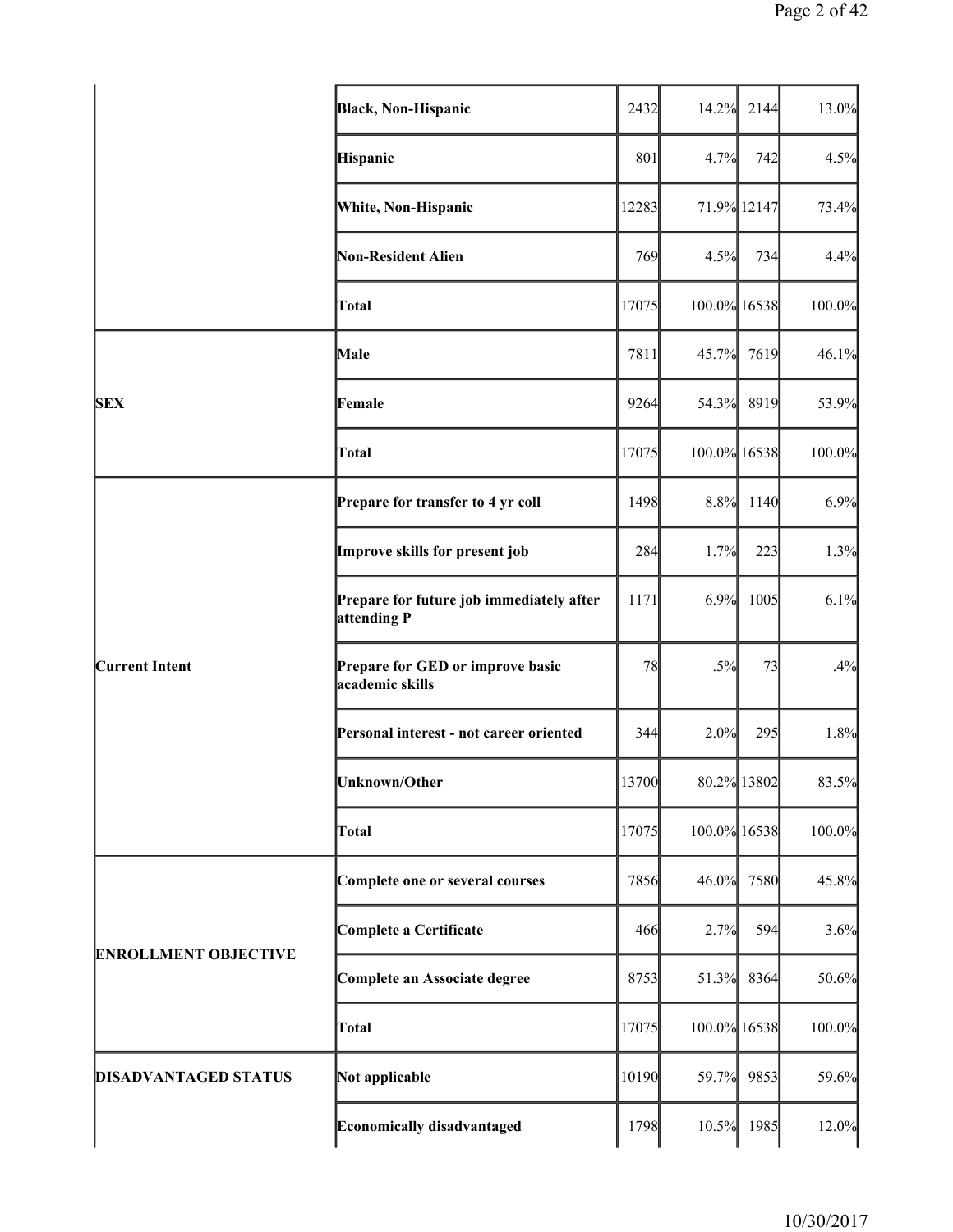|                                             | <b>Academically disadvantaged</b>    | 2913  | 17.1%        | 2783 | 16.8%  |
|---------------------------------------------|--------------------------------------|-------|--------------|------|--------|
|                                             | Both Econ & Acad disadvantaged       | 2174  | 12.7%        | 1917 | 11.6%  |
|                                             | Total                                | 17075 | 100.0% 16538 |      | 100.0% |
|                                             | Not applicable                       | 16397 | 96.0% 15782  |      | 95.4%  |
| <b>LTD-ENG PROFICIENCY</b>                  | Limited-English-Proficient           | 678   | 4.0%         | 756  | 4.6%   |
|                                             | <b>Total</b>                         | 17075 | 100.0% 16538 |      | 100.0% |
|                                             | Not applicable                       | 16501 | 96.6% 15983  |      | 96.6%  |
| <b>DISABILITY STATUS</b>                    | <b>Disability Student</b>            | 574   | 3.4%         | 555  | 3.4%   |
|                                             | <b>Total</b>                         | 17075 | 100.0% 16538 |      | 100.0% |
|                                             | No                                   | 12119 | 71.0% 12551  |      | 75.9%  |
| <b>Signed Declaration of Intent</b>         | Yes                                  | 4956  | 29.0%        | 3987 | 24.1%  |
|                                             | Total                                | 17075 | 100.0% 16538 |      | 100.0% |
|                                             | <b>Not Applicable</b>                | 10190 | 59.7%        | 9853 | 59.6%  |
|                                             | No support                           | 5661  | 33.2%        | 5874 | 35.5%  |
| <b>SPEC</b><br><b>SUPPORT/DISADVANTAGED</b> | <b>Sup Services/Perkins II Funds</b> | 1109  | 6.5%         | 680  | 4.1%   |
|                                             | <b>Sup Services/Other Sources</b>    | 115   | .7%          | 131  | .8%    |
|                                             | Total                                | 17075 | 100.0% 16538 |      | 100.0% |
| <b>SPEC SUPPORT/DISABILITIES</b>            | <b>Not Applicable</b>                | 16501 | 96.6% 15983  |      | 96.6%  |
|                                             | No support                           | 350   | 2.0%         | 358  | 2.2%   |
|                                             | <b>Sup Services/Perkins II Funds</b> | 73    | .4%          | 49   | .3%    |
|                                             | <b>Sup Services/Other Sources</b>    | 151   | .9%          | 148  | .9%    |
|                                             |                                      |       |              |      |        |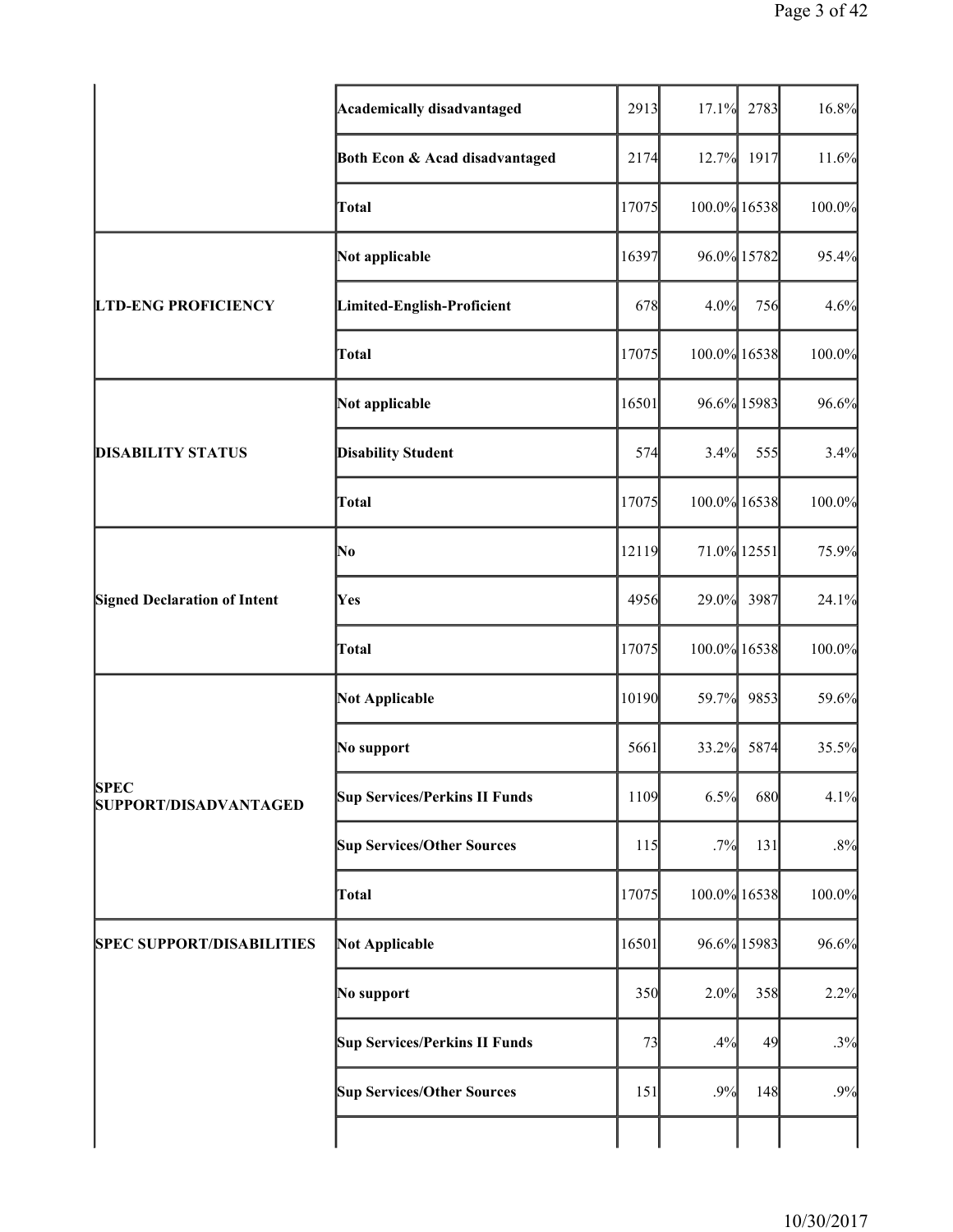|                                | Total                                                   | 17075 | 100.0% 16538 |                         | 100.0% |
|--------------------------------|---------------------------------------------------------|-------|--------------|-------------------------|--------|
|                                | Not Applicable                                          | 16397 |              | 96.0% 15782             | 95.4%  |
|                                | No support                                              | 677   | 4.0%         | 755                     | 4.6%   |
| <b>SPEC SUP/LTD ENG PROF</b>   | <b>Sup Services/Perkins II Funds</b>                    |       | .0%          |                         | .0%    |
|                                | Total                                                   | 17075 | 100.0% 16538 |                         | 100.0% |
|                                | All Other                                               | 17075 | 100.0% 16538 |                         | 100.0% |
| <b>JTPA PARTICIPANT</b>        | Total                                                   | 17075 | 100.0% 16538 |                         | 100.0% |
|                                |                                                         | 16869 |              | 98.8% 16354             | 98.9%  |
|                                | <b>Vocational Home Econ</b>                             | 7     | .0%          | $\overline{2}$          | $.0\%$ |
|                                | English Language & Literature                           |       | .0%          | $\overline{\mathbf{3}}$ | $.0\%$ |
|                                | <b>Liberal Arts/Sciences</b>                            | 103   | .6%          | 71                      | .4%    |
| <b>OCCUPATIONAL-ABE/ASE</b>    | <b>Precision Production Trades</b>                      |       | .0%          | $\theta$                | $.0\%$ |
|                                | <b>Transportation &amp; Materials Moving</b><br>Workers |       | .0%          | $\theta$                | $.0\%$ |
|                                | <b>Health Professions</b>                               |       | .0%          | $\boldsymbol{0}$        | $.0\%$ |
|                                | <b>Bus Mngmnt/Admin Services</b>                        | 92    | $.5\%$       | 108                     | .7%    |
|                                | Total                                                   | 17075 | 100.0% 16538 |                         | 100.0% |
| <b>HIGHEST DEG PREV EARNED</b> | <b>Associates Degree</b>                                | 426   | 2.5%         | 353                     | 2.1%   |
|                                | <b>Bachelor Degree</b>                                  | 642   | 3.8%         | 655                     | 4.0%   |
|                                | Certificate                                             | 229   | 1.3%         | 186                     | 1.1%   |
|                                | <b>Doctoral Degree</b>                                  | 48    | .3%          | 44                      | .3%    |
|                                | <b>GED</b>                                              | 535   | 3.1%         | 497                     | 3.0%   |
|                                |                                                         |       |              |                         |        |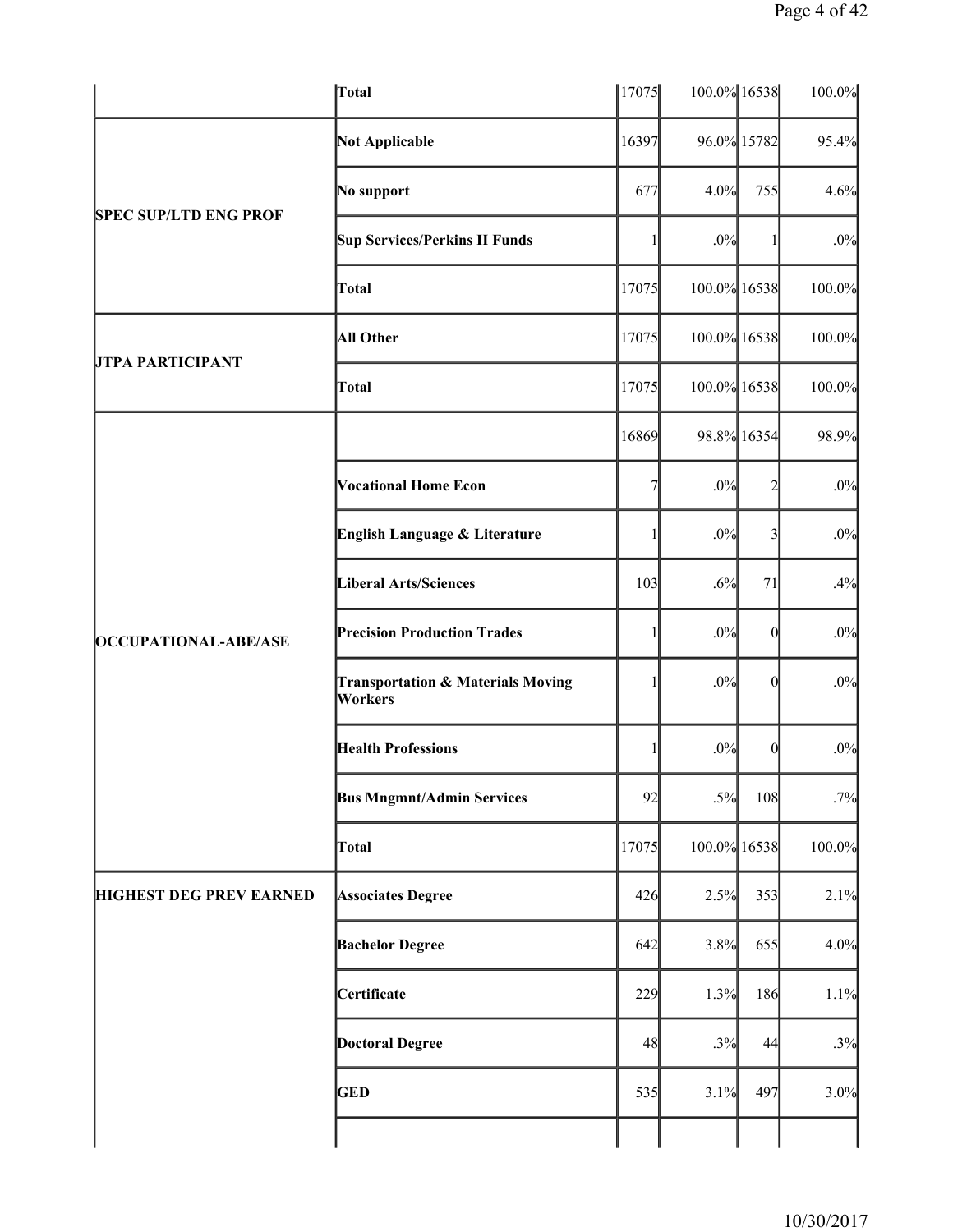|                              | <b>High Schl Diploma</b>            | 9383  | 55.0%        | 9093        | 55.0%  |
|------------------------------|-------------------------------------|-------|--------------|-------------|--------|
|                              | <b>Masters Degree</b>               | 212   | 1.2%         | 214         | 1.3%   |
|                              | None                                | 579   | 3.4%         | 391         | 2.4%   |
|                              | Other                               | 347   | 2.0%         | 299         | 1.8%   |
|                              | 1st Professional Degree             | 19    | $.1\%$       | 12          | $.1\%$ |
|                              | Some college                        | 1094  | 6.4%         | 1329        | 8.0%   |
|                              | <b>Unknown</b>                      | 3561  | 20.9%        | 3465        | 21.0%  |
|                              | Total                               | 17075 | 100.0% 16538 |             | 100.0% |
|                              | Not a Voucher Recipient/NA          | 17056 | 99.9% 16521  |             | 99.9%  |
| <b>WIA Voucher Recipient</b> | <b>ITA/Voucher Payment Received</b> | 19    | $.1\%$       | 17          | .1%    |
|                              | Total                               | 17075 | 100.0% 16538 |             | 100.0% |
| Veteran Status               | Not a Veteran                       | 16711 |              | 97.9% 16223 | 98.1%  |
|                              | Veteran                             | 364   | 2.1%         | 315         | 1.9%   |
|                              | Total                               | 17075 | 100.0% 16538 |             | 100.0% |

r

| Annual Enrollment (A1) - Fy 06 & 07<br><b>Residency Information</b> |                 |       |                  |             |                                |  |  |  |
|---------------------------------------------------------------------|-----------------|-------|------------------|-------------|--------------------------------|--|--|--|
|                                                                     |                 |       | <b>FISCAL YR</b> |             |                                |  |  |  |
|                                                                     |                 |       | 2006             |             | 2007                           |  |  |  |
|                                                                     |                 |       |                  |             | CountColumn N %CountColumn N % |  |  |  |
| <b>RESIDENCY</b> In-district                                        |                 | 12038 |                  | 70.5% 11513 | 69.6%                          |  |  |  |
|                                                                     | Out-of-district | 4090  | 24.0%            | 4120        | 24.9%                          |  |  |  |
|                                                                     |                 |       |                  |             |                                |  |  |  |

٦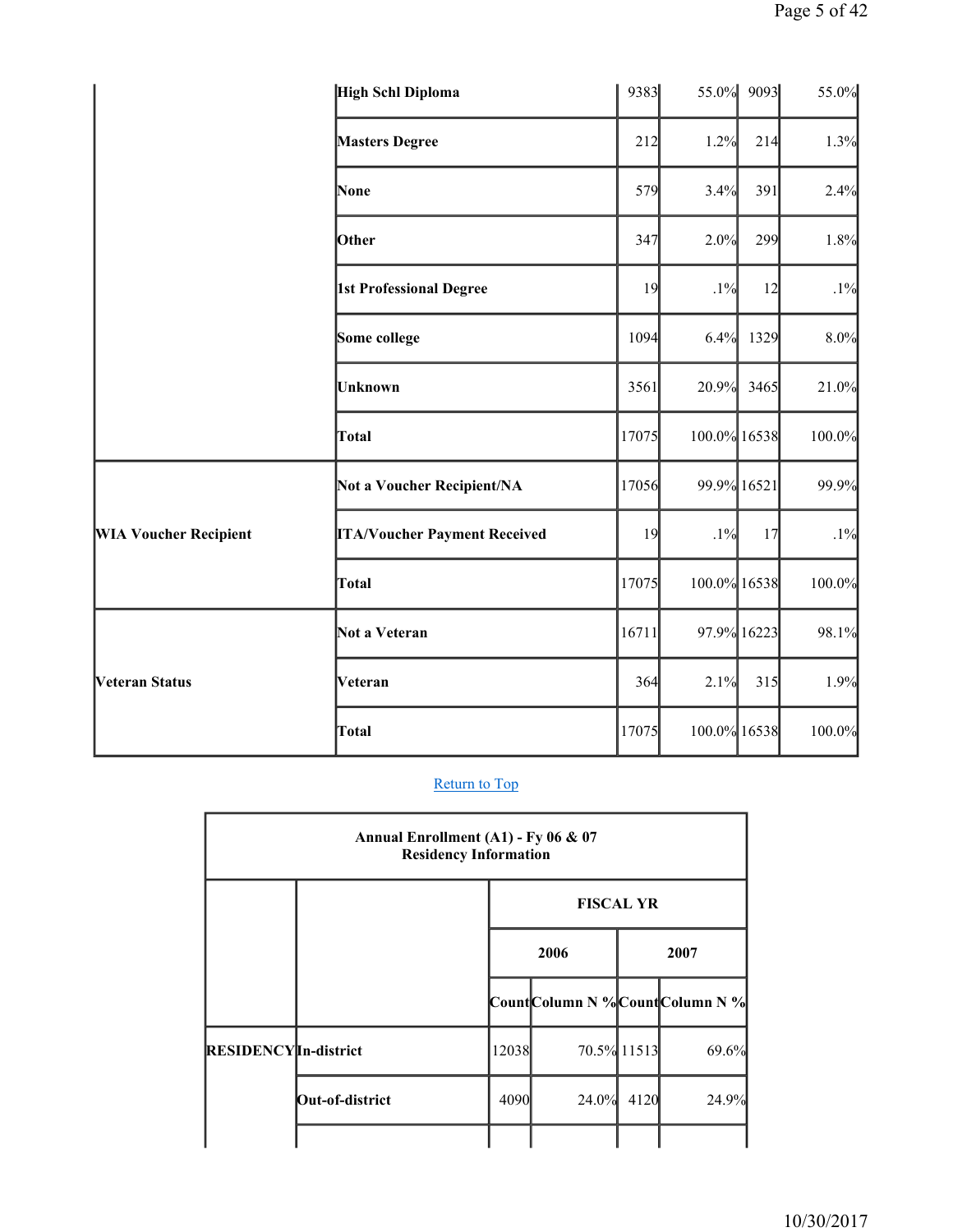|               | <b>State Correctional Institution</b> | $\boldsymbol{0}$ | .0%          | $\mathbf{0}$            | $.0\%$ |
|---------------|---------------------------------------|------------------|--------------|-------------------------|--------|
|               | Out-of-state                          | 216              | 1.3%         | 220                     | 1.3%   |
|               | <b>Foreign Country</b>                | 731              | 4.3%         | 685                     | 4.1%   |
|               | Total                                 | 17075            | 100.0% 16538 |                         | 100.0% |
| <b>COUNTY</b> | Adams                                 | 15               | .1%          | 12                      | $.1\%$ |
|               | Alexander                             | $\overline{c}$   | $.0\%$       | $\overline{\mathbf{3}}$ | $.0\%$ |
|               | Bond                                  | 8                | .0%          | $\overline{\mathbf{3}}$ | $.0\%$ |
|               | Boone                                 | 6                | .0%          | $\overline{2}$          | $.0\%$ |
|               | Brown                                 | $\theta$         | .0%          | $\overline{\mathbf{3}}$ | $.0\%$ |
|               | Bureau                                | 21               | .1%          | 19                      | $.1\%$ |
|               | Calhoun                               | $\overline{4}$   | $.0\%$       | $\overline{c}$          | $.0\%$ |
|               | Carroll                               | 6                | $.0\%$       | $\overline{c}$          | $.0\%$ |
|               | Cass                                  | 8                | .0%          | 9                       | $.1\%$ |
|               | Champaign                             | 9641             | 56.5%        | 9354                    | 56.6%  |
|               | Christian                             | 23               | $.1\%$       | 27                      | .2%    |
|               | <b>Clark</b>                          | 14               | .1%          | 11                      | $.1\%$ |
|               | Clay                                  | $\overline{4}$   | $.0\%$       | $\overline{2}$          | $.0\%$ |
|               | <b>Clinton</b>                        | 9                | $.1\%$       | $\overline{4}$          | .0%    |
|               | Coles                                 | 72               | .4%          | 73                      | .4%    |
|               | Cook                                  | 1400             | 8.2%         | 1392                    | 8.4%   |
|               | Crawford                              | 16               | $.1\%$       | 16                      | $.1\%$ |
|               | Cumberland                            | 14               | $.1\%$       | $\overline{9}$          | $.1\%$ |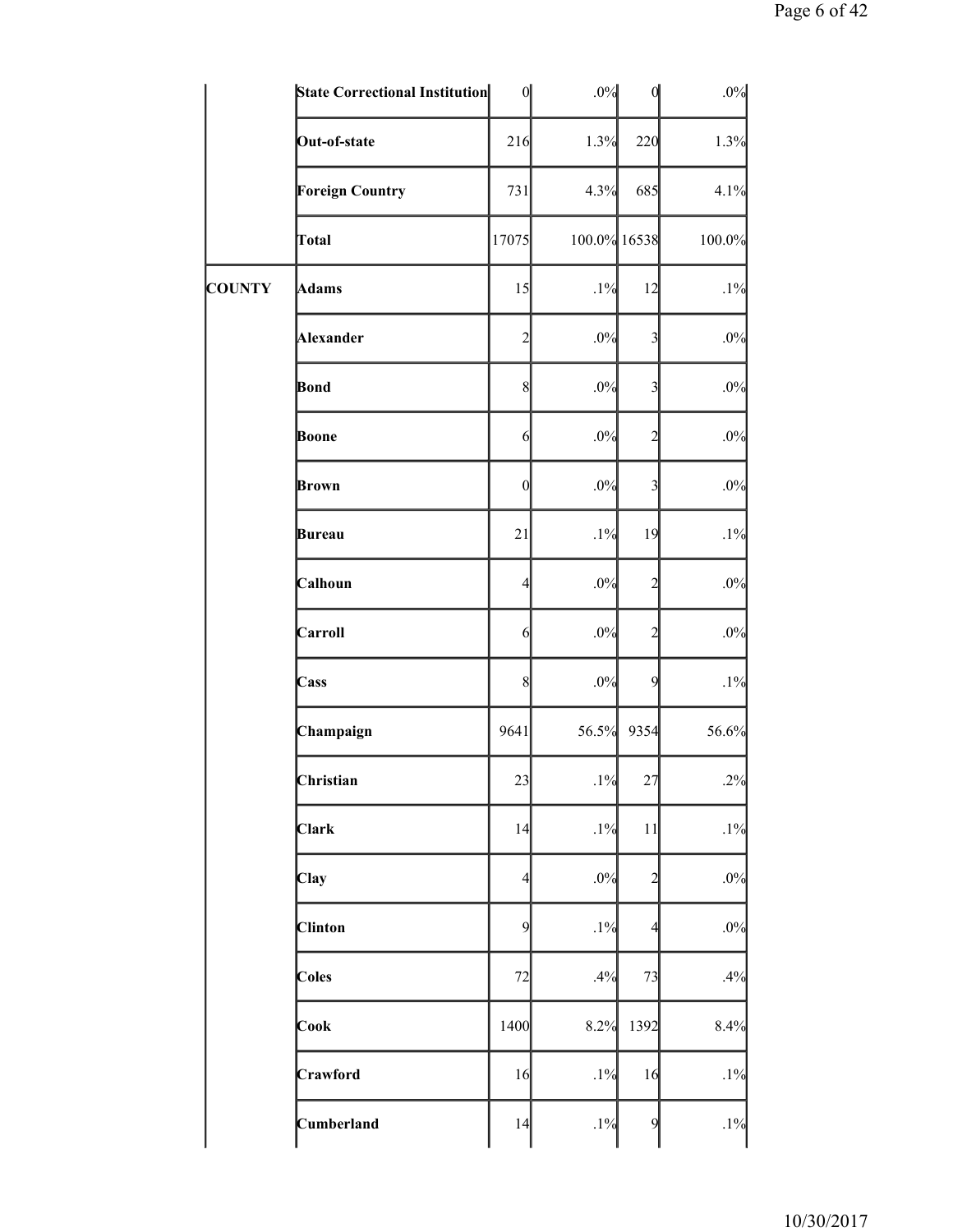| De Kalb          | 19             | .1%    | 15             | $.1\%$ |
|------------------|----------------|--------|----------------|--------|
| De Witt          | 147            | .9%    | 157            | .9%    |
| <b>Douglas</b>   | 551            | 3.2%   | 517            | 3.1%   |
| Du Page          | 158            | .9%    | 179            | 1.1%   |
| <b>Edgar</b>     | 68             | .4%    | 51             | .3%    |
| Edwards          | 5              | .0%    | 5              | .0%    |
| <b>Effingham</b> | 46             | .3%    | 36             | .2%    |
| Fayette          | 11             | .1%    | 11             | $.1\%$ |
| Ford             | 450            | 2.6%   | 473            | 2.9%   |
| Franklin         | $\overline{6}$ | .0%    | $\overline{c}$ | $.0\%$ |
| Fulton           | 8              | .0%    | 9              | $.1\%$ |
| Gallatin         | $\mathbf{1}$   | .0%    | $\overline{c}$ | $.0\%$ |
| Greene           | $\overline{4}$ | .0%    | $\overline{4}$ | $.0\%$ |
| Grundy           | 11             | .1%    | 18             | $.1\%$ |
| Hamilton         | $\mathbf{1}$   | .0%    | $\mathbf{1}$   | $.0\%$ |
| Hancock          | 5              | .0%    | $\overline{7}$ | $.0\%$ |
| <b>Henderson</b> | 1              | .0%    | $\overline{3}$ | $.0\%$ |
| <b>Henry</b>     | 21             | $.1\%$ | 15             | $.1\%$ |
| Iroquois         | 260            | 1.5%   | 274            | 1.7%   |
| Jackson          | 17             | .1%    | 8              | .0%    |
| Jasper           | 11             | .1%    | 8              | $.0\%$ |
|                  |                |        |                |        |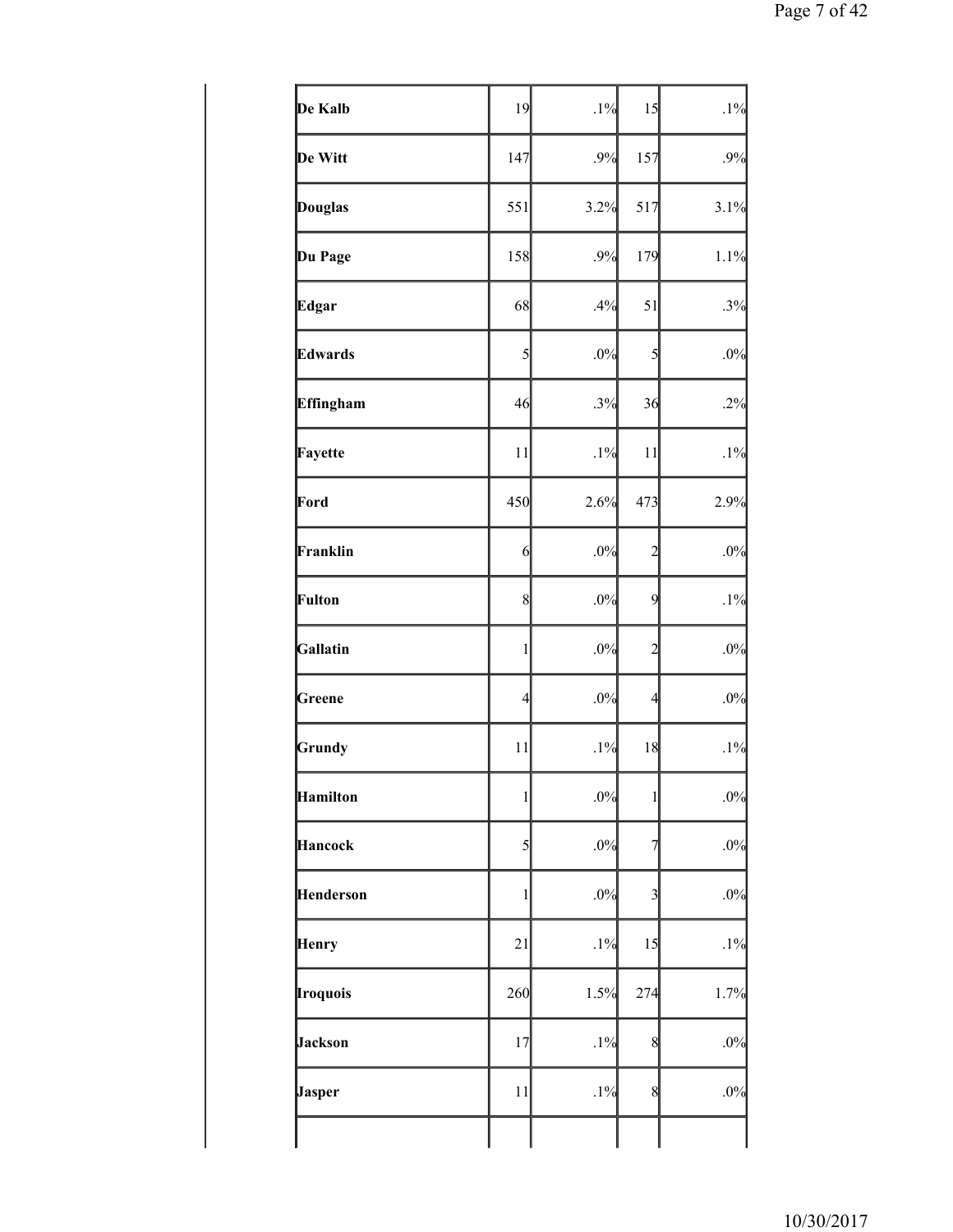| <b>Jefferson</b>  | $\mathcal{S}$  | .0%    | $\overline{9}$ | $.1\%$ |
|-------------------|----------------|--------|----------------|--------|
| <b>Jersey</b>     | $\overline{7}$ | .0%    | $\mathbf{5}$   | $.0\%$ |
| <b>Jo Daviess</b> | $\mathbf{1}$   | .0%    | $\mathbf{1}$   | .0%    |
| Johnson           | 1              | .0%    | $\mathbf{1}$   | .0%    |
| Kane              | 67             | .4%    | 93             | .6%    |
| Kankakee          | 70             | .4%    | 53             | .3%    |
| Kendall           | 13             | $.1\%$ | 13             | $.1\%$ |
| Knox              | 19             | .1%    | 15             | $.1\%$ |
| Lake              | 161            | .9%    | 168            | 1.0%   |
| La Salle          | 36             | .2%    | 47             | .3%    |
| Lawrence          | 6              | .0%    | $\overline{4}$ | .0%    |
| Lee               | $6 \times$     | .0%    | $\overline{c}$ | $.0\%$ |
| Livingston        | 186            | 1.1%   | 176            | 1.1%   |
| Logan             | 24             | $.1\%$ | 20             | $.1\%$ |
| McDonough         | 12             | .1%    | 12             | $.1\%$ |
| McHenry           | 51             | .3%    | 50             | .3%    |
| McLean            | 446            | 2.6%   | 385            | 2.3%   |
| Macon             | 199            | 1.2%   | 147            | .9%    |
| Macoupin          | 13             | .1%    | 12             | $.1\%$ |
| Madison           | 52             | .3%    | 74             | .4%    |
| <b>Marion</b>     | 13             | $.1\%$ | 11             | $.1\%$ |
| Marshall          | $\overline{c}$ | .0%    | $\overline{4}$ | $.0\%$ |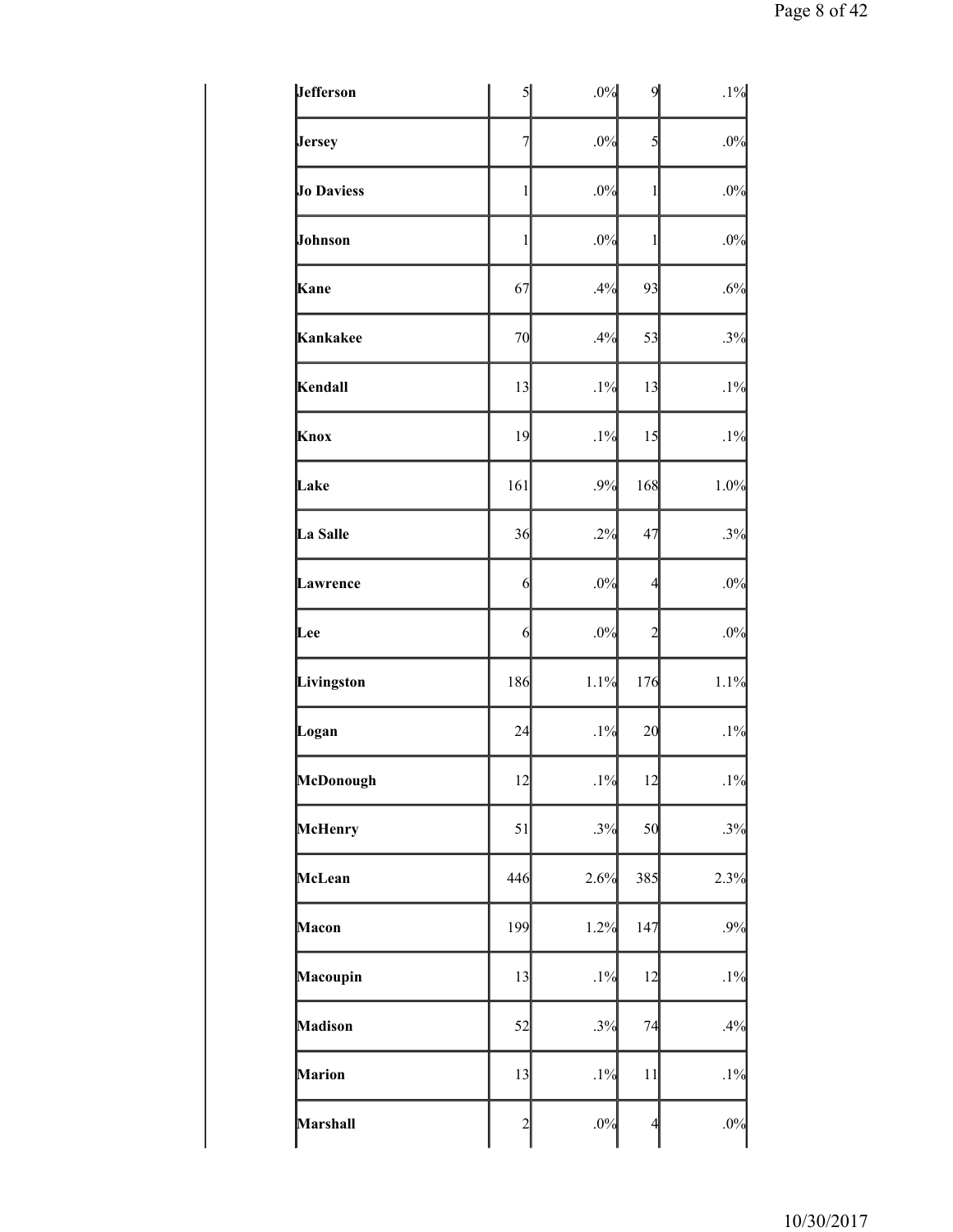| Mason              | 13              | .1%    | 9                | $.1\%$ |
|--------------------|-----------------|--------|------------------|--------|
| Massac             | $\vert 0 \vert$ | .0%    | $\overline{4}$   | $.0\%$ |
| Menard             | $\,$ 8 $\,$     | .0%    | 8                | $.0\%$ |
| Mercer             | $\overline{6}$  | .0%    | $\overline{4}$   | $.0\%$ |
| Monroe             | $\overline{9}$  | .1%    | 7                | $.0\%$ |
| Montgomery         | 9               | $.1\%$ | 15               | $.1\%$ |
| Morgan             | 22              | .1%    | 18               | $.1\%$ |
| Moultrie           | 25              | $.1\%$ | 18               | $.1\%$ |
| Ogle               | 16              | $.1\%$ | 17               | $.1\%$ |
| Peoria             | 50              | .3%    | 59               | .4%    |
| Perry              | 1               | $.0\%$ | $\mathbf{1}$     | $.0\%$ |
| Piatt              | 642             | 3.8%   | 624              | 3.8%   |
| Pike               | $\overline{c}$  | $.0\%$ | $\overline{4}$   | $.0\%$ |
| Pope               | 1               | .0%    | $\boldsymbol{0}$ | .0%    |
| Pulaski            | 1               | $.0\%$ | $\overline{c}$   | $.0\%$ |
| Putnam             | $\overline{c}$  | .0%    | $\overline{c}$   | $.0\%$ |
| Randolph           | 11              | .1%    | $\overline{4}$   | $.0\%$ |
| Richland           | 8               | .0%    | $\theta$         | $.0\%$ |
| <b>Rock Island</b> | 31              | .2%    | 35               | .2%    |
| St. Clair          | 46              | .3%    | 52               | .3%    |
| Saline             | 3               | .0%    | $\overline{4}$   | .0%    |
|                    |                 |        |                  |        |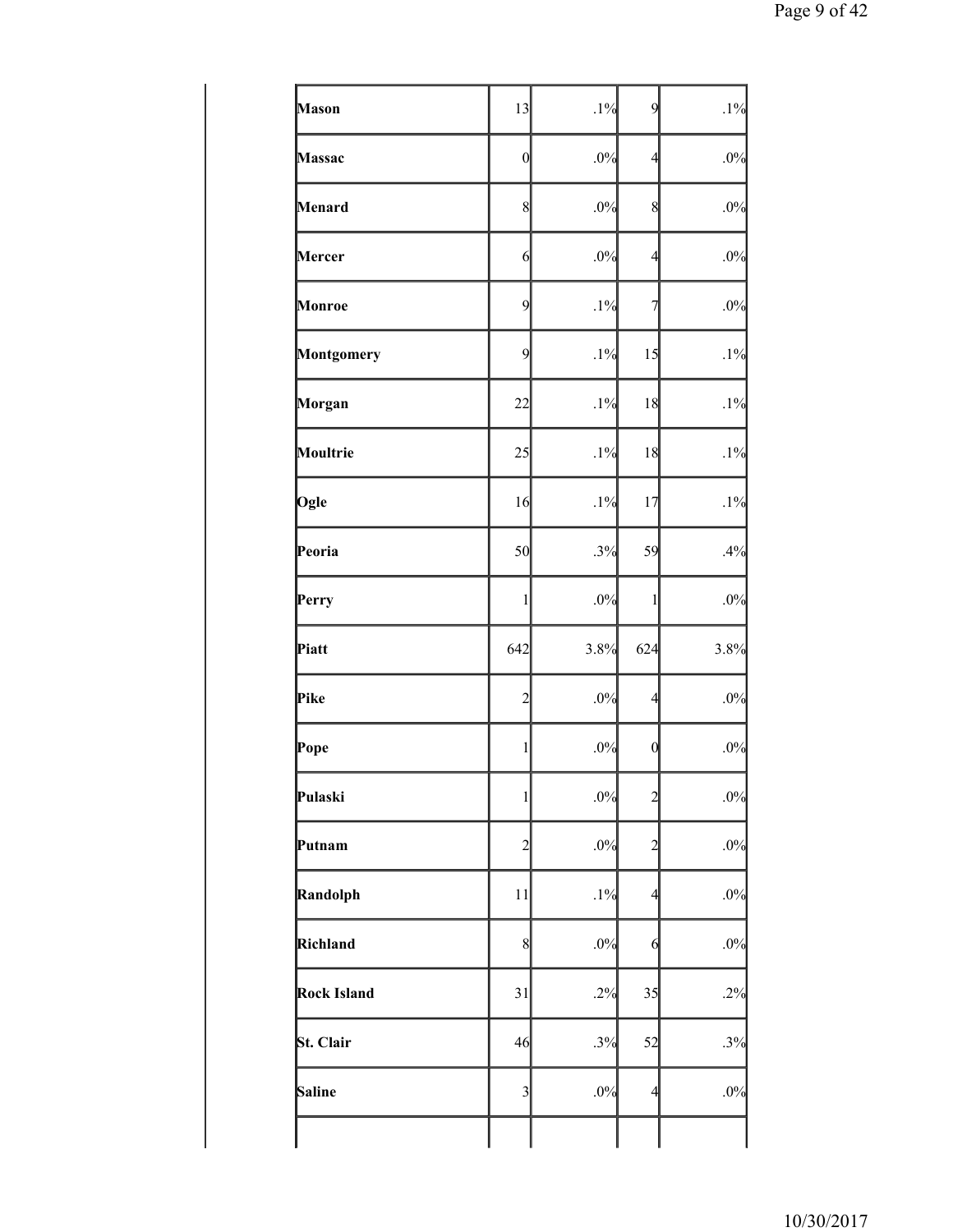|              | Sangamon                | 97               | .6%          | 88                      | $.5\%$ |
|--------------|-------------------------|------------------|--------------|-------------------------|--------|
|              | Schuyler                | 5                | .0%          | $\overline{\mathbf{3}}$ | .0%    |
|              | Scott                   | 3                | .0%          | $\overline{3}$          | $.0\%$ |
|              | <b>Shelby</b>           | 19               | $.1\%$       | 23                      | $.1\%$ |
|              | Stark                   | 5                | .0%          | $\overline{4}$          | $.0\%$ |
|              | Stephenson              | $\overline{7}$   | .0%          | 10                      | $.1\%$ |
|              | <b>Tazewell</b>         | 44               | .3%          | 44                      | .3%    |
|              | Union                   | $\overline{c}$   | $.0\%$       | $\overline{c}$          | .0%    |
|              | Vermilion               | 345              | 2.0%         | 311                     | 1.9%   |
|              | Wabash                  | $\overline{4}$   | .0%          | $\overline{c}$          | $.0\%$ |
|              | Warren                  | 9                | .1%          | $\overline{\tau}$       | $.0\%$ |
|              | Washington              | $\mathfrak{Z}$   | .0%          | $\overline{c}$          | $.0\%$ |
|              | Wayne                   | 8                | .0%          | 7                       | $.0\%$ |
|              | White                   | $\overline{4}$   | .0%          | $\overline{4}$          | $.0\%$ |
|              | Whiteside               | 18               | .1%          | 13                      | $.1\%$ |
|              | Will                    | 137              | .8%          | 130                     | $.8\%$ |
|              | Williamson              | 6                | .0%          | $\overline{4}$          | $.0\%$ |
|              | Winnebago               | 31               | .2%          | 26                      | .2%    |
|              | Woodford                | 15               | $.1\%$       | 17                      | .1%    |
|              | Correct/OOState/Foreign | 947              | 5.5%         | 905                     | 5.5%   |
|              | Total                   | 17069            | 100.0% 16538 |                         | 100.0% |
| <b>STATE</b> | <b>Not Reported</b>     | $\boldsymbol{0}$ | .0%          | 63                      | .4%    |
|              |                         |                  |              |                         |        |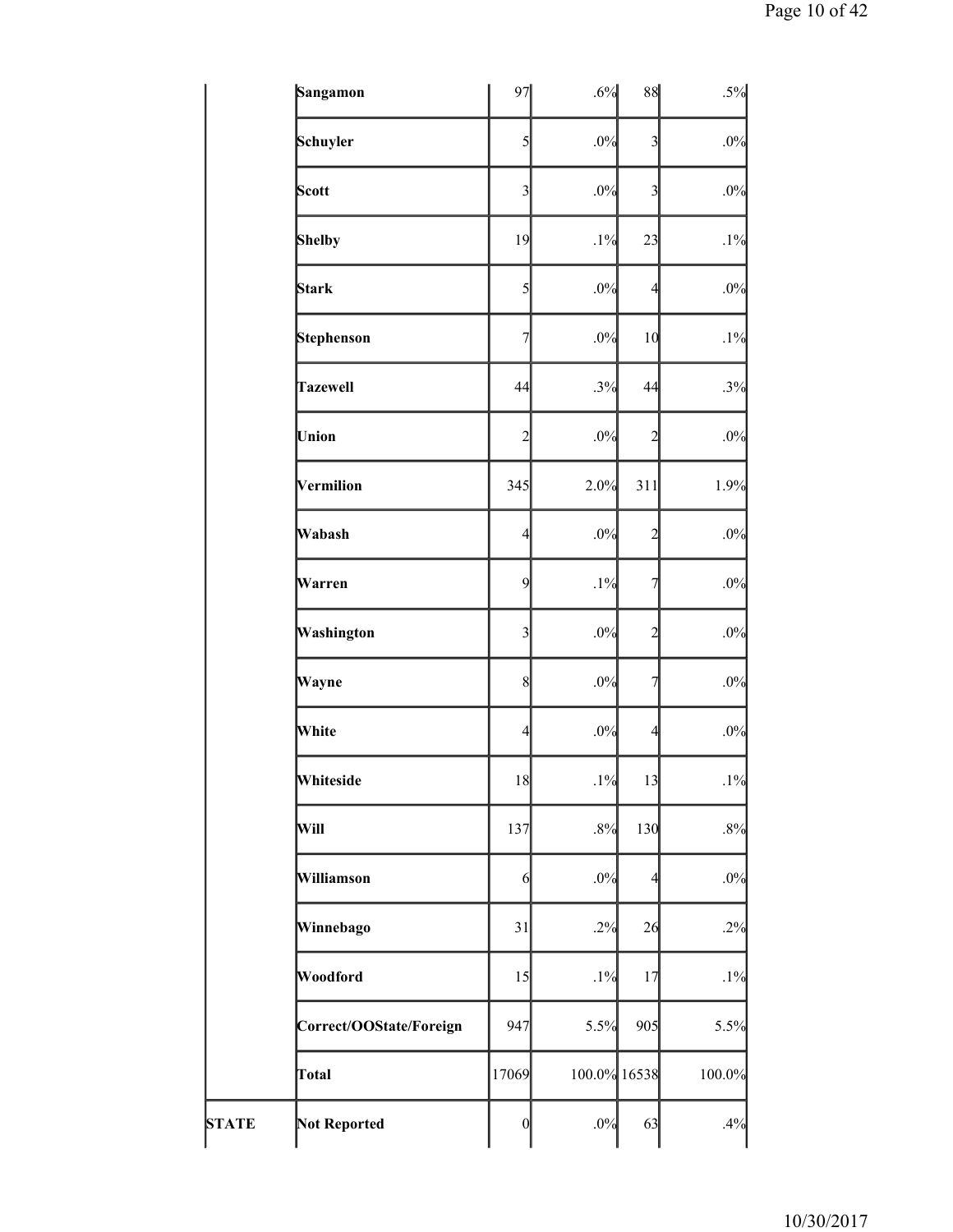| Alabama                     | $\overline{2}$   | .0% | $\overline{c}$ | .0%    |
|-----------------------------|------------------|-----|----------------|--------|
| Alaska                      | $\mathbf{1}$     | .0% | $\mathbf{0}$   | $.0\%$ |
| Arizona                     | 3                | .0% | 1              | $.0\%$ |
| Arkansas                    | $\boldsymbol{0}$ | .0% | 1              | $.0\%$ |
| California                  | 13               | .1% | 15             | $.1\%$ |
| Colorado                    | $\mathbf{1}$     | .0% | $\overline{c}$ | .0%    |
| Connecticut                 | $\overline{c}$   | .0% | 1              | $.0\%$ |
| Delaware                    | $\boldsymbol{0}$ | .0% | $\mathbf{1}$   | .0%    |
| <b>District of Columbia</b> | $\mathbf{1}$     | .0% | 0              | .0%    |
| Florida                     | 6                | .0% | $\overline{c}$ | .0%    |
| Georgia                     | $\overline{4}$   | .0% | $\overline{3}$ | .0%    |
| Hawaii                      | $\boldsymbol{0}$ | .0% | 1              | .0%    |
| Idaho                       | $\mathbf 1$      | .0% | $\mathbf{1}$   | $.0\%$ |
| Illinois                    | 16128            |     | 94.5% 15601    | 94.3%  |
| Indiana                     | 41               | .2% | 37             | .2%    |
| Iowa                        | 10               | .1% | 7              | $.0\%$ |
| Kansas                      | 5                | .0% | $\mathcal{S}$  | .0%    |
| Kentucky                    | 3                | .0% | 1              | $.0\%$ |
| Louisiana                   | $\overline{c}$   | .0% | $\overline{3}$ | $.0\%$ |
| Maine                       | $\overline{c}$   | .0% | $\mathbf{1}$   | .0%    |
| Maryland                    | $\overline{4}$   | .0% | 9              | $.1\%$ |
|                             |                  |     |                |        |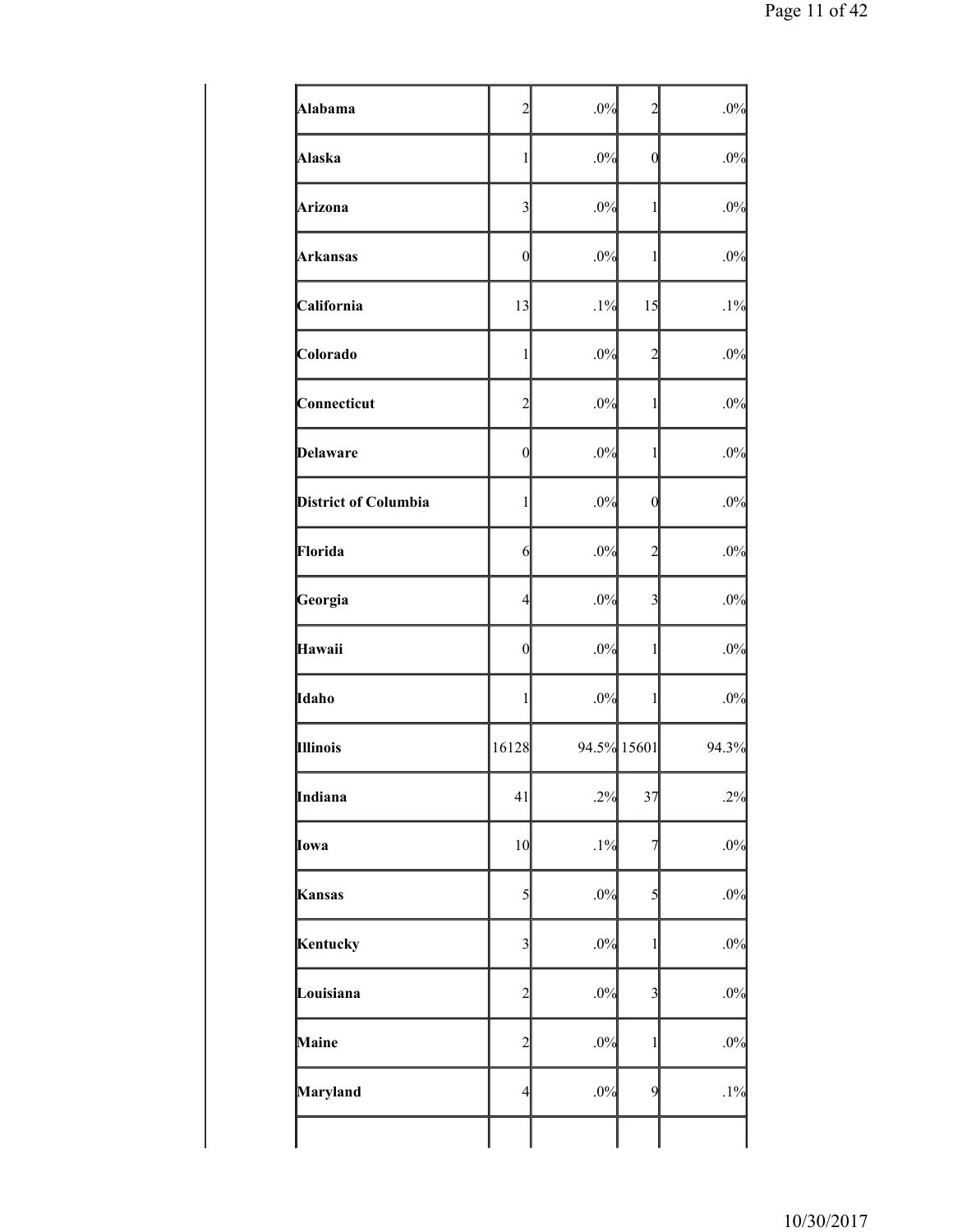| Massachusetts     | $\mathcal{S}$           | .0%    | 2              | $.0\%$ |
|-------------------|-------------------------|--------|----------------|--------|
| Michigan          | 8                       | .0%    | $\mathbf{6}$   | $.0\%$ |
| Minnesota         | $\overline{4}$          | .0%    | 4              | $.0\%$ |
| Mississippi       | $\overline{\mathbf{3}}$ | .0%    | 1              | $.0\%$ |
| <b>Missouri</b>   | 15                      | $.1\%$ | 14             | $.1\%$ |
| Montana           | 1                       | .0%    | 1              | $.0\%$ |
| Nebraska          | $\overline{\mathbf{3}}$ | .0%    | $\mathbf 0$    | .0%    |
| <b>New Jersey</b> | $\overline{9}$          | .1%    | 7              | .0%    |
| <b>New York</b>   | $6 \times$              | .0%    | 7              | .0%    |
| North Carolina    | 1                       | .0%    | 1              | $.0\%$ |
| North Dakota      | $\mathbf{1}$            | .0%    | $\mathbf{0}$   | $.0\%$ |
| Ohio              | $\overline{9}$          | .1%    | 9              | $.1\%$ |
| Oklahoma          | $\overline{c}$          | .0%    | 4              | .0%    |
| Oregon            | $\vert 0 \vert$         | .0%    | $\overline{c}$ | $.0\%$ |
| Pennsylvania      | $\mathbf{1}$            | $.0\%$ | ∠              | $.0\%$ |
| Rode Island       | $\theta$                | $.0\%$ | 1              | .0%    |
| S Carolina        | $\mathbf{0}$            | .0%    | $\mathbf{1}$   | $.0\%$ |
| S Dakota          | $\,1$                   | .0%    | $\mathbf 0$    | $.0\%$ |
| <b>Tennessee</b>  | $6 \times$              | .0%    | 5              | $.0\%$ |
| <b>Texas</b>      | 21                      | $.1\%$ | 14             | $.1\%$ |
| Virginia          | $\overline{4}$          | .0%    | 5              | $.0\%$ |
| Washington        | $\overline{c}$          | .0%    | $\overline{c}$ | $.0\%$ |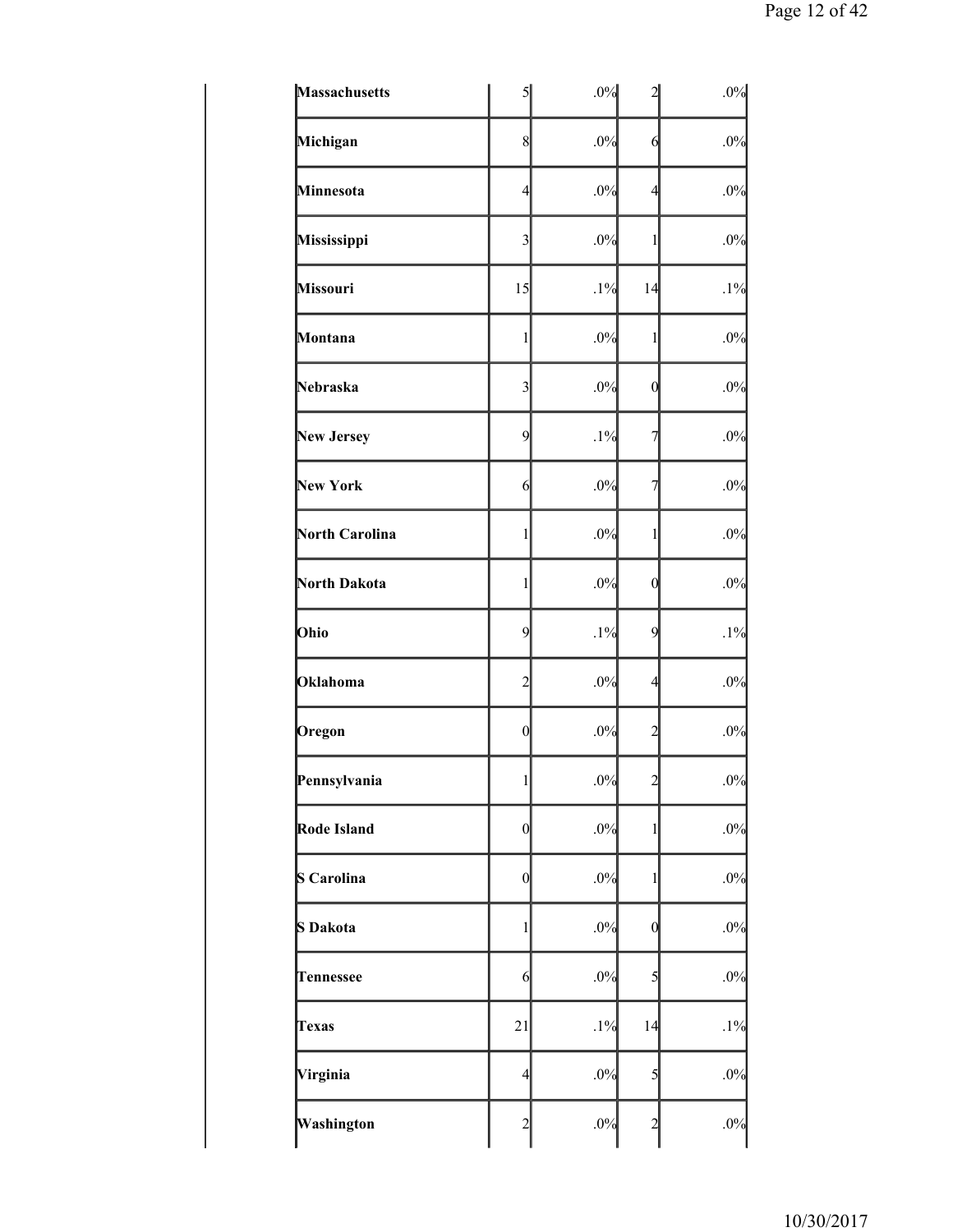| Wisconsin      | 12    | $.1\%$       | 8   | .0%    |
|----------------|-------|--------------|-----|--------|
| <b>Wyoming</b> |       | .0%          |     | .0%    |
| Foreign        | 731   | 4.3%         | 685 | 4.1%   |
| Total          | 17075 | 100.0% 16538 |     | 100.0% |

| Annual Enrollment (A1) - Fy 06 & 07<br><b>Degree Program Enrollment</b> |                        |                         |                                |                         |        |  |  |
|-------------------------------------------------------------------------|------------------------|-------------------------|--------------------------------|-------------------------|--------|--|--|
|                                                                         |                        |                         | <b>FISCAL YR</b>               |                         |        |  |  |
|                                                                         |                        |                         | 2006                           | 2007                    |        |  |  |
|                                                                         |                        |                         | CountColumn N %CountColumn N % |                         |        |  |  |
|                                                                         | <b>PROGRAMB ABGAAS</b> | $\overline{3}$          | $.0\%$                         | $\overline{\mathbf{3}}$ | .0%    |  |  |
|                                                                         | <b>BABKAAS</b>         | 11                      | $.1\%$                         | 8                       | $.0\%$ |  |  |
|                                                                         | <b>BABLAAS</b>         | 133                     | .8%                            | 69                      | .4%    |  |  |
|                                                                         | <b>BABMAAS</b>         | 35                      | .2%                            | 37                      | .2%    |  |  |
|                                                                         | <b>BABRAAS</b>         | $\mathcal{S}$           | $.0\%$                         | 6                       | $.0\%$ |  |  |
|                                                                         | <b>BABTAAS</b>         | 8                       | .0%                            | 9                       | $.1\%$ |  |  |
|                                                                         | <b>BACCAAS</b>         | 183                     | 1.1%                           | 145                     | .9%    |  |  |
|                                                                         | <b>BACCCER</b>         | 24                      | $.1\%$                         | 25                      | .2%    |  |  |
|                                                                         | <b>B AGBCER</b>        | $\overline{4}$          | $.0\%$                         | 6                       | $.0\%$ |  |  |
|                                                                         | <b>B CCPAAS</b>        | $\overline{\mathbf{3}}$ | $.0\%$                         | 2                       | .0%    |  |  |
|                                                                         | <b>B CMSAAS</b>        | 3                       | $.0\%$                         | $\mathfrak{D}$          | .0%    |  |  |
|                                                                         | <b>B CPLAAS</b>        | $\overline{c}$          | $.0\%$                         | 1                       | $.0\%$ |  |  |
|                                                                         |                        |                         |                                |                         |        |  |  |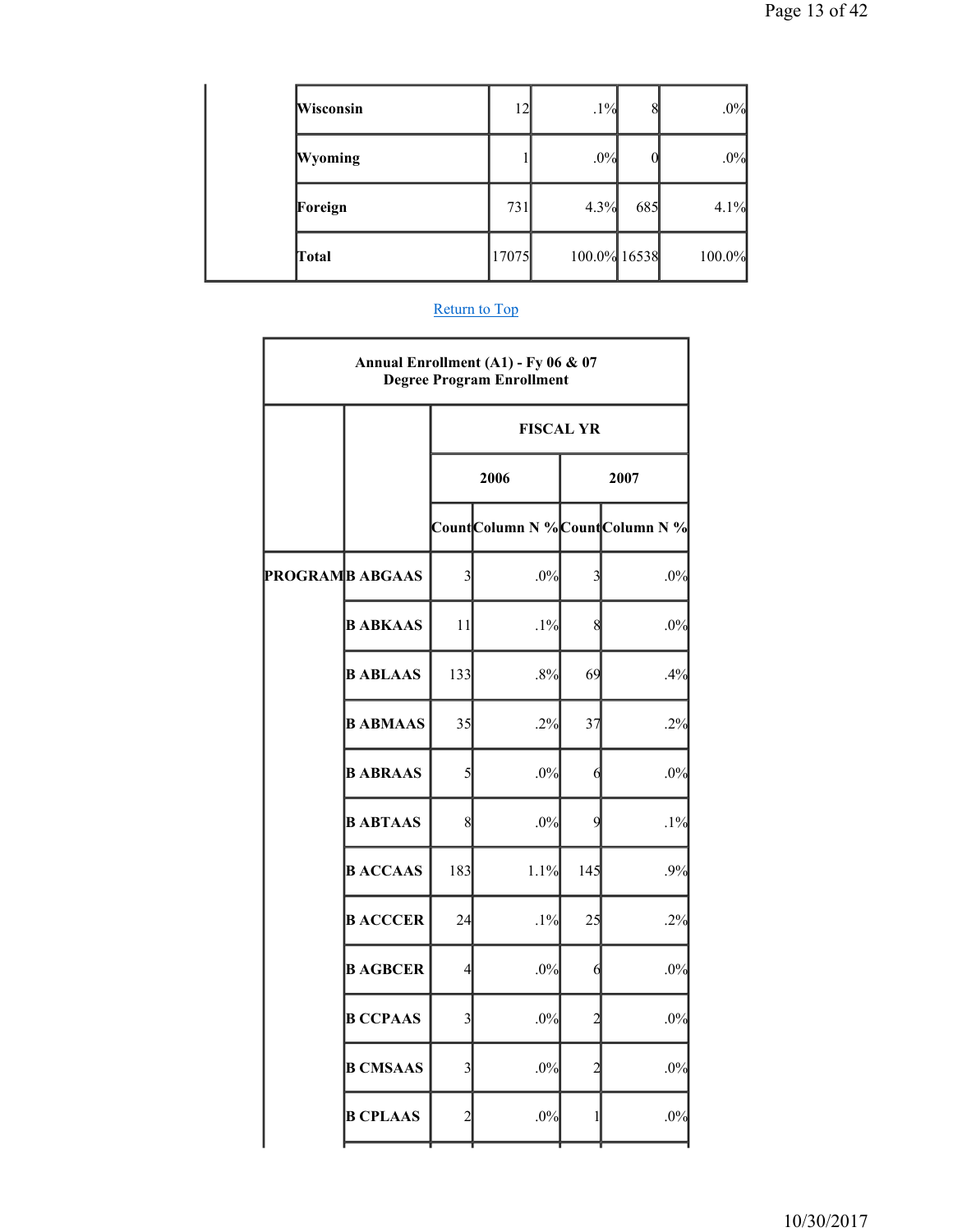| <b>B CPMAAS</b> | 2                | .0%    |                         | .0%    |
|-----------------|------------------|--------|-------------------------|--------|
| <b>B CSSAAS</b> | $\boldsymbol{0}$ | $.0\%$ | $\overline{c}$          | .0%    |
| <b>B EQMAAS</b> | 28               | .2%    | 24                      | .1%    |
| <b>B EQMCER</b> | 5                | $.0\%$ | 5                       | $.0\%$ |
| <b>B GISAAS</b> | $\overline{c}$   | $.0\%$ | 0                       | .0%    |
| <b>B GISCER</b> | $\mathbf{1}$     | $.0\%$ | 1                       | $.0\%$ |
| <b>B HIFCER</b> | 6                | $.0\%$ | 0                       | .0%    |
| <b>B HIHAAS</b> | 26               | .2%    | 21                      | $.1\%$ |
| <b>B HIMCER</b> | 3                | $.0\%$ | 3                       | .0%    |
| <b>B HIRAAS</b> | 63               | .4%    | 59                      | .4%    |
| <b>B INDCER</b> | 21               | $.1\%$ | 14                      | .1%    |
| <b>B INTCER</b> | $\overline{4}$   | $.0\%$ | 3                       | $.0\%$ |
| <b>B MGTAAS</b> | 215              | 1.3%   | 225                     | 1.4%   |
| <b>B MKTAAS</b> | 66               | .4%    | 65                      | .4%    |
| <b>B OCAAAS</b> | 18               | $.1\%$ | $\overline{\mathbf{3}}$ | $.0\%$ |
| <b>B OCIAAS</b> | 0                | $.0\%$ | 1                       | $.0\%$ |
| <b>B OCMAAS</b> | $\mathbf{1}$     | $.0\%$ | 1                       | $.0\%$ |
| <b>B OCTCER</b> | $\mathbf{1}$     | $.0\%$ | 0                       | $.0\%$ |
| <b>C TFCCER</b> | 6                | $.0\%$ | 3                       | $.0\%$ |
| <b>C TFLCER</b> | 22               | $.1\%$ | 17                      | $.1\%$ |
| <b>C TFOCER</b> | 9                | $.1\%$ | 2                       | $.0\%$ |
| <b>E ACECER</b> | $\boldsymbol{0}$ | $.0\%$ | 11                      | $.1\%$ |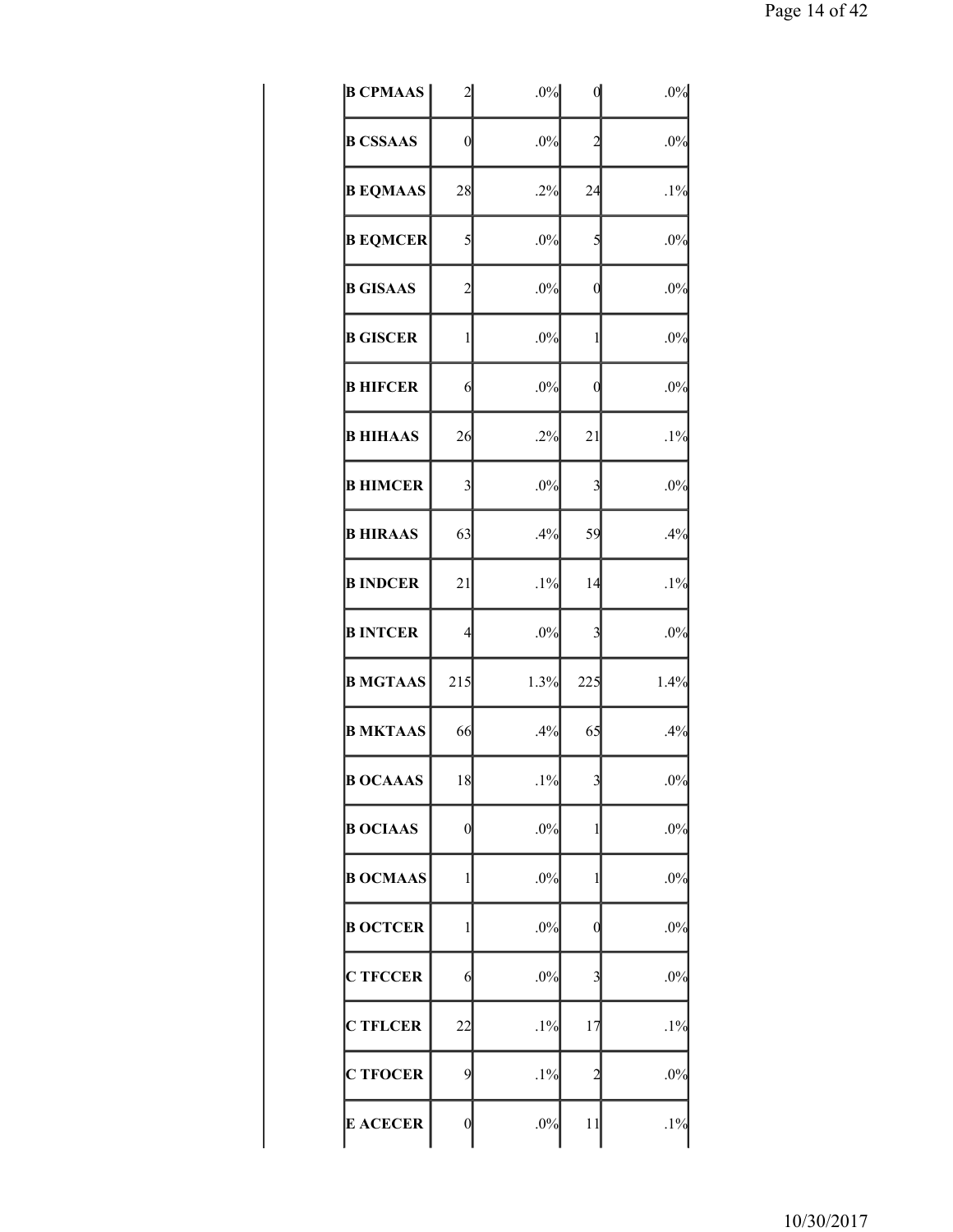| <b>E ACRAAS</b> | 67                      | .4%    | 59 | .4%    |
|-----------------|-------------------------|--------|----|--------|
| <b>E ACRCER</b> | 14                      | $.1\%$ | 15 | $.1\%$ |
| <b>E AFTAAS</b> | 44                      | .3%    | 34 | .2%    |
| <b>E AMTCER</b> | 10                      | $.1\%$ | 11 | $.1\%$ |
| <b>E AUSCER</b> | $\overline{4}$          | $.0\%$ | 4  | $.0\%$ |
| <b>E AUTAAS</b> | 101                     | .6%    | 91 | .6%    |
| <b>E BCRCER</b> | 16                      | $.1\%$ | 15 | $.1\%$ |
| <b>E BLACER</b> | $\overline{0}$          | $.0\%$ | 8  | .0%    |
| <b>E BRLCER</b> | 1                       | $.0\%$ | 0  | .0%    |
| <b>E CCACER</b> | $\overline{\mathbf{3}}$ | .0%    | 79 | $.5\%$ |
| <b>E CCDCER</b> | $\mathbf{0}$            | .0%    | 1  | .0%    |
| <b>E CDBAAS</b> | 27                      | .2%    | 41 | .2%    |
| <b>E CDMAAS</b> | 100                     | .6%    | 93 | .6%    |
| <b>E CDSAAS</b> | 14                      | $.1\%$ | 10 | $.1\%$ |
| <b>E CITAAS</b> | 1                       | $.0\%$ | 2  | $.0\%$ |
| <b>E CIVCER</b> | 14                      | $.1\%$ | 7  | $.0\%$ |
| <b>E CMDCER</b> | 6                       | $.0\%$ | 4  | $.0\%$ |
| <b>E CTTAAS</b> | $\boldsymbol{0}$        | $.0\%$ | 5  | $.0\%$ |
| <b>E ECJAAS</b> | 61                      | .4%    | 55 | .3%    |
| <b>E ECSAAS</b> | 58                      | .3%    | 52 | .3%    |
| <b>E ELPCER</b> | 16                      | $.1\%$ | 14 | $.1\%$ |
|                 |                         |        |    |        |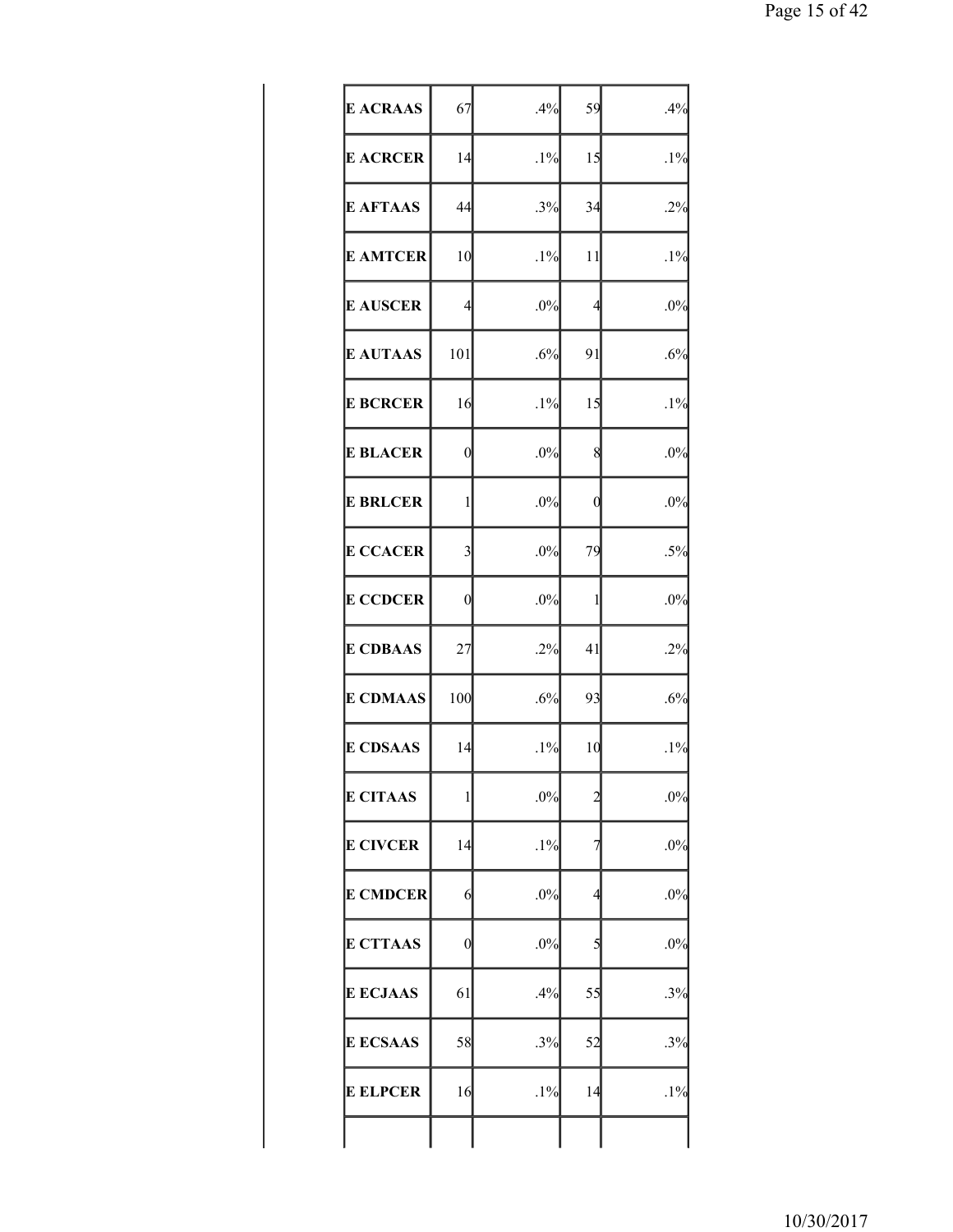| <b>E ENOCER</b> | $\overline{\mathbf{3}}$ | $.0\%$ | 3              | .0%    |
|-----------------|-------------------------|--------|----------------|--------|
| <b>E ENSAES</b> | 207                     | 1.2%   | 218            | 1.3%   |
| <b>E HVCCER</b> | 10                      | $.1\%$ | 15             | $.1\%$ |
| <b>E LBRCER</b> | $\overline{c}$          | .0%    | 3              | $.0\%$ |
| <b>E MFGAAS</b> | 28                      | .2%    | 32             | $.2\%$ |
| <b>E MFTCER</b> | 5                       | .0%    | 4              | $.0\%$ |
| <b>E MLRCER</b> | $\overline{0}$          | $.0\%$ | 7              | $.0\%$ |
| <b>E PDACER</b> | $\overline{0}$          | .0%    | 1              | $.0\%$ |
| <b>E PETAAS</b> | 52                      | .3%    | 58             | .4%    |
| <b>E PFTCER</b> | $\boldsymbol{0}$        | .0%    | 1              | $.0\%$ |
| <b>E SMACER</b> | 6                       | .0%    | $\overline{0}$ | $.0\%$ |
| <b>E TACCER</b> | $\overline{0}$          | .0%    | $\overline{c}$ | $.0\%$ |
| <b>E TELAAS</b> | 1                       | .0%    | 0              | .0%    |
| F AADAFA        | 95                      | .6%    | 75             | $.5\%$ |
| <b>F AAEAFA</b> | 25                      | $.1\%$ | 21             | $.1\%$ |
| <b>F GDSAAS</b> | 74                      | .4%    | 66             | .4%    |
| <b>F GDWAAS</b> | 7                       | .0%    | 6              | $.0\%$ |
| <b>F MCBAAS</b> | 44                      | .3%    | 34             | .2%    |
| <b>F MCCAAS</b> | 8                       | .0%    | 7              | $.0\%$ |
| <b>F MCDAAS</b> | 1                       | $.0\%$ | 1              | $.0\%$ |
| <b>F MCVAAS</b> | $\overline{c}$          | .0%    | 1              | $.0\%$ |
| <b>F MSEAFA</b> | 34                      | .2%    | 35             | .2%    |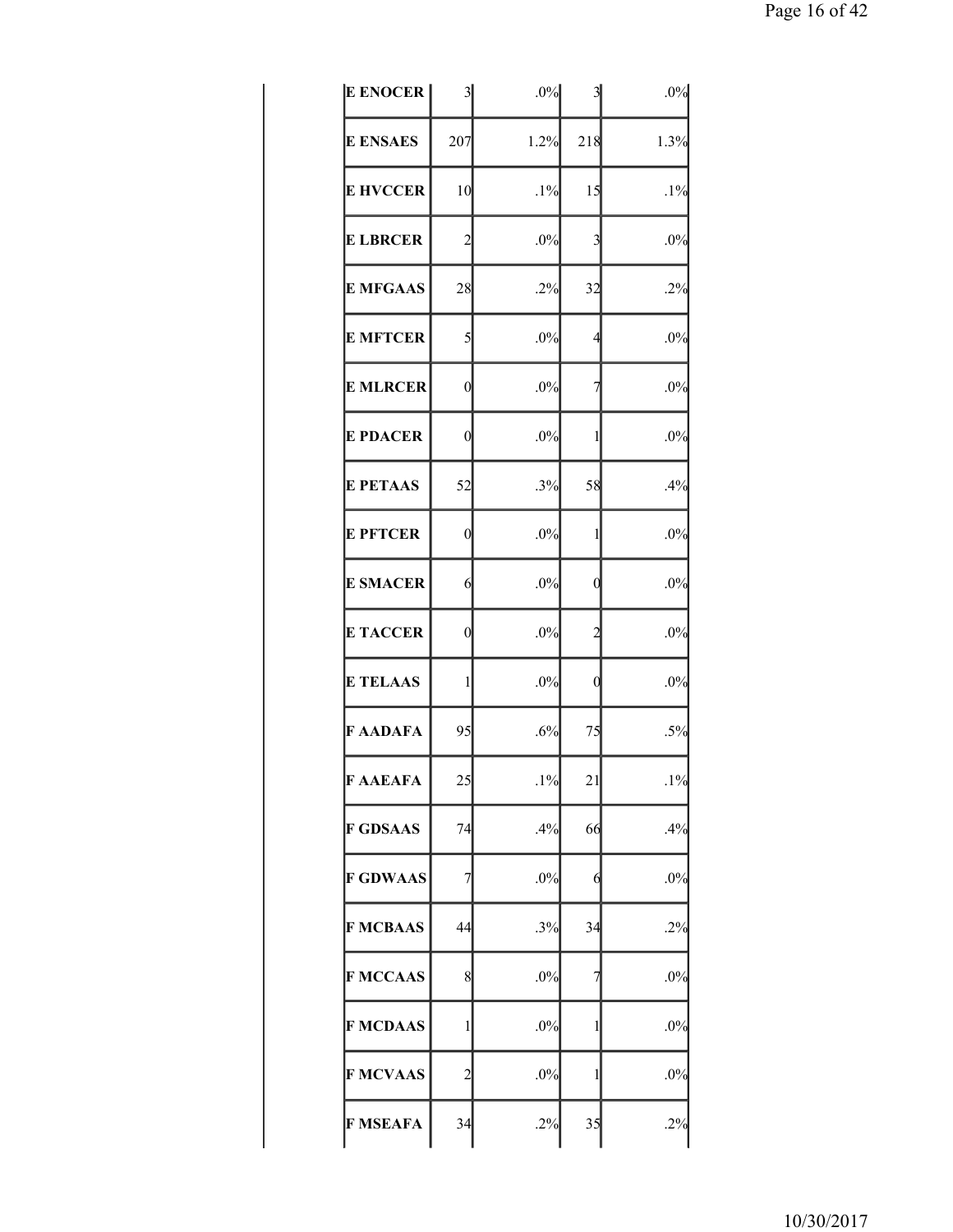| <b>F MSPAFA</b> | 37             | .2%    | 35   | $.2\%$ |
|-----------------|----------------|--------|------|--------|
| <b>G DHGAAS</b> | 72             | .4%    | 69   | .4%    |
| <b>G DTPAAS</b> | 0              | .0%    | 1    | $.0\%$ |
| <b>GEMACER</b>  | 12             | $.1\%$ | 11   | $.1\%$ |
| <b>GEMTCER</b>  | $\overline{4}$ | .0%    | 5    | $.0\%$ |
| <b>G MASCER</b> | 50             | .3%    | 57   | .3%    |
| <b>G MSGCER</b> | 23             | $.1\%$ | 48   | .3%    |
| <b>G NASCER</b> | 66             | .4%    | 49   | .3%    |
| <b>G NURAAS</b> | 239            | 1.4%   | 272  | 1.6%   |
| <b>G NURCER</b> | $\overline{3}$ | .0%    | 1    | $.0\%$ |
| <b>G OTAAAS</b> | 27             | .2%    | 36   | $.2\%$ |
| <b>G RTTAAS</b> | 50             | .3%    | 51   | .3%    |
| <b>G SURAAS</b> | 45             | .3%    | 43   | .3%    |
| <b>G SURCER</b> | 3              | .0%    | 0    | .0%    |
| <b>G VTTAAS</b> | 71             | .4%    | 64   | .4%    |
| <b>G XRAAAS</b> | 26             | .2%    | 33   | .2%    |
| <b>H GAAAA</b>  | 1975           | 11.6%  | 1778 | 10.8%  |
| <b>H GAACE</b>  | 3183           | 18.6%  | 3381 | 20.4%  |
| <b>M CNAAAS</b> | 4              | .0%    | 4    | $.0\%$ |
| <b>M VGAAAS</b> | 1              | .0%    | 1    | $.0\%$ |
| <b>M VGPAAS</b> | $\overline{c}$ | $.0\%$ | 1    | $.0\%$ |
|                 |                |        |      |        |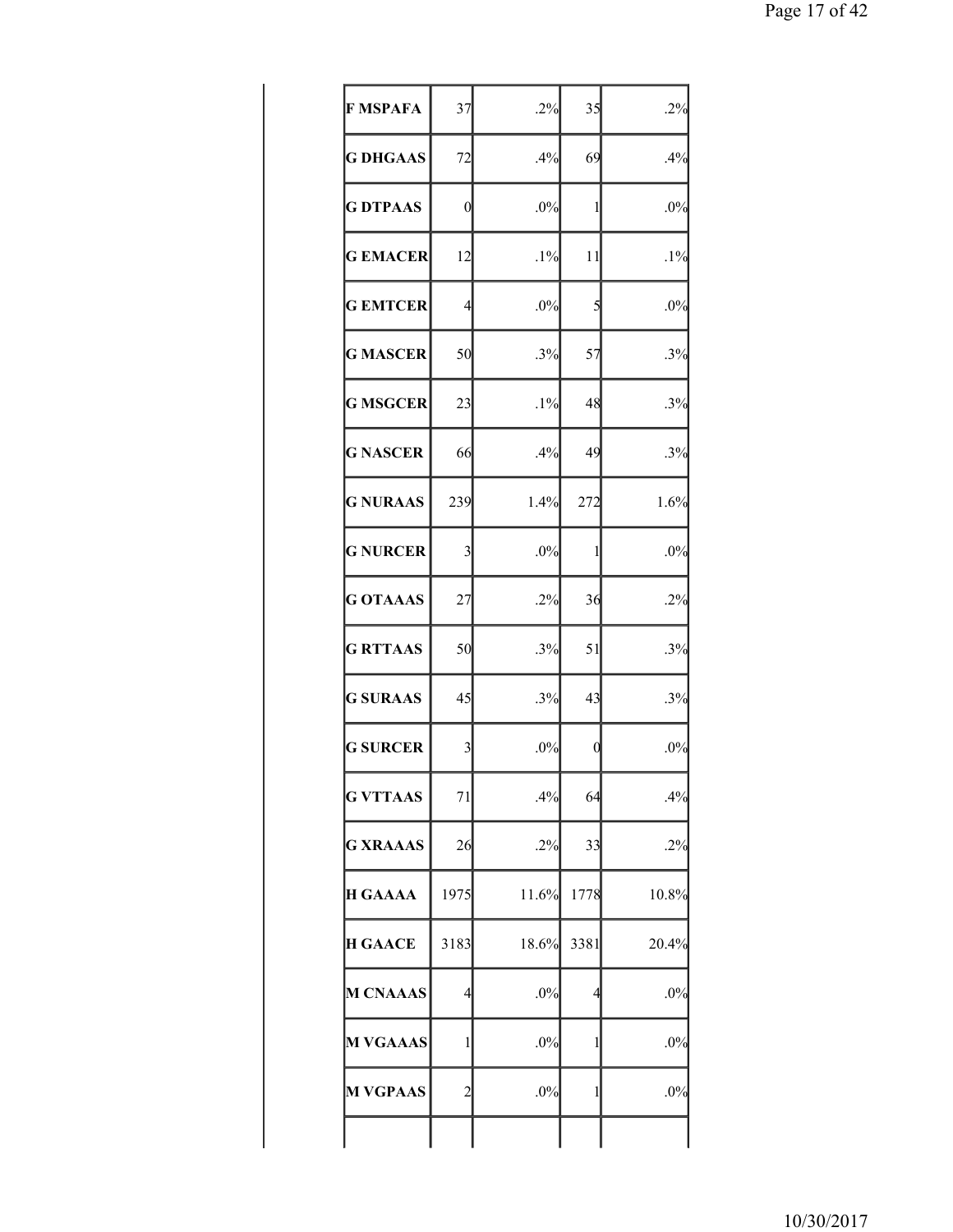| M WSDAAS         | 1              | .0%    |                         | .0%    |
|------------------|----------------|--------|-------------------------|--------|
| <b>N ASGAS</b>   | 2225           | 13.0%  | 2195                    | 13.3%  |
| OCCUP0199        | 57             | .3%    | 48                      | $.3\%$ |
| OCCUP0699        | 49             | .3%    | 74                      | .4%    |
| OCCUP0799        | 1175           | 6.9%   | 1170                    | 7.1%   |
| <b>OCCUP1099</b> | $\overline{3}$ | .0%    | 9                       | $.1\%$ |
| <b>OCCUP1599</b> | 13             | $.1\%$ | 13                      | $.1\%$ |
| <b>OCCUP1799</b> | 1027           | 6.0%   | 918                     | 5.6%   |
| OCCUP2001        | 41             | .2%    | 38                      | .2%    |
| OCCUP2101        | 61             | .4%    | 63                      | .4%    |
| <b>OCCUP4399</b> | $\overline{c}$ | $.0\%$ | 8                       | $.0\%$ |
| OCCUP4499        | 12             | $.1\%$ | 11                      | $.1\%$ |
| OCCUP4699        | 100            | .6%    | 95                      | .6%    |
| <b>OCCUP4799</b> | 85             | $.5\%$ | 79                      | $.5\%$ |
| <b>OCCUP4899</b> | 65             | .4%    | 62                      | .4%    |
| OCCUP4999        | $\overline{0}$ | $.0\%$ | 7                       | $.0\%$ |
| <b>R NURAAS</b>  | $\mathbf{1}$   | $.0\%$ | 0                       | $.0\%$ |
| <b>S CDACER</b>  | 7              | $.0\%$ | 10                      | $.1\%$ |
| <b>S CHDAAS</b>  | 116            | .7%    | 121                     | .7%    |
| <b>S CJSAAS</b>  | 176            | 1.0%   | 183                     | 1.1%   |
| <b>S FSTAAS</b>  | 64             | .4%    | 56                      | .3%    |
| <b>S FSTCER</b>  | $\overline{4}$ | $.0\%$ | $\overline{\mathbf{3}}$ | $.0\%$ |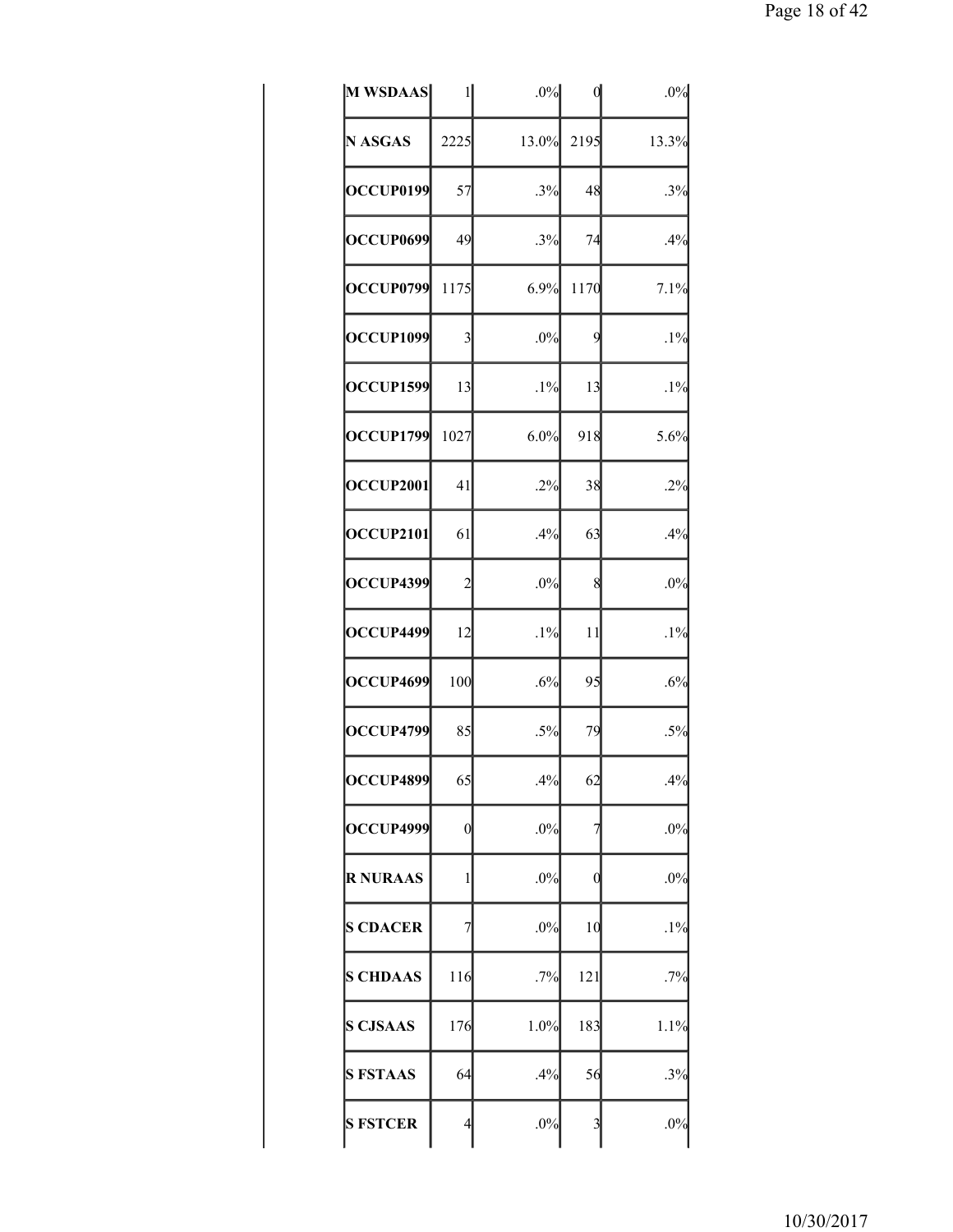| <b>S HSTAAS</b> | 71                      | .4%    | 67               | .4%    |
|-----------------|-------------------------|--------|------------------|--------|
| <b>S PROAAS</b> | 6                       | .0%    | 4                | $.0\%$ |
| <b>T ASPCER</b> | 1                       | .0%    | 5                | $.0\%$ |
| <b>T CISCER</b> | 6                       | .0%    | $\overline{c}$   | .0%    |
| <b>T CMSAAS</b> | 49                      | .3%    | 43               | .3%    |
| <b>T CNAAAS</b> | 92                      | $.5\%$ | 93               | .6%    |
| <b>T CNPCER</b> | 1                       | $.0\%$ | 0                | $.0\%$ |
| <b>T CNTCER</b> | $\overline{\mathbf{3}}$ | .0%    | 0                | $.0\%$ |
| <b>T CPLAAS</b> | 40                      | .2%    | 41               | .2%    |
| <b>T CPMAAS</b> | 5                       | .0%    | 1                | $.0\%$ |
| <b>T CSMCER</b> | $\overline{c}$          | .0%    | 4                | .0%    |
| <b>T CSSAAS</b> | 6                       | .0%    | 3                | $.0\%$ |
| <b>T DGMAAS</b> | $\overline{0}$          | .0%    | 49               | .3%    |
| <b>TECMAAS</b>  | 35                      | .2%    | 7                | $.0\%$ |
| <b>T IPRCER</b> | 10                      | $.1\%$ | $\prime$         | $.0\%$ |
| <b>T LINCER</b> | $\overline{4}$          | $.0\%$ | $\boldsymbol{0}$ | $.0\%$ |
| <b>T MSACER</b> | $\mathbf{1}$            | .0%    | $\overline{2}$   | $.0\%$ |
| <b>T MSNCER</b> | 1                       | $.0\%$ | 1                | $.0\%$ |
| <b>T MSOCER</b> | 4                       | $.0\%$ | 6                | $.0\%$ |
| <b>T NETCER</b> | 3                       | $.0\%$ | $\overline{4}$   | $.0\%$ |
| <b>T OCAAAS</b> | 101                     | .6%    | 100              | .6%    |
|                 |                         |        |                  |        |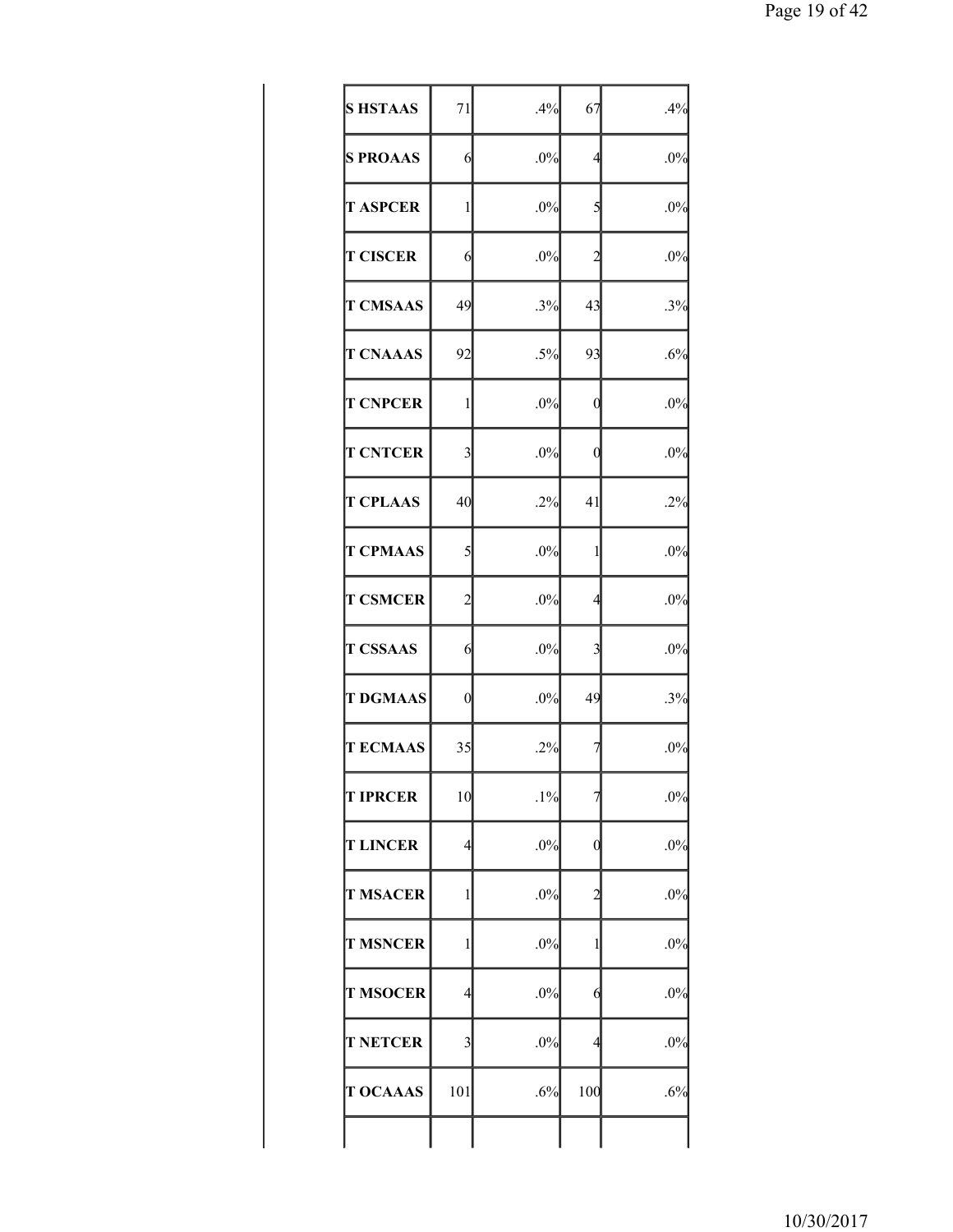| <b>T OCPCER</b>  | 6                | $.0\%$ | 9              | $.1\%$ |
|------------------|------------------|--------|----------------|--------|
| <b>T OCTCER</b>  | 21               | $.1\%$ | 16             | $.1\%$ |
| <b>T ODBCER</b>  | $\overline{c}$   | .0%    | $\overline{3}$ | $.0\%$ |
| <b>T OOSCER</b>  | 6                | .0%    | $\overline{4}$ | .0%    |
| <b>T VGAAAS</b>  | 60               | .4%    | 38             | .2%    |
| <b>T VGPAAS</b>  | 17               | $.1\%$ | 8              | .0%    |
| <b>T VGWCER</b>  | $\overline{4}$   | .0%    | 5              | $.0\%$ |
| <b>T WSAAAS</b>  | 18               | $.1\%$ | 10             | $.1\%$ |
| <b>T WSDAAS</b>  | 13               | $.1\%$ | 8              | $.0\%$ |
| <b>T WSMCER</b>  | 6                | $.0\%$ | 10             | $.1\%$ |
| <b>T WSPAAS</b>  | 8                | .0%    | $\overline{4}$ | $.0\%$ |
| <b>VOCSK1600</b> | 139              | .8%    | 106            | .6%    |
| <b>VOCSK1601</b> | $\mathbf{1}$     | .0%    | 0              | .0%    |
| <b>VOCSK1607</b> | 70               | .4%    | 52             | .3%    |
| <b>OCSK1609</b>  | 490              | 2.9%   | 183            | 1.1%   |
| <b>VOCSK1614</b> | 381              | 2.2%   | 282            | 1.7%   |
| <b>VOCSK1616</b> | 28               | .2%    | 34             | .2%    |
| <b>VOCSK1617</b> | 9                | $.1\%$ | 14             | $.1\%$ |
| <b>X CDLCER</b>  | $\boldsymbol{0}$ | .0%    | 57             | .3%    |
| Y AB1CE          | 3                | .0%    | 6              | $.0\%$ |
| Y AB2CE          | 36               | .2%    | 33             | .2%    |
| Y AB3CE          | 81               | $.5\%$ | 108            | .7%    |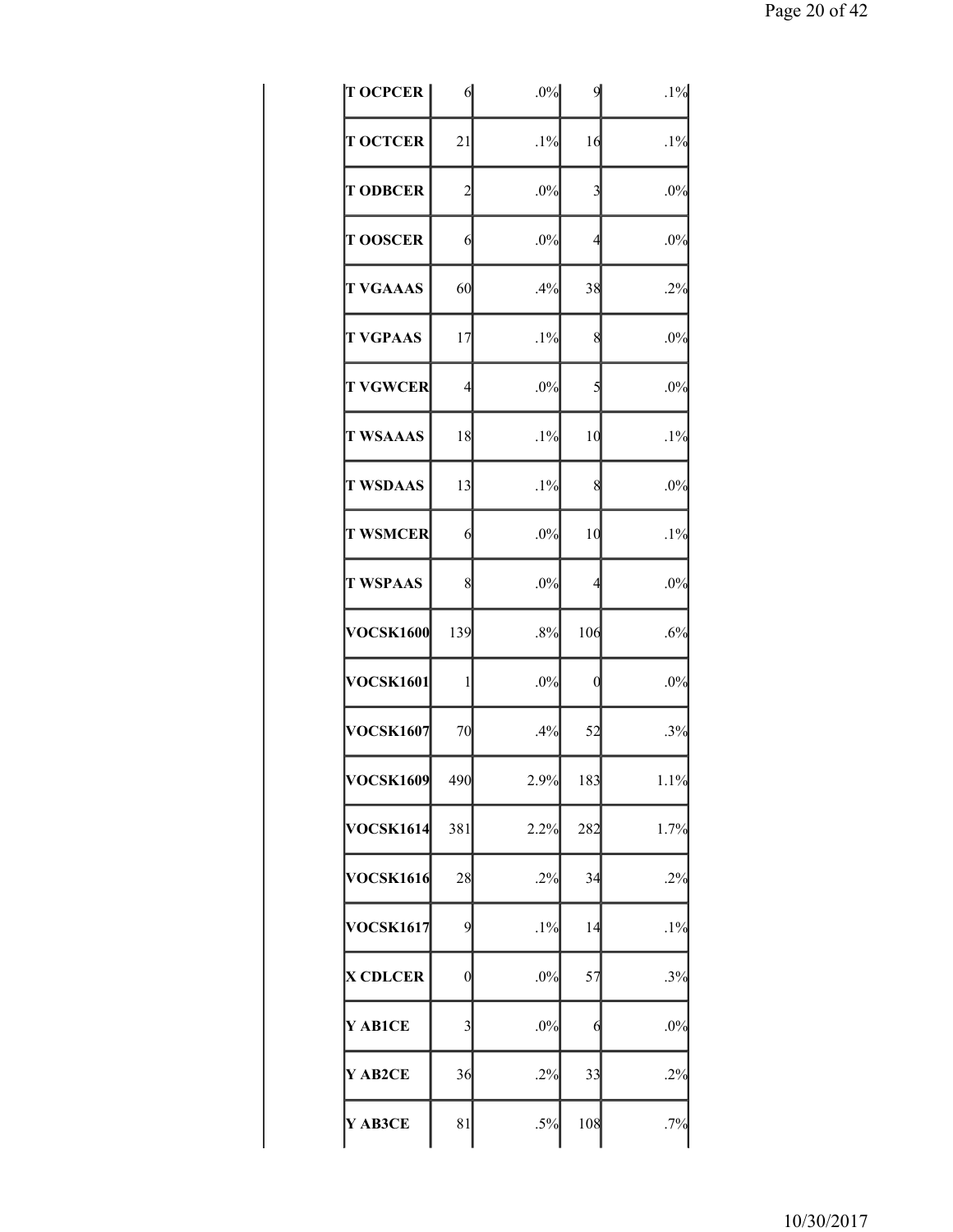| Y AB4CE         | 210   | 1.2%         | 207            | 1.3%   |
|-----------------|-------|--------------|----------------|--------|
| Y ABBCE         | 17    | $.1\%$       | 9              | $.1\%$ |
| Y ABICE         | 7     | $.0\%$       | $\overline{4}$ | $.0\%$ |
| Y AS5CE         | 131   | $.8\%$       | 121            | .7%    |
| Y AS6CE         | 346   | 2.0%         | 329            | 2.0%   |
| Y ASACE         | 13    | $.1\%$       | 6              | $.0\%$ |
| <b>Y ELICE</b>  | 50    | .3%          | 48             | .3%    |
| Y EL2CE         | 199   | 1.2%         | 200            | 1.2%   |
| Y EL3CE         | 54    | .3%          | 51             | .3%    |
| Y EL4CE         | 84    | $.5\%$       | 95             | .6%    |
| <b>Y EL5CE</b>  | 70    | .4%          | 72             | .4%    |
| Y EL6CE         | 59    | .3%          | 96             | .6%    |
| <b>Y ELACE</b>  | 24    | $.1\%$       | 17             | $.1\%$ |
| <b>Y ELBCE</b>  | 19    | $.1\%$       | 18             | $.1\%$ |
| <b>Y ELICE</b>  | 23    | $.1\%$       | 33             | $.2\%$ |
| <b>Y GSUAGS</b> | 678   | 4.0%         | 737            | 4.5%   |
| <b>Total</b>    | 17075 | 100.0% 16538 |                | 100.0% |

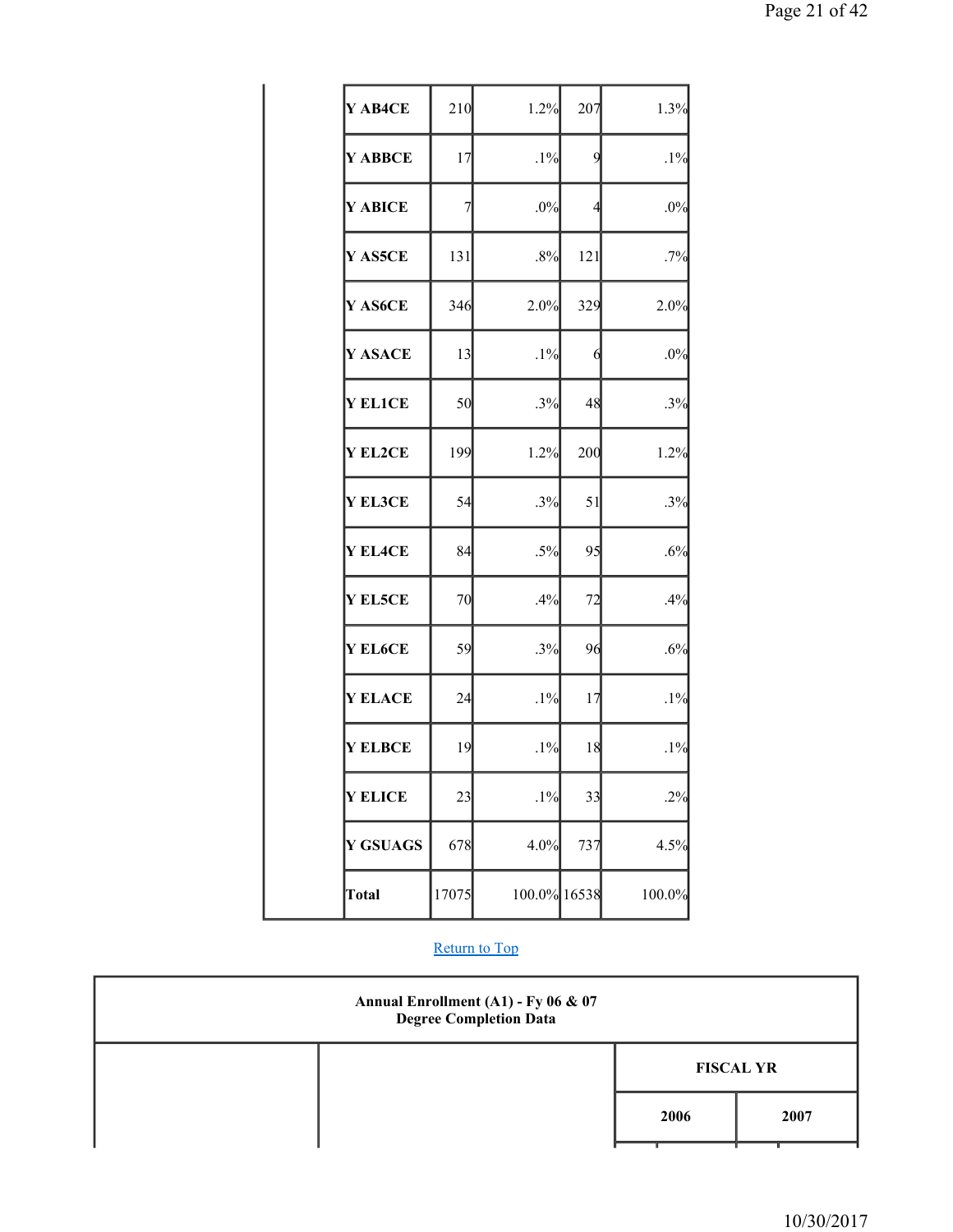|                                            |                                  |       | Count Column N Count Column N<br>$\frac{0}{0}$ |              | $\frac{0}{0}$ |
|--------------------------------------------|----------------------------------|-------|------------------------------------------------|--------------|---------------|
|                                            | DID NOT complete a program       | 15353 |                                                | 89.9% 14921  | 90.2%         |
|                                            | <b>Graduate completer</b>        | 1221  | 7.2%                                           | 1103         | 6.7%          |
| <b>TYPE OF COMPLETION</b>                  | <b>GED</b> completer             | 84    | $.5\%$                                         | 107          | .6%           |
|                                            | <b>Other ABE/ESL Advancement</b> | 417   | 2.4%                                           | 407          | 2.5%          |
|                                            | Total                            | 17075 | 100.0% 16538                                   |              | 100.0%        |
|                                            | Did Not Complete a Curriculum    | 15437 |                                                | 90.4% 14921  | 90.2%         |
|                                            | Summer Term                      | 274   | 1.6%                                           | 295          | 1.8%          |
| <b>Term Graduated 1st Curriculum</b>       | <b>Fall Term</b>                 | 660   | 3.9%                                           | 670          | 4.1%          |
|                                            | Spring Term                      | 704   | 4.1%                                           | 652          | 3.9%          |
|                                            | Total                            | 17075 | 100.0% 16538                                   |              | 100.0%        |
|                                            | Did Not Complete a Curriculum    | 17046 |                                                | 99.8% 16504  | 99.8%         |
|                                            | <b>Summer Term</b>               | 2     | .0%                                            | 71           | $.0\%$        |
| Term Graduated 2nd Curriculum Fall Term    |                                  |       | .0%                                            | 8            | $.0\%$        |
|                                            | Spring Term                      | 20    | $.1\%$                                         | 19           | $.1\%$        |
|                                            | Total                            | 17075 | 100.0% 16538                                   |              | 100.0%        |
| Term Graduated 3rd Curriculum              | Did Not Complete a Curriculum    | 17075 | 100.0% 16532                                   |              | 100.0%        |
|                                            | Total                            | 17075 | 100.0% 16538                                   |              | 100.0%        |
| <b>PRIMARY PROGRAM</b><br><b>COMPLETED</b> |                                  | 15353 |                                                | 89.9% 14921  | 90.2%         |
|                                            | <b>B ABKAAS</b>                  | 1     | .0%                                            | $\mathbf{0}$ | .0%           |
|                                            | <b>B ABLAAS</b>                  | 70    | .4%                                            | 6            | $.0\%$        |
|                                            |                                  |       |                                                |              |               |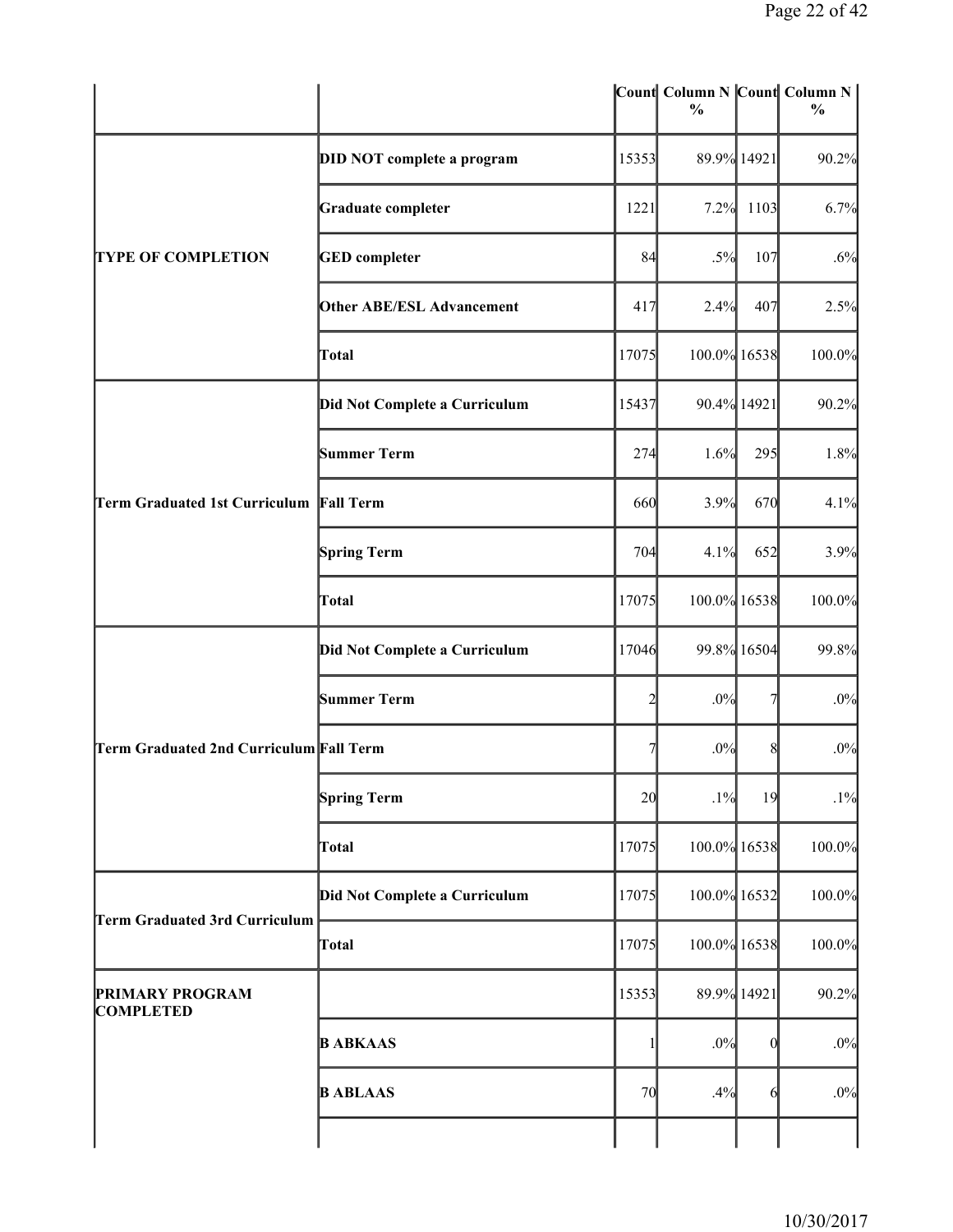| <b>B ABMAAS</b> | $\overline{4}$          | .0%    | $\mathcal{S}$           | $.0\%$ |
|-----------------|-------------------------|--------|-------------------------|--------|
| <b>B ABRAAS</b> | $\overline{c}$          | .0%    | $\mathbf{1}$            | $.0\%$ |
| <b>B ABTAAS</b> | $\mathbf{1}$            | .0%    | $\overline{c}$          | $.0\%$ |
| <b>B</b> ACCAAS | 60                      | .4%    | 18                      | $.1\%$ |
| <b>B ACCCER</b> | $\overline{7}$          | .0%    | $\overline{4}$          | $.0\%$ |
| <b>B AGBCER</b> | $\overline{2}$          | .0%    | 1                       | $.0\%$ |
| <b>B CCPAAS</b> | $\mathbf{1}$            | .0%    | $\mathbf{0}$            | $.0\%$ |
| <b>B CMSAAS</b> | $\mathbf{1}$            | .0%    | $\mathbf{0}$            | $.0\%$ |
| <b>B CPLAAS</b> | $\mathbf{0}$            | .0%    | 1                       | $.0\%$ |
| <b>B CPMAAS</b> | $\mathbf{1}$            | .0%    | $\mathbf{0}$            | $.0\%$ |
| <b>B EQMAAS</b> | $\mathbf{1}$            | .0%    | 8                       | $.0\%$ |
| <b>B EQMCER</b> | 1                       | .0%    | 1                       | $.0\%$ |
| <b>B GISCER</b> | $\mathbf{0}$            | .0%    | $\mathbf{1}$            | $.0\%$ |
| <b>B HIFCER</b> | $\mathbf{1}$            | .0%    | $\theta$                | $.0\%$ |
| <b>B HIHAAS</b> | $\overline{\mathbf{3}}$ | $.0\%$ | $\overline{\mathbf{3}}$ | $.0\%$ |
| <b>B HIRAAS</b> | $\overline{3}$          | .0%    | 5                       | $.0\%$ |
| <b>B INDCER</b> | $\mathcal{S}$           | .0%    | 1                       | $.0\%$ |
| <b>B INTCER</b> | 1                       | .0%    | 1                       | $.0\%$ |
| <b>B MGTAAS</b> | 17                      | $.1\%$ | 26                      | .2%    |
| <b>B MKTAAS</b> | $\mathbf{1}$            | .0%    | 8                       | $.0\%$ |
| <b>B OCAAAS</b> | $\overline{4}$          | .0%    | $\overline{3}$          | $.0\%$ |
| <b>B OCTCER</b> | $\mathbf{1}$            | $.0\%$ | $\theta$                | $.0\%$ |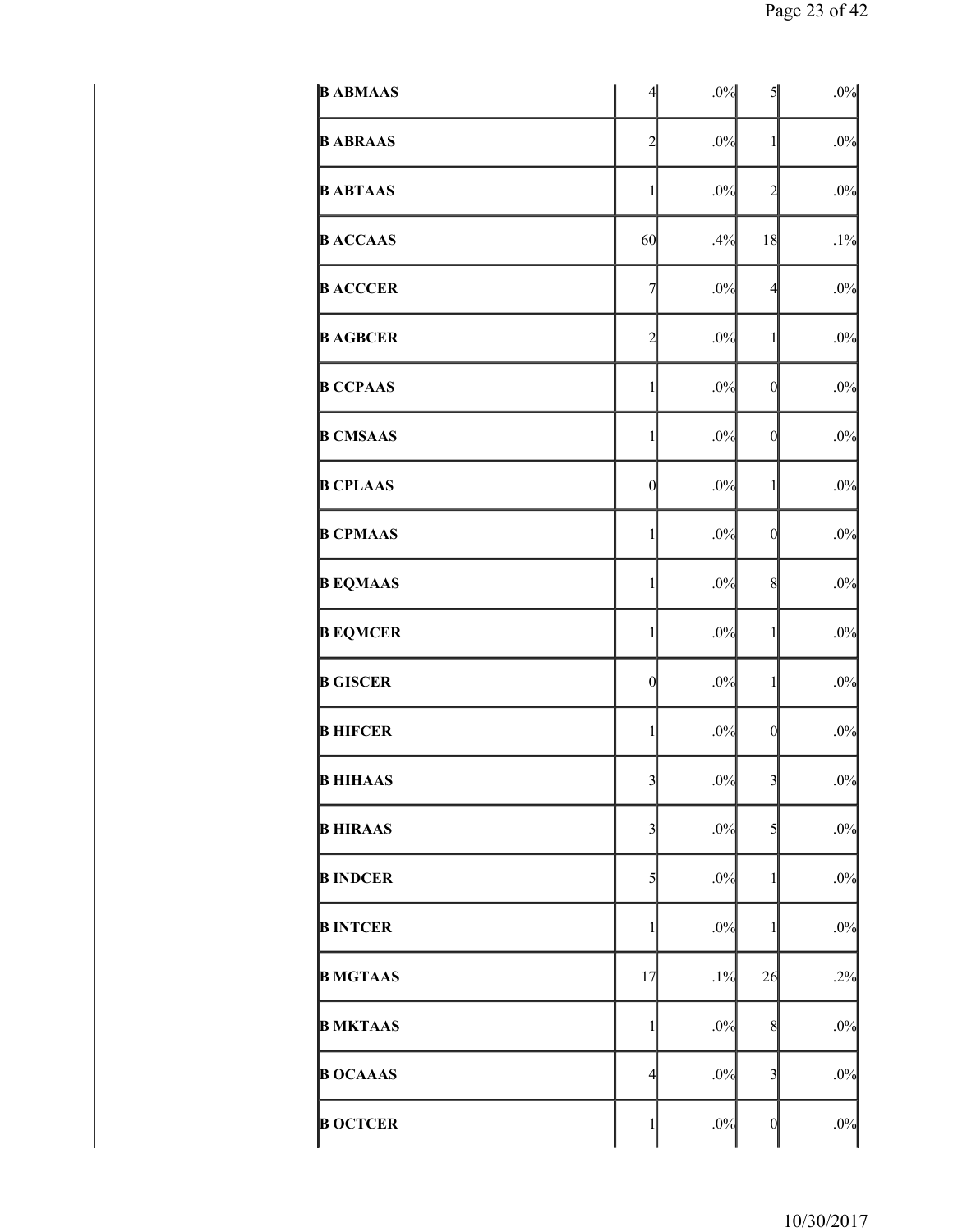| <b>C TFCCER</b> | $\overline{4}$          | .0%    | $\overline{c}$          | $.0\%$ |
|-----------------|-------------------------|--------|-------------------------|--------|
| <b>C TFLCER</b> | 13                      | $.1\%$ | $\overline{4}$          | $.0\%$ |
| <b>C TFOCER</b> | $\mathcal{S}$           | $.0\%$ | 1                       | $.0\%$ |
| <b>E ACECER</b> | $\mathbf{0}$            | .0%    | 13                      | $.1\%$ |
| <b>E ACRAAS</b> | $\overline{9}$          | $.1\%$ | 10                      | $.1\%$ |
| <b>E ACRCER</b> | $\mathbf{1}$            | $.0\%$ | 1                       | $.0\%$ |
| <b>E AFTAAS</b> | 15                      | $.1\%$ | $\overline{7}$          | $.0\%$ |
| <b>E AUTAAS</b> | 8                       | .0%    | 9                       | $.1\%$ |
| <b>E BCRCER</b> | $\overline{\mathbf{3}}$ | .0%    | $\overline{3}$          | $.0\%$ |
| <b>E BRLCER</b> | $\mathbf{1}$            | .0%    | 5                       | $.0\%$ |
| <b>E CCACER</b> | $\mathbf{1}$            | .0%    | 1                       | $.0\%$ |
| <b>E CCDCER</b> | $\theta$                | .0%    | 1                       | $.0\%$ |
| <b>E CDBAAS</b> | $\overline{c}$          | .0%    | $\overline{7}$          | $.0\%$ |
| <b>E CDMAAS</b> | 8                       | .0%    | 10                      | $.1\%$ |
| <b>E CDSAAS</b> | $\mathbf{6}$            | $.0\%$ | $\boldsymbol{0}$        | $.0\%$ |
| <b>E CIVCER</b> | $\mathbf{5}$            | $.0\%$ | $\overline{\mathbf{3}}$ | $.0\%$ |
| <b>E CMDCER</b> | $\mathbf{0}$            | .0%    | 3                       | $.0\%$ |
| <b>E CRRCER</b> | $\theta$                | $.0\%$ | $\overline{c}$          | $.0\%$ |
| <b>E CTTAAS</b> | $\theta$                | .0%    | 3                       | $.0\%$ |
| <b>E CWCCER</b> | $\mathbf{0}$            | .0%    | 1                       | $.0\%$ |
| <b>E ECSAAS</b> | $\overline{7}$          | $.0\%$ | 6                       | $.0\%$ |
|                 |                         |        |                         |        |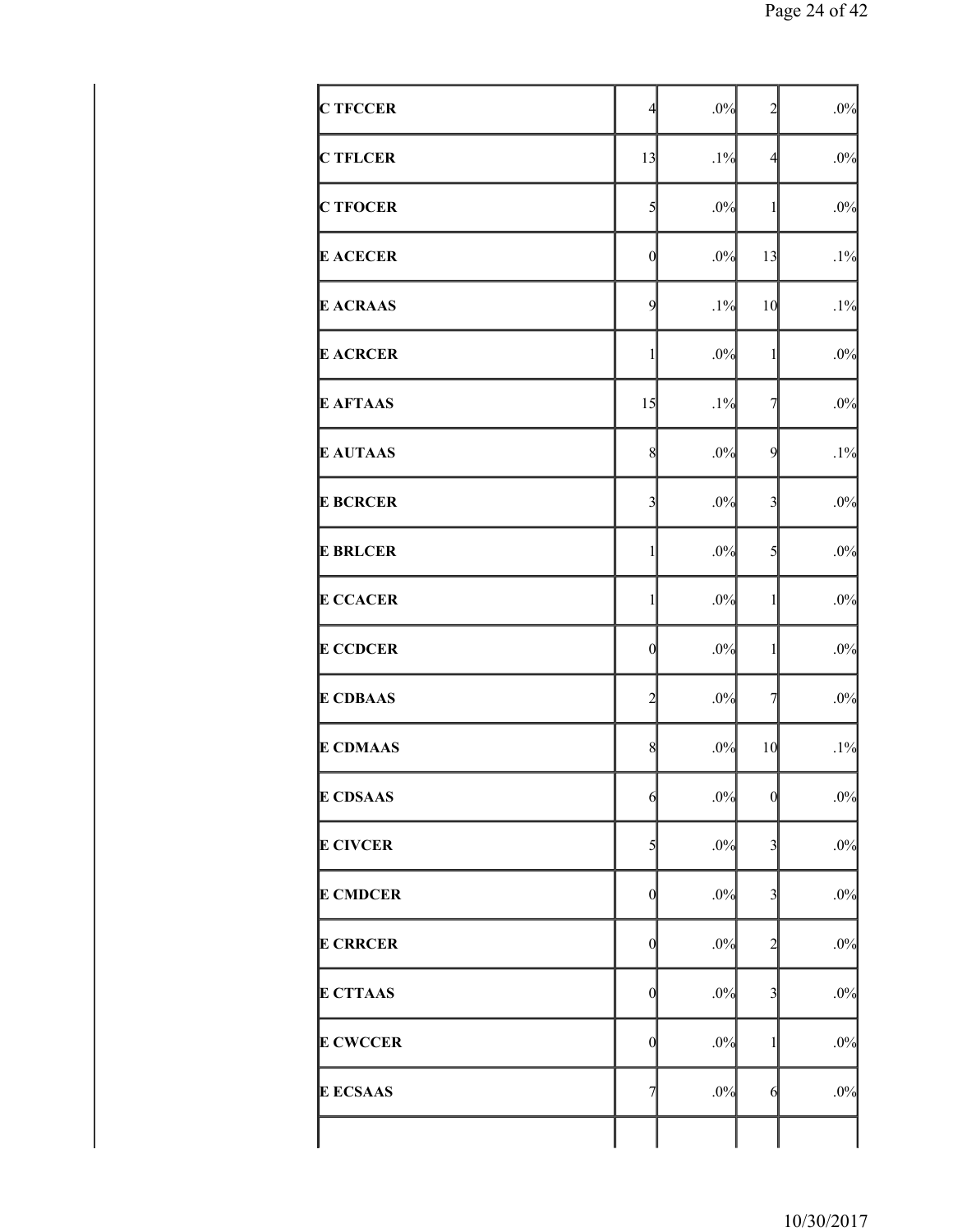| <b>E ELPCER</b> | $\overline{4}$ | .0%    | $\overline{\mathbf{3}}$ | $.0\%$ |
|-----------------|----------------|--------|-------------------------|--------|
| <b>E ENSAES</b> | $\overline{7}$ | .0%    | $\overline{9}$          | $.1\%$ |
| <b>E HVCCER</b> | $\mathbf{1}$   | .0%    | $\mathbf{1}$            | $.0\%$ |
| <b>E LBRCER</b> | $\overline{c}$ | .0%    | $\overline{c}$          | $.0\%$ |
| <b>E MFGAAS</b> | $\mathcal{S}$  | .0%    | $\overline{4}$          | $.0\%$ |
| <b>E PDACER</b> | $\mathbf{0}$   | .0%    | 1                       | $.0\%$ |
| <b>E PETAAS</b> | 13             | $.1\%$ | 16                      | $.1\%$ |
| <b>E PFTCER</b> | $\mathbf{0}$   | .0%    | $\overline{c}$          | $.0\%$ |
| <b>E SMACER</b> | $\mathbf{6}$   | .0%    | 1                       | $.0\%$ |
| <b>E TELAAS</b> | 1              | .0%    | $\theta$                | $.0\%$ |
| <b>F AADAFA</b> | $\mathbf{5}$   | .0%    | 10                      | $.1\%$ |
| <b>F AAEAFA</b> | $\overline{c}$ | .0%    | $\mathbf{0}$            | $.0\%$ |
| <b>F GDSAAS</b> | 12             | $.1\%$ | $\overline{5}$          | $.0\%$ |
| <b>F MCBAAS</b> | 6              | .0%    | $\overline{3}$          | $.0\%$ |
| <b>F MCDAAS</b> | $\mathbf{1}$   | $.0\%$ | $\mathbf{0}$            | $.0\%$ |
| <b>F MCVAAS</b> | $\mathbf{0}$   | .0%    | 1                       | $.0\%$ |
| <b>F MSEAFA</b> | $\overline{3}$ | .0%    | $\mathbf{0}$            | $.0\%$ |
| <b>F MSPAFA</b> | $\mathbf{0}$   | .0%    | $\overline{c}$          | $.0\%$ |
| <b>G DHGAAS</b> | 35             | .2%    | 28                      | .2%    |
| <b>GEMACER</b>  | $\overline{7}$ | .0%    | 7                       | $.0\%$ |
| <b>GEMTCER</b>  | 1              | .0%    | $\theta$                | $.0\%$ |
| <b>G MASCER</b> | $\mathcal{L}$  | .0%    | 13                      | $.1\%$ |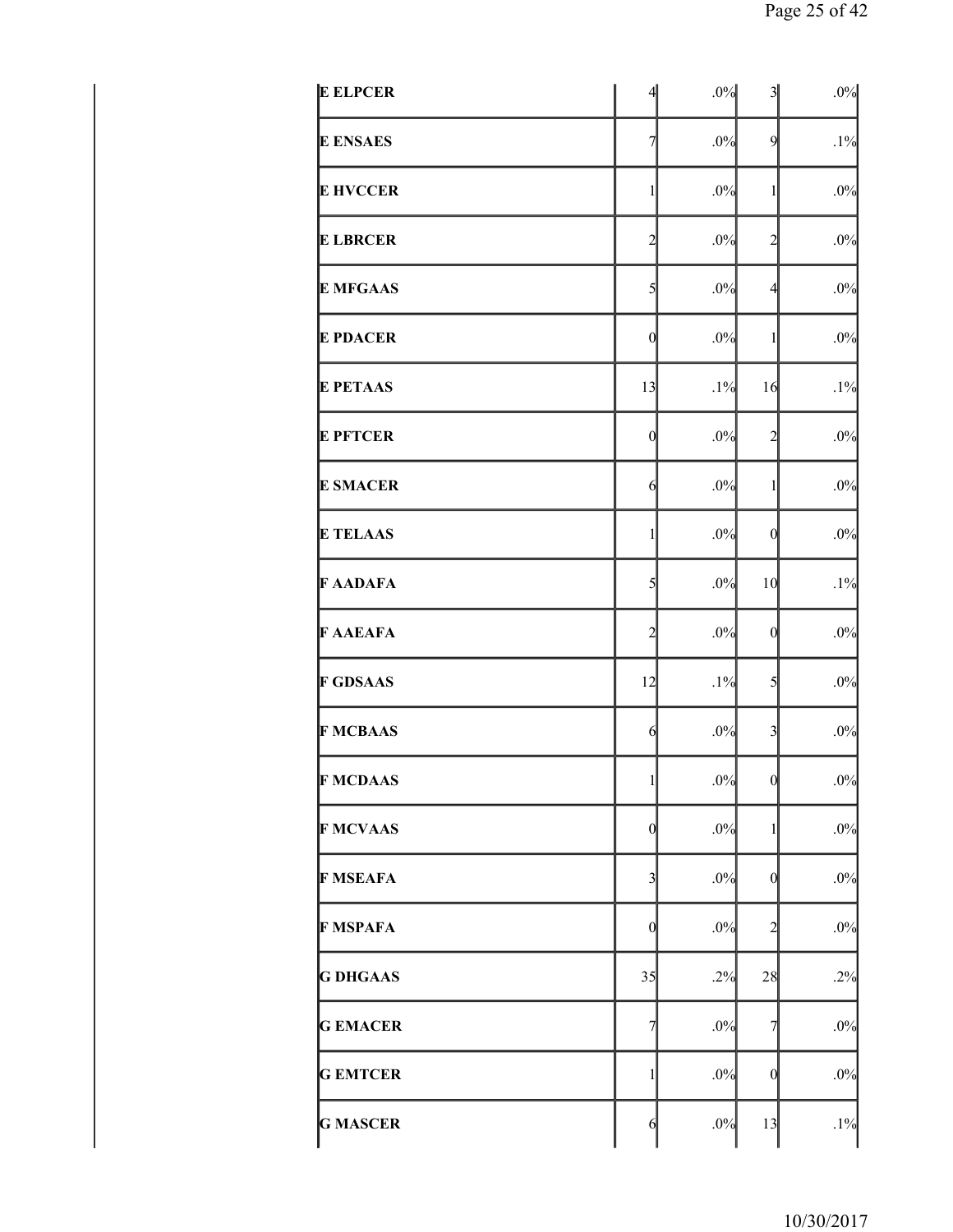| <b>G MSGCER</b> | 28                      | .2%    | 34                      | .2%    |
|-----------------|-------------------------|--------|-------------------------|--------|
| <b>G NASCER</b> | 25                      | .1%    | 21                      | $.1\%$ |
| <b>G NURAAS</b> | 41                      | .2%    | 44                      | .3%    |
| <b>G NURCER</b> | $\mathbf{0}$            | .0%    | $\mathbf{1}$            | $.0\%$ |
| <b>G OTAAAS</b> | 13                      | .1%    | 11                      | $.1\%$ |
| <b>G RTTAAS</b> | 17                      | $.1\%$ | 15                      | $.1\%$ |
| <b>G SURAAS</b> | 12                      | $.1\%$ | 12                      | $.1\%$ |
| <b>G SURCER</b> | $\overline{c}$          | .0%    | $\mathbf{0}$            | $.0\%$ |
| <b>G VTTAAS</b> | 34                      | .2%    | 30                      | .2%    |
| <b>G XRAAAS</b> | 11                      | $.1\%$ | 12                      | $.1\%$ |
| <b>H GAAAA</b>  | 162                     | .9%    | 149                     | .9%    |
| M CNAAAS        | $\mathbf{1}$            | .0%    | $\mathbf{1}$            | $.0\%$ |
| N ASGAS         | 307                     | 1.8%   | 294                     | 1.8%   |
| <b>R NURAAS</b> | $\mathbf{1}$            | $.0\%$ | $\mathbf{0}$            | $.0\%$ |
| <b>S CDACER</b> | $\overline{4}$          | $.0\%$ | $\overline{\mathbf{3}}$ | $.0\%$ |
| <b>S CHDAAS</b> | 10                      | .1%    | 12                      | $.1\%$ |
| <b>S CJSAAS</b> | 13                      | .1%    | 21                      | $.1\%$ |
| <b>S FSTAAS</b> | $\overline{7}$          | $.0\%$ | 7                       | $.0\%$ |
| <b>SHSTAAS</b>  | $\overline{\mathbf{3}}$ | $.0\%$ | $\overline{3}$          | $.0\%$ |
| <b>T ASPCER</b> | $\mathbf{1}$            | $.0\%$ | $\boldsymbol{0}$        | $.0\%$ |
| <b>T CGRCER</b> | $\mathbf{1}$            | $.0\%$ | $\overline{c}$          | $.0\%$ |
|                 |                         |        |                         |        |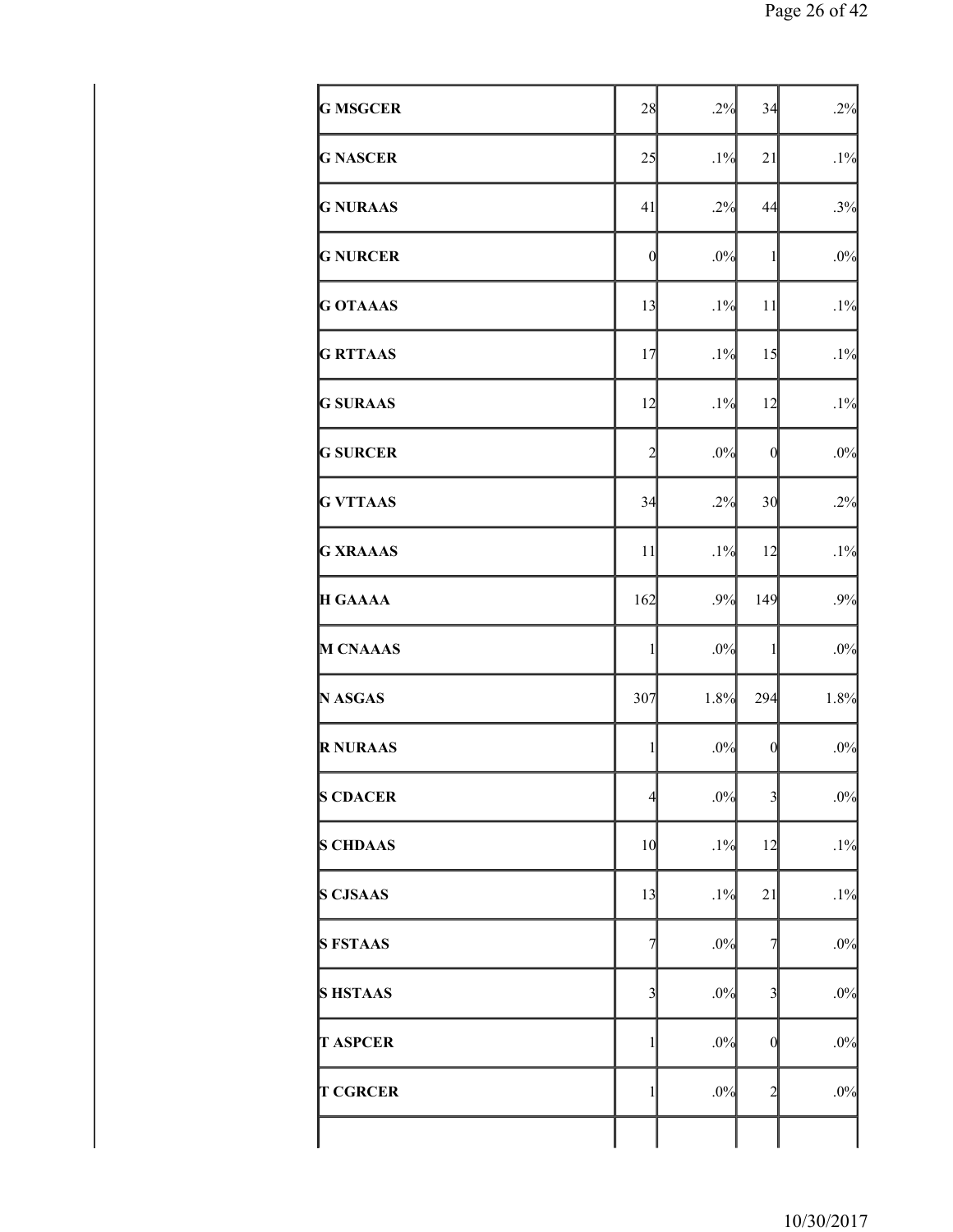| <b>T CMSAAS</b> | 6                       | .0%    | $\overline{4}$   | $.0\%$ |
|-----------------|-------------------------|--------|------------------|--------|
| <b>T CNAAAS</b> | $\overline{c}$          | .0%    | $\overline{7}$   | $.0\%$ |
| <b>T CPLAAS</b> | $\overline{c}$          | .0%    | $\mathbf{0}$     | $.0\%$ |
| <b>T CSMCER</b> | $\mathbf{0}$            | .0%    | 1                | $.0\%$ |
| <b>T CSSAAS</b> | $\mathbf{1}$            | .0%    | 1                | $.0\%$ |
| <b>T DGMAAS</b> | $\mathbf{0}$            | .0%    | 1                | $.0\%$ |
| <b>TECMAAS</b>  | 25                      | $.1\%$ | $\mathbf{0}$     | $.0\%$ |
| <b>T IPRCER</b> | 15                      | $.1\%$ | $\overline{3}$   | $.0\%$ |
| <b>T LINCER</b> | $\overline{c}$          | .0%    | $\boldsymbol{0}$ | $.0\%$ |
| <b>T MSOCER</b> | $\mathbf{1}$            | .0%    | $\overline{3}$   | $.0\%$ |
| <b>T OCAAAS</b> | 6                       | .0%    | 18               | $.1\%$ |
| <b>T OCPCER</b> | $\overline{\mathbf{3}}$ | $.0\%$ | 6                | $.0\%$ |
| <b>T OCTCER</b> | $\overline{4}$          | $.0\%$ | $\overline{4}$   | $.0\%$ |
| <b>T VGAAAS</b> | $\overline{3}$          | .0%    | $\overline{3}$   | $.0\%$ |
| <b>T VGPAAS</b> | $\frac{2}{3}$           | $.0\%$ | $\mathbf{1}$     | $.0\%$ |
| <b>T VGWCER</b> | $\mathbf{0}$            | $.0\%$ | $\overline{c}$   | $.0\%$ |
| <b>T WSAAAS</b> | $\overline{4}$          | .0%    | 5                | $.0\%$ |
| <b>T WSDAAS</b> | $\mathbf{1}$            | .0%    | 1                | $.0\%$ |
| <b>T WSMCER</b> | $\overline{4}$          | $.0\%$ | 1                | $.0\%$ |
| <b>T WSPAAS</b> | $\mathbf{1}$            | $.0\%$ | 1                | $.0\%$ |
| <b>X CDLCER</b> | $\mathbf{0}$            | .0%    | 5                | $.0\%$ |
| Y AB3CE         | 51                      | .3%    | 52               | .3%    |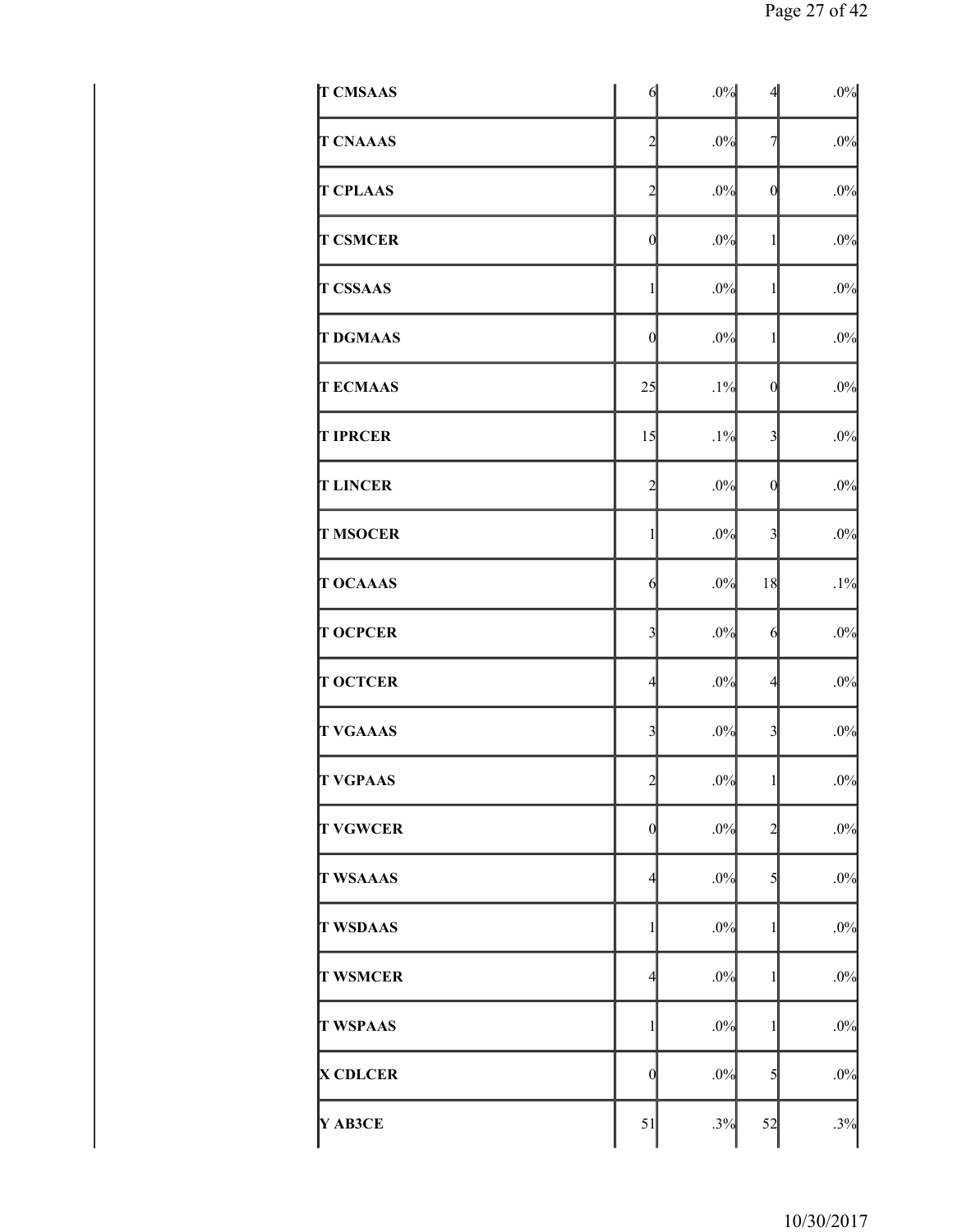|                    | Y AB4CE                                   | 117           | .7%          | 58                      | .4%    |
|--------------------|-------------------------------------------|---------------|--------------|-------------------------|--------|
|                    | Y AS6CE                                   | 84            | $.5\%$       | 107                     | .6%    |
|                    | Y EL2CE                                   | 139           | .8%          | 140                     | $.8\%$ |
|                    | <b>Y EL4CE</b>                            | 110           | .6%          | 157                     | .9%    |
|                    | Y GSUAGS                                  | 53            | .3%          | 69                      | .4%    |
|                    | Total                                     | 17075         | 100.0% 16538 |                         | 100.0% |
|                    | Gen Assoc/AGS, ALS, AGS                   | 53            | 4.1%         | 69                      | 5.7%   |
|                    | Bac Transfer/AA, AS                       | 486           | 37.2%        | 464                     | 38.3%  |
| PCS/1st Curriculum | Occup/Technical                           | 682           | 52.3%        | 570                     | 47.1%  |
|                    | <b>Basic Skills/Adult Ed</b>              | 84            | 6.4%         | 107                     | 8.8%   |
|                    | Total                                     | 1305          | 100.0%       | 1210                    | 100.0% |
| CIP/1st Curriculum | Agric Bus & Mngment, General              | 6             | $.5\%$       | 6                       | $.5\%$ |
|                    | Agri-Marketing                            | $\mathbf{1}$  | $.1\%$       | $\theta$                | $.0\%$ |
|                    | Ag Bus: Applied Agronomy                  | 2             | .2%          | 1                       | $.1\%$ |
|                    | Ag Bus: Precision Ag Tech                 |               | $.1\%$       | $\overline{3}$          | .2%    |
|                    | <b>Equine Management</b>                  | 2             | .2%          | 9                       | .7%    |
|                    | Landscaping Op & Maint.                   | 70            | 5.4%         | 6                       | $.5\%$ |
|                    | Radio & TV Broadcasting                   | 6             | $.5\%$       | $\overline{\mathbf{3}}$ | .2%    |
|                    | Digital Communication & Media             | $\theta$      | $.0\%$       | 1                       | $.1\%$ |
|                    | <b>Office Careers: Desktop Publishing</b> |               | $.1\%$       | $\theta$                | $.0\%$ |
|                    | Cg: 3d computer Animation                 | $\mathcal{S}$ | .4%          | 4                       | .3%    |
|                    |                                           |               |              |                         |        |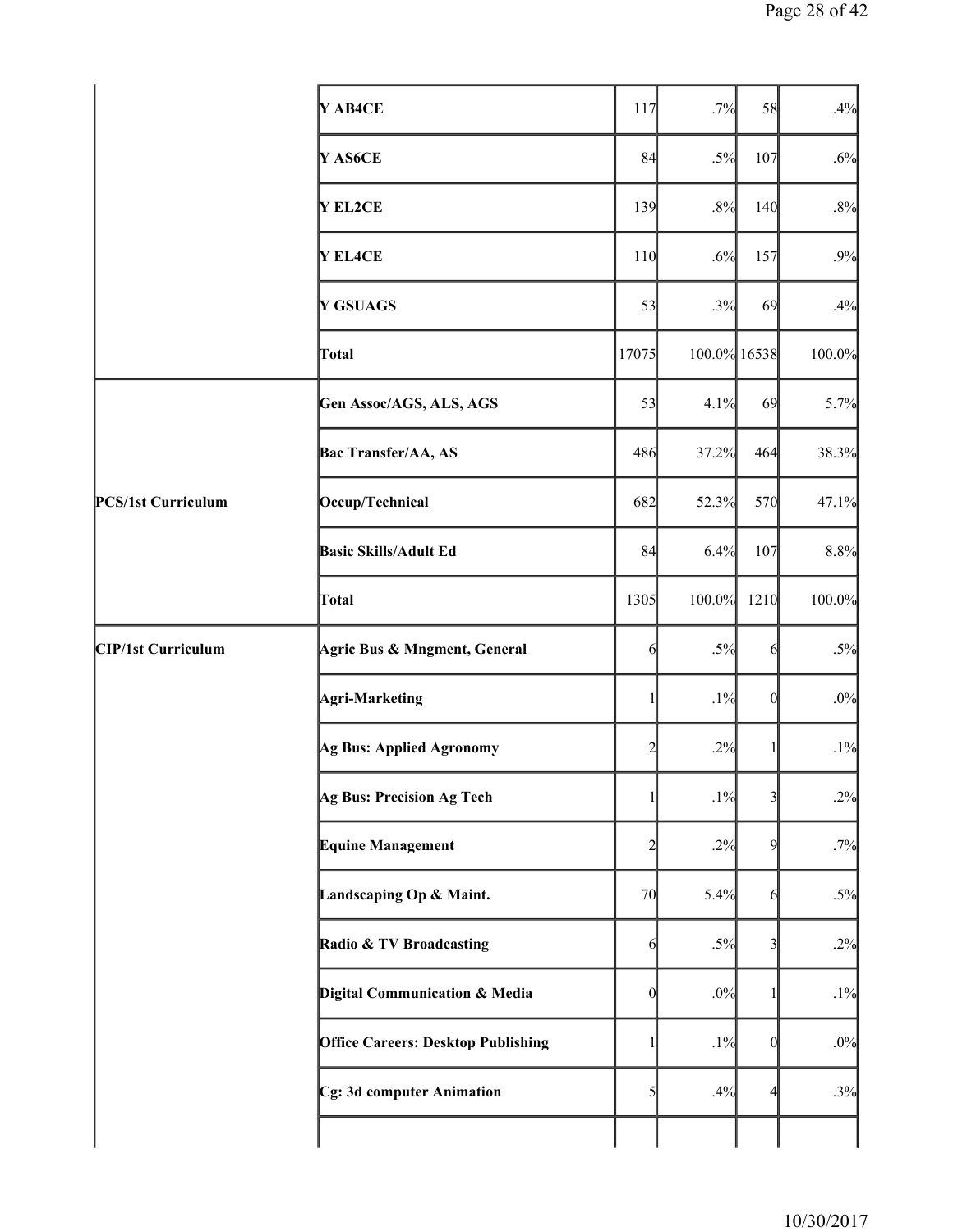| $\boldsymbol{0}$ | .0% | 1                                                                                                                                                                                                                                         | $.1\%$         |
|------------------|-----|-------------------------------------------------------------------------------------------------------------------------------------------------------------------------------------------------------------------------------------------|----------------|
| 3                |     | 2                                                                                                                                                                                                                                         | .2%            |
|                  |     | 4                                                                                                                                                                                                                                         | .3%            |
| 3                |     | $\overline{c}$                                                                                                                                                                                                                            | .2%            |
|                  |     | 5                                                                                                                                                                                                                                         | .4%            |
| 1                |     | 4                                                                                                                                                                                                                                         | .3%            |
| 5                |     | 8                                                                                                                                                                                                                                         | .7%            |
|                  |     | 1                                                                                                                                                                                                                                         | $.1\%$         |
|                  |     | 8                                                                                                                                                                                                                                         | .7%            |
| $\overline{c}$   |     | 0                                                                                                                                                                                                                                         | .0%            |
| 3                |     | $\boldsymbol{0}$                                                                                                                                                                                                                          | .0%            |
|                  |     | 7                                                                                                                                                                                                                                         | .6%            |
| 7                |     | 9                                                                                                                                                                                                                                         | .7%            |
| 1                |     | $\boldsymbol{0}$                                                                                                                                                                                                                          | .0%            |
|                  |     | 4                                                                                                                                                                                                                                         | .3%            |
|                  |     | $\theta$                                                                                                                                                                                                                                  | .0%            |
| 7                |     | 6                                                                                                                                                                                                                                         | $.5\%$         |
| 5                |     | 3                                                                                                                                                                                                                                         | .2%            |
|                  |     | 3                                                                                                                                                                                                                                         | .2%            |
|                  |     | 15                                                                                                                                                                                                                                        | 1.2%           |
|                  |     | 149                                                                                                                                                                                                                                       | 12.3%          |
|                  |     | 69                                                                                                                                                                                                                                        | 5.7%           |
|                  |     | .2%<br>.6%<br>8<br>.2%<br>.3%<br>4<br>$.1\%$<br>.4%<br>.3%<br>4<br>.0%<br>$\overline{0}$<br>.2%<br>.2%<br>1.7%<br>22<br>$.5\%$<br>$.1\%$<br>.4%<br>5<br>6<br>$.5\%$<br>.4%<br>.0%<br>$\boldsymbol{0}$<br>14<br>162<br>12.4%<br>53<br>4.1% | $.5\%$<br>1.1% |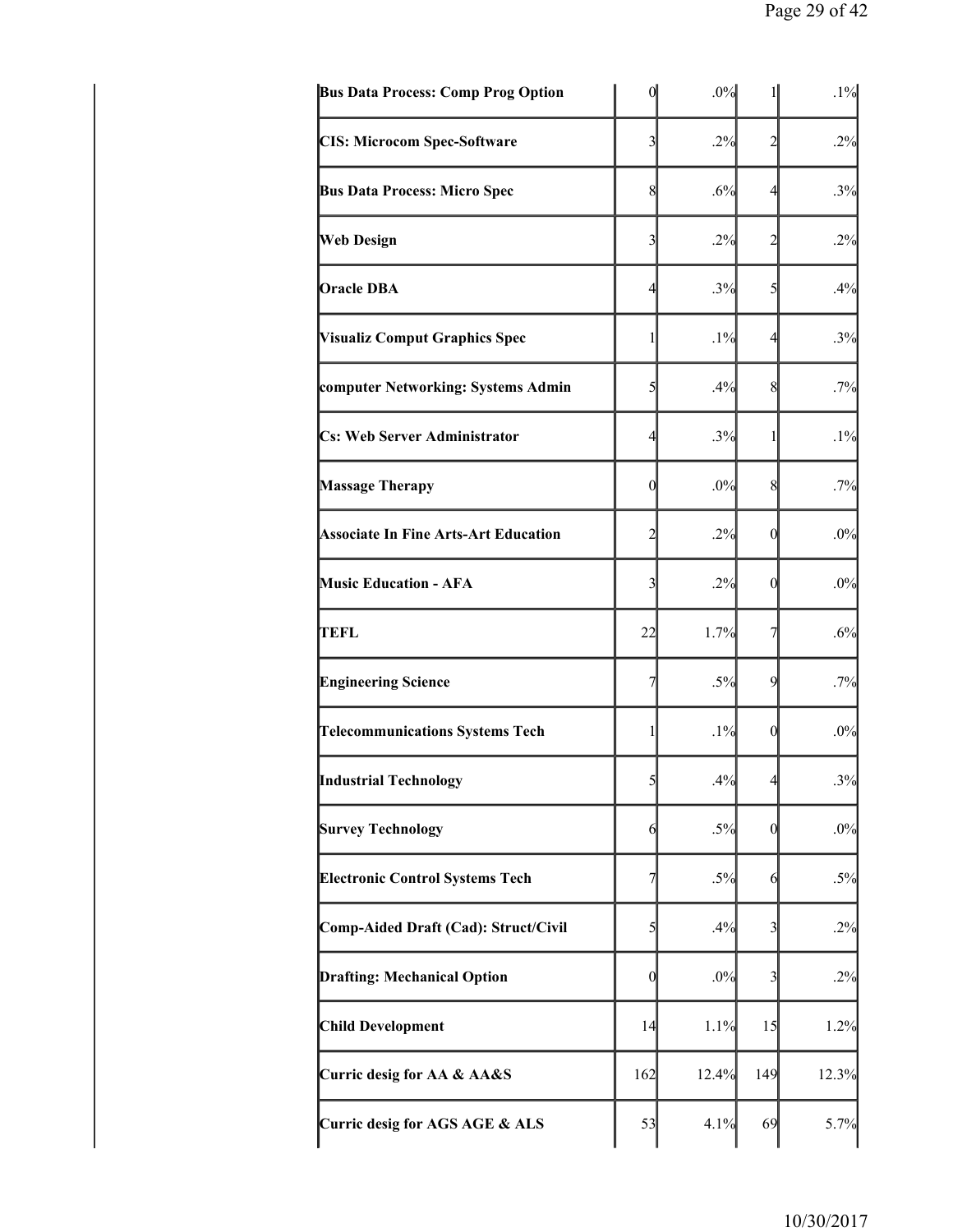| <b>Biol &amp; Physical Sciences</b>                              | 307                     | 23.5%  | 294                     | 24.3%  |
|------------------------------------------------------------------|-------------------------|--------|-------------------------|--------|
| <b>High ASE</b>                                                  | 84                      | 6.4%   | 107                     | 8.8%   |
| <b>Law Enforcmnt/Police Science</b>                              | 13                      | 1.0%   | 21                      | 1.7%   |
| <b>Fire Service Technology</b>                                   | $\overline{7}$          | $.5\%$ | 7                       | .6%    |
| <b>Human Services</b>                                            | $\overline{\mathbf{3}}$ | .2%    | 3                       | .2%    |
| <b>Construction: Laborer</b>                                     | $\overline{c}$          | .2%    | $\overline{2}$          | .2%    |
| <b>Construction: Carpentry</b>                                   | 1                       | $.1\%$ | 1                       | $.1\%$ |
| <b>Bldg/Property Maintenance Mgr</b>                             | $\overline{\mathbf{3}}$ | .2%    | 3                       | .2%    |
| <b>Construction: Painter &amp; Wallcovereer</b>                  | $\boldsymbol{0}$        | .0%    | 1                       | $.1\%$ |
| <b>Construction: Building Finishers &amp;</b><br>Managers, Other | $\boldsymbol{0}$        | .0%    | $\overline{\mathbf{3}}$ | .2%    |
| Plumber & Pipefitter                                             | $\theta$                | .0%    | $\overline{2}$          | .2%    |
| Indust Elctronics Install & Repair                               | $\overline{4}$          | .3%    | 3                       | .2%    |
| Heating, Ventilation, & Ac                                       | 1                       | $.1\%$ | 1                       | $.1\%$ |
| <b>Automotive Collision Repair Tech</b>                          | 10                      | $.8\%$ | 28                      | 2.3%   |
| <b>Auto Mechanic/Tech</b>                                        | 24                      | 1.8%   | 21                      | 1.7%   |
| <b>Diesel Power</b>                                              | 13                      | 1.0%   | 16                      | 1.3%   |
| <b>Construction: Sheet Metal</b>                                 | 6                       | $.5\%$ | 1                       | $.1\%$ |
| Truck Bus & Commrcl Vehicle Op                                   | $\boldsymbol{0}$        | $.0\%$ | 5                       | .4%    |
| Design & Visual Communcation                                     | $\boldsymbol{0}$        | .0%    | 1                       | $.1\%$ |
| <b>Graphic Design: Print Production</b>                          | 12                      | .9%    | 5                       | .4%    |
| <b>Associate In Fine Arts: Art &amp; Design</b>                  | 5                       | .4%    | 10                      | .8%    |
|                                                                  |                         |        |                         |        |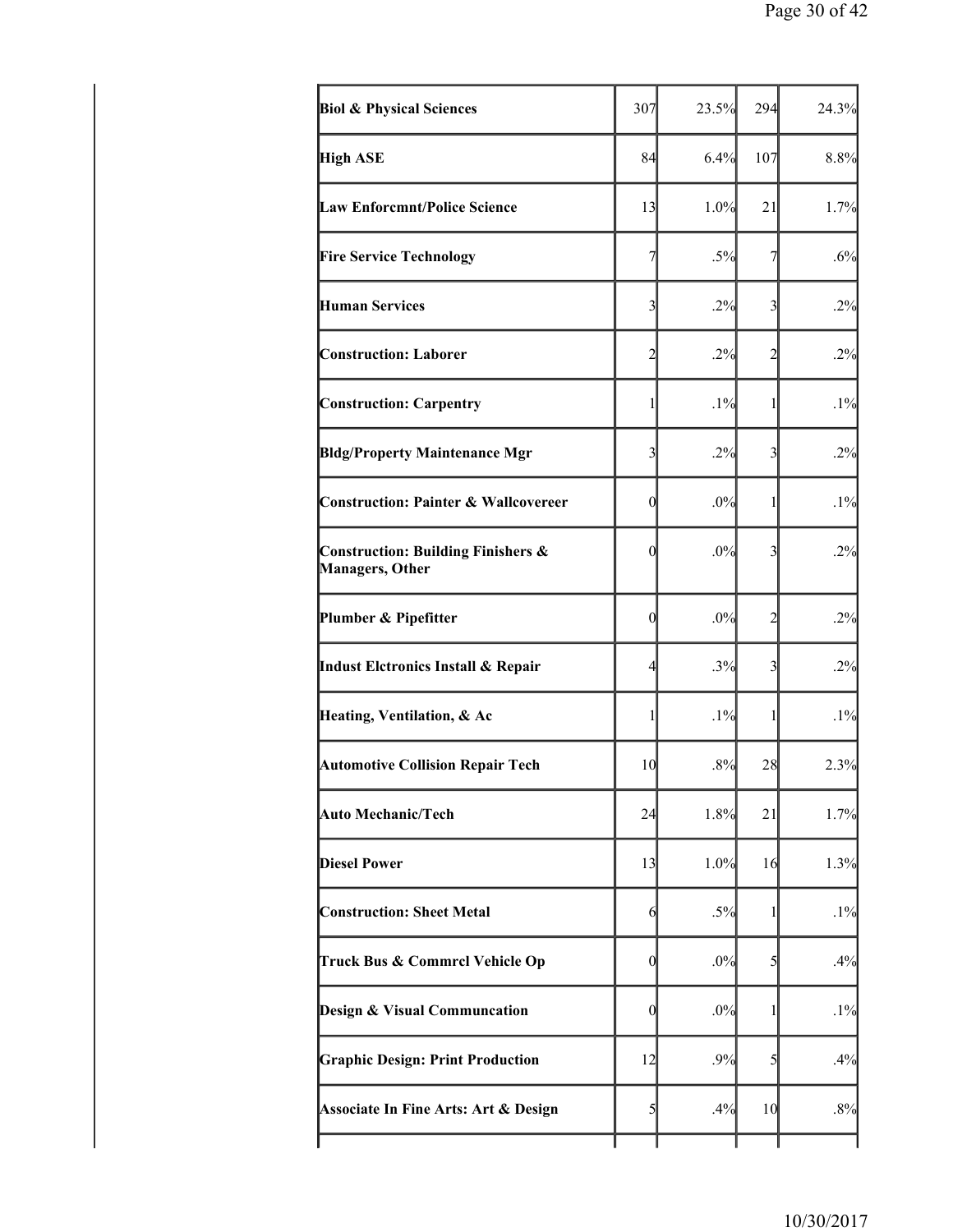| <b>Music Performance - AFA</b>       | $\mathbf{0}$     | .0%    |                  | .2%    |
|--------------------------------------|------------------|--------|------------------|--------|
| <b>Dental Hygienist</b>              | 35               | 2.7%   | 28               | 2.3%   |
| <b>Medical Transcript</b>            | 5                | .4%    | 4                | .3%    |
| <b>Medical Assistant</b>             | 6                | $.5\%$ | 13               | 1.1%   |
| <b>Occup Therapy Assist</b>          | 13               | 1.0%   | 11               | .9%    |
| Vet Assist/Animal Health Tech        | 34               | 2.6%   | 30               | 2.5%   |
| <b>Emer Med Services - Ambulance</b> | $\overline{7}$   | $.5\%$ | 7                | .6%    |
| <b>Emergency Medical Technology</b>  | $\mathbf{1}$     | $.1\%$ | $\boldsymbol{0}$ | $.0\%$ |
| <b>Respiratory Therapy Tech</b>      | 17               | 1.3%   | 15               | 1.2%   |
| <b>Surgical/Operating Room Tech</b>  | 14               | 1.1%   | 12               | 1.0%   |
| Radiologic Technology                | 11               | .8%    | 12               | 1.0%   |
| Nursing                              | 42               | 3.2%   | 44               | 3.6%   |
| <b>Practical Nurse</b>               | $\boldsymbol{0}$ | .0%    | 1                | $.1\%$ |
| <b>Nurse Assistant</b>               | 25               | 1.9%   | 21               | 1.7%   |
| <b>Massage Therapy</b>               | 28               | 2.1%   | 26               | 2.1%   |
| <b>Customized Career Preparation</b> | 1                | $.1\%$ | $\overline{0}$   | $.0\%$ |
| Bus Admin & Mgt, General             | 17               | 1.3%   | 26               | 2.1%   |
| <b>Business: E-Commerce</b>          | 25               | 1.9%   | 0                | $.0\%$ |
| Accounting                           | 67               | 5.1%   | 22               | 1.8%   |
| Admin Assist/Secrtrl Sci, General    | 18               | 1.4%   | 9                | .7%    |
| <b>Executive Assist/Secretary</b>    | 10               | .8%    | 21               | 1.7%   |
| Info Process/Data Entry Tech         | 1                | $.1\%$ | 3                | .2%    |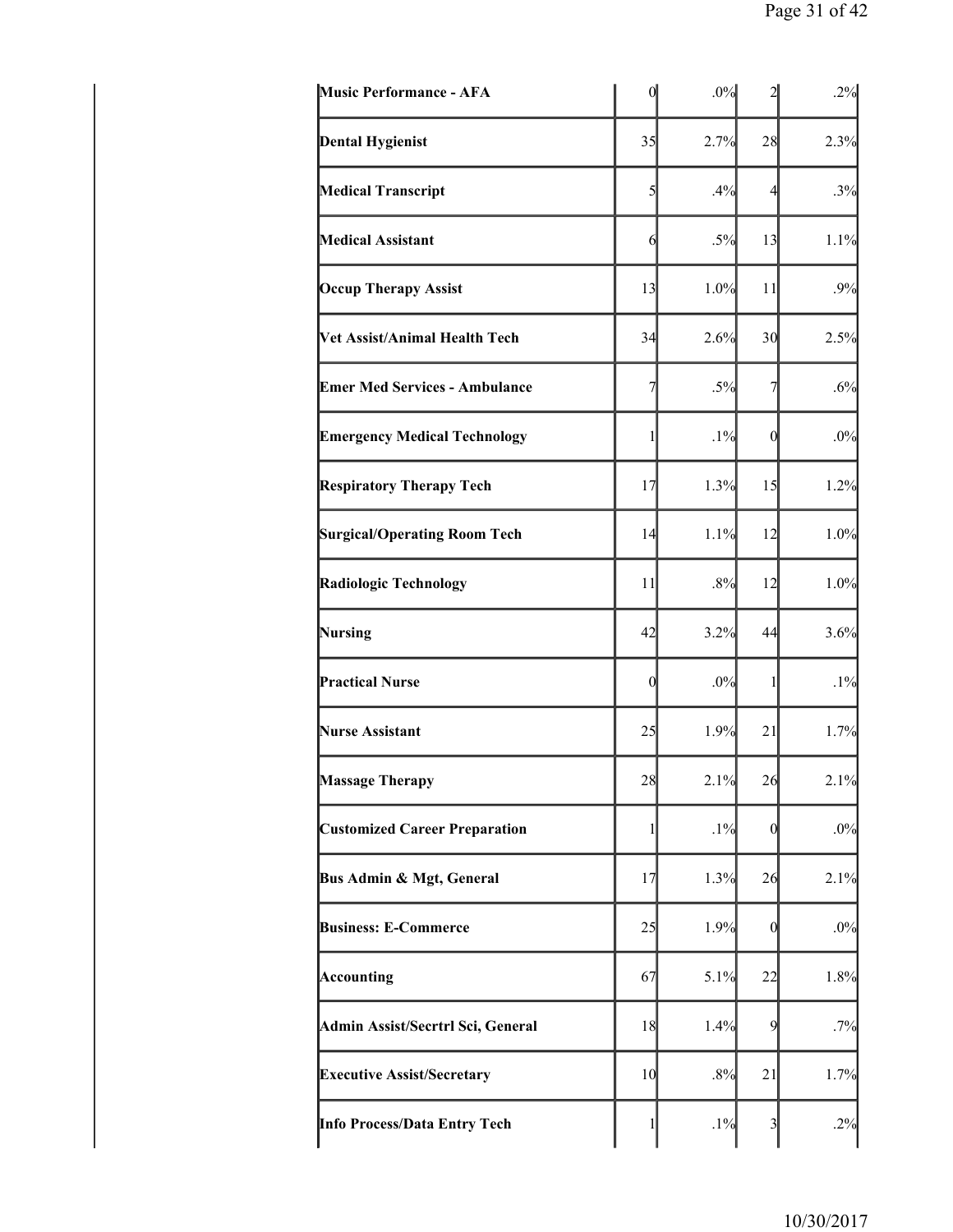|                    | <b>Independent Business Management</b>     | 51                       | .4%    |                         | .1%    |
|--------------------|--------------------------------------------|--------------------------|--------|-------------------------|--------|
|                    | Hospitality: Hotel/Motel Mgt               | $\overline{\mathbf{3}}$  | .2%    | $\overline{\mathbf{3}}$ | .2%    |
|                    | <b>Hospitality Industry: Food Service</b>  | $\overline{\mathcal{A}}$ | .3%    | 5                       | .4%    |
|                    | <b>International Business</b>              | 1                        | $.1\%$ | 1                       | .1%    |
|                    | <b>Business: Marketing</b>                 | 1                        | .1%    | 8                       | .7%    |
|                    | <b>Construction Des/Mgmt: Bldg Materls</b> | 10                       | .8%    | 17                      | 1.4%   |
|                    | Total                                      | 1305                     | 100.0% | 1210                    | 100.0% |
|                    | Gen Assoc/AGS, ALS, AGS                    | $\overline{2}$           | 6.9%   |                         | 2.9%   |
|                    | <b>Bac Transfer/AA, AS</b>                 | 7                        | 24.1%  | 6                       | 17.6%  |
| PCS/2nd Curriculum | Occup/Technical                            | 20                       | 69.0%  | 27                      | 79.4%  |
|                    | Total                                      | 29                       | 100.0% | 34                      | 100.0% |
| CIP/2nd Curriculum | Agric Bus & Mngment, General               | $\theta$                 | $.0\%$ | 1                       | 2.9%   |
|                    | Landscaping Op & Maint.                    | $\mathbf{0}$             | .0%    | 1                       | 2.9%   |
|                    | <b>Web Design</b>                          | $\overline{\mathbf{3}}$  | 10.3%  | $\mathbf{0}$            | $.0\%$ |
|                    | <b>Oracle DBA</b>                          | 1                        | 3.4%   | $\overline{0}$          | $.0\%$ |
|                    | <b>Visualiz Comput Graphics Spec</b>       | 1                        | 3.4%   | $\overline{c}$          | 5.9%   |
|                    | computer Networking: Systems Admin         | $\theta$                 | .0%    | 1                       | 2.9%   |
|                    | <b>Cs: Web Server Administrator</b>        | 1                        | 3.4%   | $\Omega$                | $.0\%$ |
|                    | <b>TEFL</b>                                | 1                        | 3.4%   |                         | 2.9%   |
|                    | <b>Industrial Technology</b>               | $\theta$                 | .0%    | 2                       | 5.9%   |
|                    | <b>Survey Technology</b>                   | $\mathbf{0}$             | $.0\%$ | 1                       | 2.9%   |
|                    |                                            |                          |        |                         |        |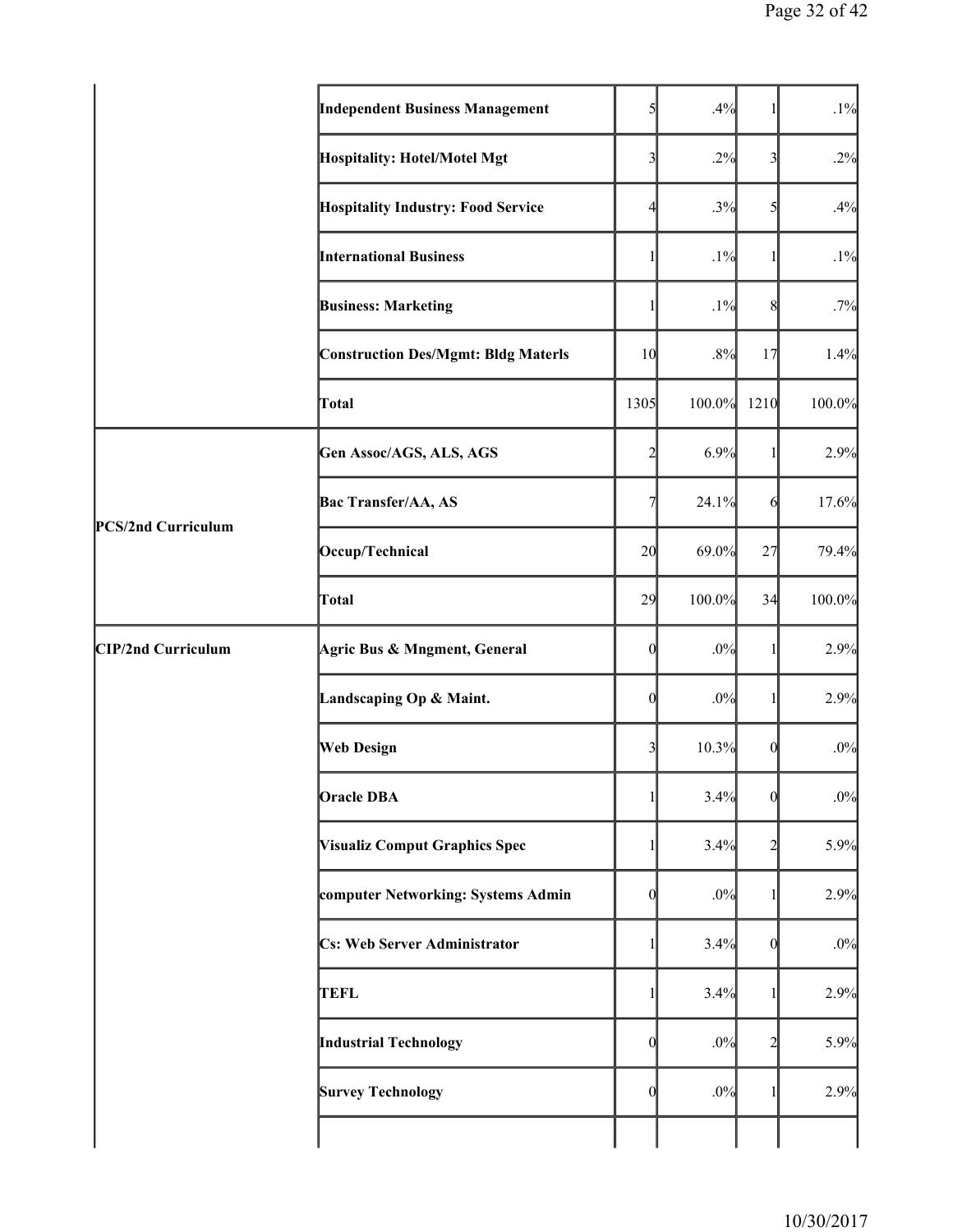| Curric desig for AA & AA&S                                       |                         | 3.4%   |                | 2.9%   |
|------------------------------------------------------------------|-------------------------|--------|----------------|--------|
| Curric desig for AGS AGE & ALS                                   | 2                       | 6.9%   | 1              | 2.9%   |
| <b>Biol &amp; Physical Sciences</b>                              | $\mathcal{L}$           | 20.7%  | $\mathcal{S}$  | 14.7%  |
| <b>Construction: Building Finishers &amp;</b><br>Managers, Other | $\mathbf{0}$            | .0%    | $\mathbf{1}$   | 2.9%   |
| Indust Elctronics Install & Repair                               | $\mathbf{0}$            | .0%    | $\mathbf{1}$   | 2.9%   |
| <b>Automotive Collision Repair Tech</b>                          | $\Omega$                | .0%    | 5              | 14.7%  |
| <b>Auto Mechanic/Tech</b>                                        | 2                       | 6.9%   | 1              | 2.9%   |
| <b>Dental Hygienist</b>                                          | 1                       | 3.4%   | $\theta$       | $.0\%$ |
| <b>Medical Transcript</b>                                        | $\overline{\mathbf{3}}$ | 10.3%  | $\Omega$       | $.0\%$ |
| <b>Medical Assistant</b>                                         | $\theta$                | .0%    | 11             | 2.9%   |
| <b>Emer Med Services - Ambulance</b>                             | 1                       | 3.4%   | $\theta$       | $.0\%$ |
| Bus Admin & Mgt, General                                         | 1                       | 3.4%   | 2              | 5.9%   |
| Accounting                                                       | 1                       | 3.4%   | $\overline{0}$ | $.0\%$ |
| Admin Assist/Secrtrl Sci, General                                | 3                       | 10.3%  | 1              | 2.9%   |
| <b>Executive Assist/Secretary</b>                                | $\overline{0}$          | .0%    | 1              | 2.9%   |
| Info Process/Data Entry Tech                                     | $\overline{0}$          | .0%    | 1              | 2.9%   |
| <b>Independent Business Management</b>                           | $\boldsymbol{0}$        | .0%    | 1              | 2.9%   |
| Hospitality: Hotel/Motel Mgt                                     | 0                       | .0%    | 2              | 5.9%   |
| <b>Business: Marketing</b>                                       | $\overline{0}$          | .0%    | 1              | 2.9%   |
| <b>Construction Des/Mgmt: Bldg Materls</b>                       | 1                       | 3.4%   | $\theta$       | $.0\%$ |
| Total                                                            | 29                      | 100.0% | 34             | 100.0% |
|                                                                  |                         |        |                |        |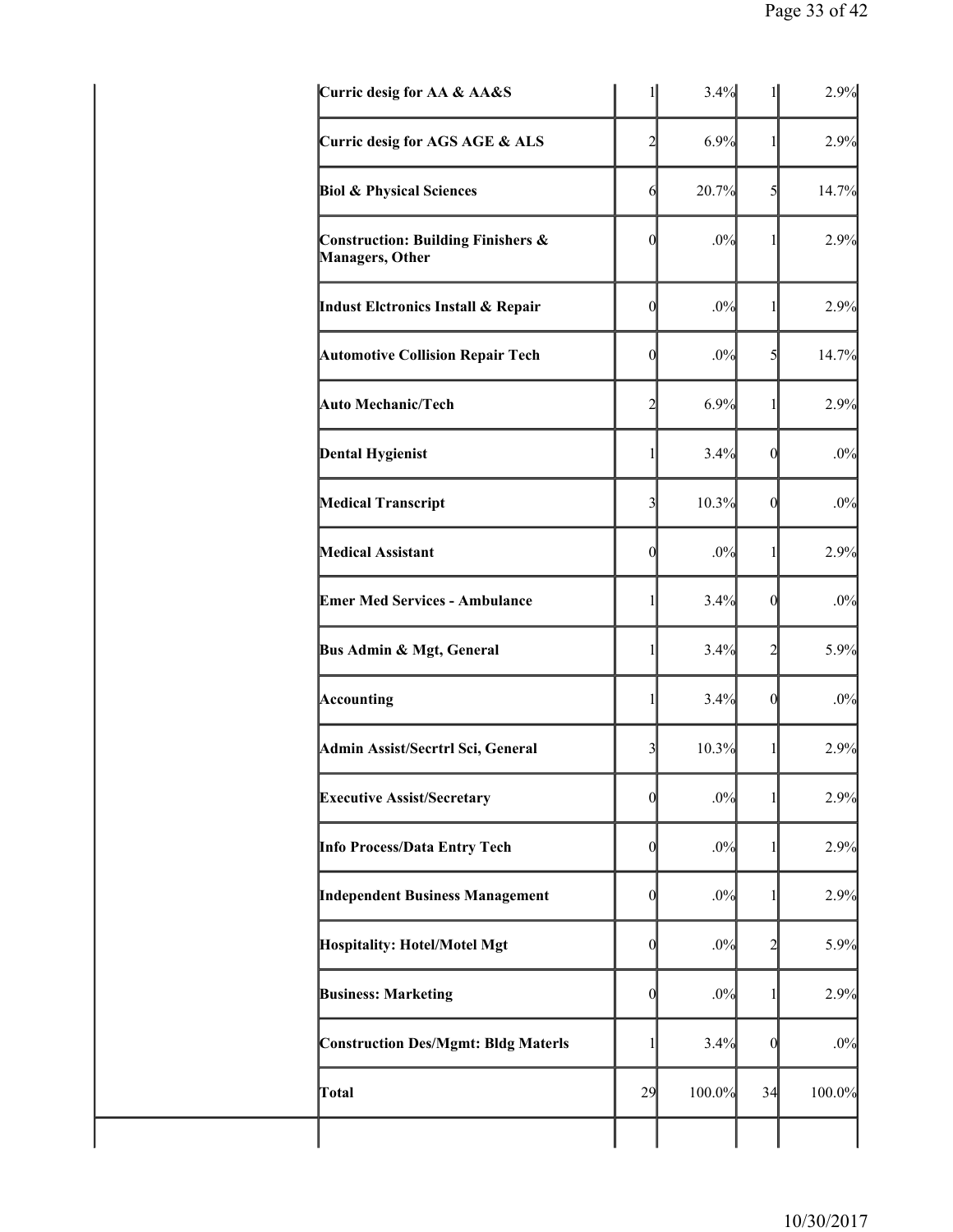| PCS/3rd Curriculum    | Occup/Technical                         | $\mathbf{0}$   | .0%         | 6              | 100.0% |
|-----------------------|-----------------------------------------|----------------|-------------|----------------|--------|
|                       | Total                                   | 0              | .0%         | 6              | 100.0% |
|                       | <b>Automotive Collision Repair Tech</b> | $\overline{0}$ | .0%         | $\overline{4}$ | 66.7%  |
|                       | <b>Auto Mechanic/Tech</b>               | 0              | .0%         | 1              | 16.7%  |
| CIP/3rd Curriculum    | Info Process/Data Entry Tech            | 0              | .0%         |                | 16.7%  |
|                       | Total                                   | 0              | .0%         | 6              | 100.0% |
|                       | AA(1.1)                                 | 162            | 9.4%        | 149            | 9.2%   |
|                       | AS(1.1)                                 | 307            | 17.8%       | 294            | 18.2%  |
|                       | AAS(2.2)                                | 514            | 29.8%       | 406            | 25.1%  |
| Degree/1st Currilum   | <b>AGS, ALS, AGE (1.0)</b>              | 53             | 3.1%        | 69             | 4.3%   |
|                       | <b>Basic Skills</b> (1.7, 1.8, 1.9)     | 501            | 29.1%       | 514            | 31.8%  |
|                       | Occup Cert of 30 sem hrs/more CER (1.2) | 168            | 9.8%        | 164            | 10.1%  |
|                       | Assoc in Fine Arts (AFA) (1.1)          | 10             | .6%         | 12             | .7%    |
|                       | Assoc in Eng Sc (AES) (1.2)             | 7              | .4%         | 9              | .6%    |
|                       | Total                                   | 1722           | 100.0% 1617 |                | 100.0% |
|                       | AA(1.1)                                 |                | 3.4%        |                | 2.9%   |
|                       | AS(1.1)                                 | 6              | 20.7%       | $\mathcal{S}$  | 14.7%  |
|                       | AAS(2.2)                                | 8              | 27.6%       | 13             | 38.2%  |
| Degree/2nd Curriculum | <b>AGS, ALS, AGE (1.0)</b>              | $\overline{2}$ | 6.9%        | 1              | 2.9%   |
|                       | Occup Cert of 30 sem hrs/more CER (1.2) | 12             | 41.4%       | 14             | 41.2%  |
|                       | Total                                   | 29             | 100.0%      | 34             | 100.0% |
| Degree/3rd Curriculum | $\text{AAS}$ (2.2)                      | 0              | .0%         | $\overline{2}$ | 33.3%  |
|                       |                                         |                |             |                |        |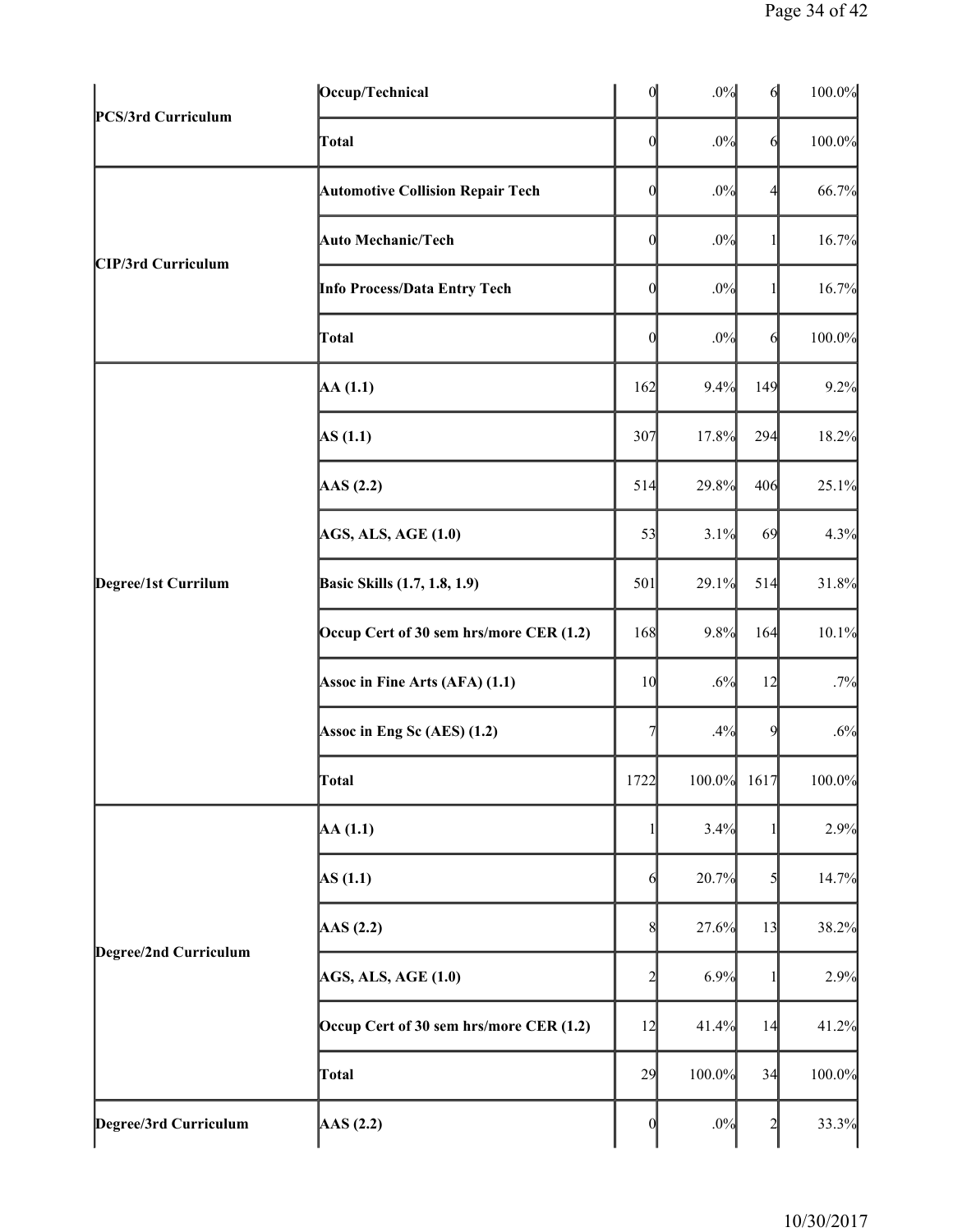|                                             | Occup Cert of 30 sem hrs/more CER (1.2) |       | .0%          |             | 66.7%  |
|---------------------------------------------|-----------------------------------------|-------|--------------|-------------|--------|
|                                             | Total                                   |       | .0%          | 6           | 100.0% |
|                                             | Completed all at Parkland               | 292   | 1.7%         | 325         | 2.0%   |
|                                             | Completed at Parkland and elsewhere     | 174   | 1.0%         | 96          | .6%    |
| <b>GENERAL EDUCATION CORE Not Completed</b> |                                         | 4132  | 24.2%        | 3936        | 23.8%  |
|                                             | Not applicable (occupational students)  | 12477 |              | 73.1% 12181 | 73.7%  |
|                                             | Total                                   | 17075 | 100.0% 16538 |             | 100.0% |

|                                         | Annual Enrollment (A1) - Fy 06 & 07<br><b>Miscellaneous Admissions Data</b> |       |                                  |                  |                                  |  |
|-----------------------------------------|-----------------------------------------------------------------------------|-------|----------------------------------|------------------|----------------------------------|--|
|                                         |                                                                             |       | <b>FISCAL YR</b>                 |                  |                                  |  |
|                                         |                                                                             |       | 2006                             |                  | 2007                             |  |
|                                         |                                                                             | Count | <b>Column N</b><br>$\frac{0}{0}$ | Count            | <b>Column N</b><br>$\frac{0}{0}$ |  |
|                                         | Valid SSN                                                                   | 16228 |                                  | 95.0% 16030      | 96.9%                            |  |
| <b>Shared Data Dummy SSN</b>            | Dummy ID                                                                    | 847   | 5.0%                             | 508              | 3.1%                             |  |
|                                         | Total                                                                       | 17075 | 100.0% 16538                     |                  | 100.0%                           |  |
|                                         | No data                                                                     | 11075 |                                  | 64.9% 10454      | 63.2%                            |  |
|                                         | Prior to Oct 1989                                                           | 309   | 1.8%                             | 324              | 2.0%                             |  |
| <b>ACT Test Date</b>                    | Oct 1989 and later                                                          | 5691  | 33.3%                            | 5760             | 34.8%                            |  |
|                                         | Total                                                                       | 17075 | 100.0% 16538                     |                  | 100.0%                           |  |
| <b>INSTRUCTIONAL</b><br><b>APPROACH</b> | <b>All Other</b>                                                            | 15230 |                                  | 89.2% 15888      | 96.1%                            |  |
|                                         | <b>Apprenticeship Enrollment</b>                                            | 564   | 3.3%                             | $\boldsymbol{0}$ | $.0\%$                           |  |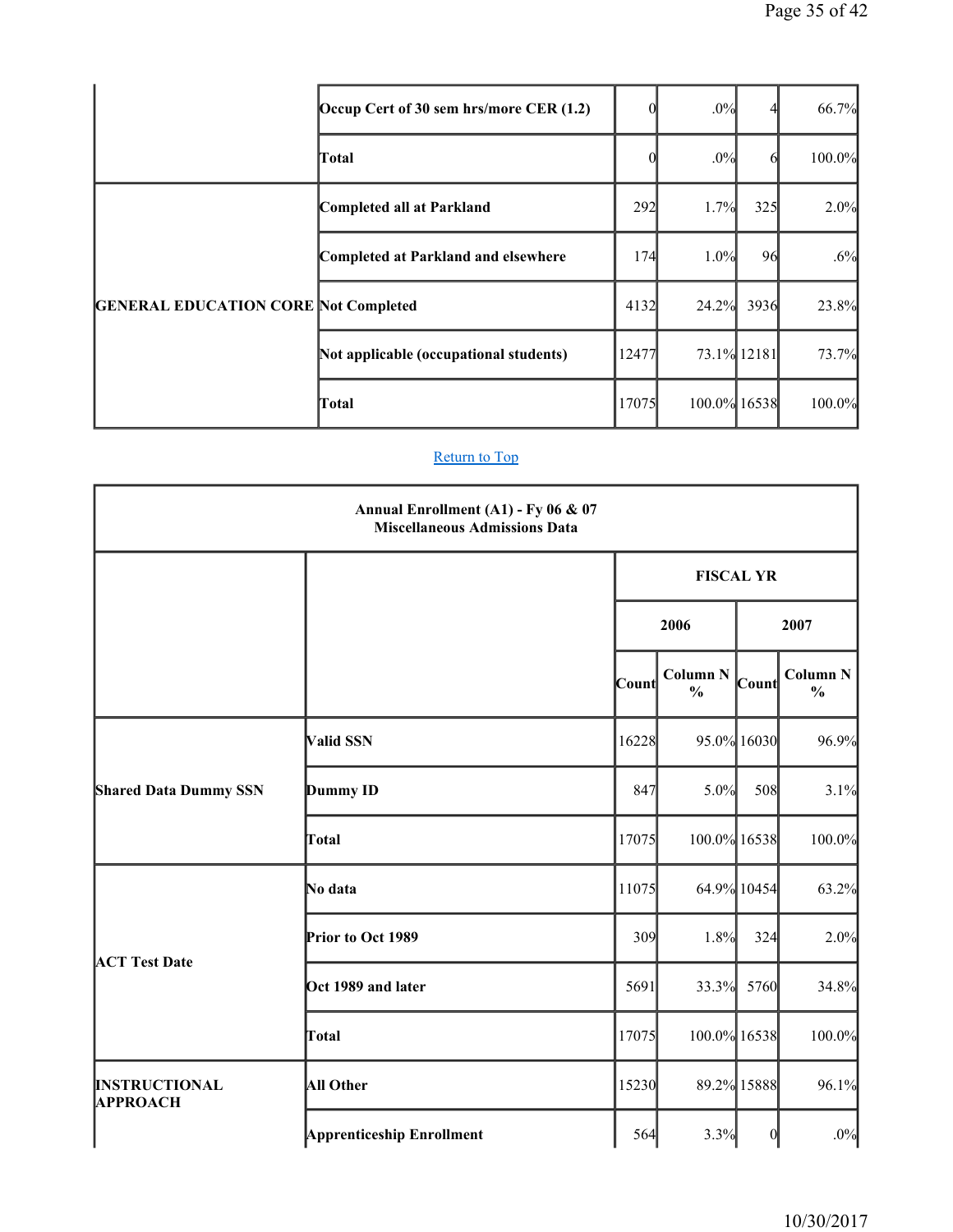|                                    | Tech prep in HS                                             | 880   | 5.2%         | $\vert 0 \vert$ | $.0\%$ |
|------------------------------------|-------------------------------------------------------------|-------|--------------|-----------------|--------|
|                                    | Apprentice and Tech prep in HS                              | 39    | .2%          | 543             | 3.3%   |
|                                    | <b>Current Tech Prep</b>                                    | 362   | 2.1%         | 107             | .6%    |
|                                    | Total                                                       | 17075 | 100.0% 16538 |                 | 100.0% |
|                                    | <b>All others</b>                                           | 12251 |              | 71.7% 11909     | 72.0%  |
|                                    | First time Freshman - new to higher ed                      | 4212  | 24.7%        | 4112            | 24.9%  |
| <b>Shared Data Enrollment Type</b> | First time transfer - new to Parkland w/ higher<br>ed exp   | 583   | 3.4%         | 517             | 3.1%   |
|                                    | <b>Missing</b>                                              | 29    | .2%          | $\theta$        | $.0\%$ |
|                                    | Total                                                       | 17075 | 100.0% 16538 |                 | 100.0% |
|                                    | Not applicable/Not AA or AS                                 | 12427 |              | 72.8% 12152     | 73.5%  |
| Min Req Status for AA/AS           | Yes, thru high school coursework                            | 11    | $.1\%$       | 15              | $.1\%$ |
|                                    | Yes, thru means other than HS coursework<br>(testing, etc.) | 41    | .2%          | 33              | .2%    |
| <b>Students</b>                    | No, not met all standards                                   | 39    | .2%          | 28              | .2%    |
|                                    | Not eval/data not available                                 | 4557  | 26.7%        | 4310            | 26.1%  |
|                                    | Total                                                       | 17075 | 100.0% 16538 |                 | 100.0% |
|                                    | <b>Not AA/AS Student</b>                                    | 17025 |              | 99.7% 16490     | 99.7%  |
|                                    | Summer                                                      | 8     | $.0\%$       | 7               | $.0\%$ |
| Term Min Req Met                   | Fall                                                        | 32    | .2%          | 31              | .2%    |
|                                    | Spring                                                      | 10    | .1%          | 10              | $.1\%$ |
|                                    | Total                                                       | 17075 | 100.0% 16538 |                 | 100.0% |
| <b>FY Min Req Met</b>              | <b>Requirements Not Met</b>                                 | 17025 |              | 99.7% 16491     | 99.7%  |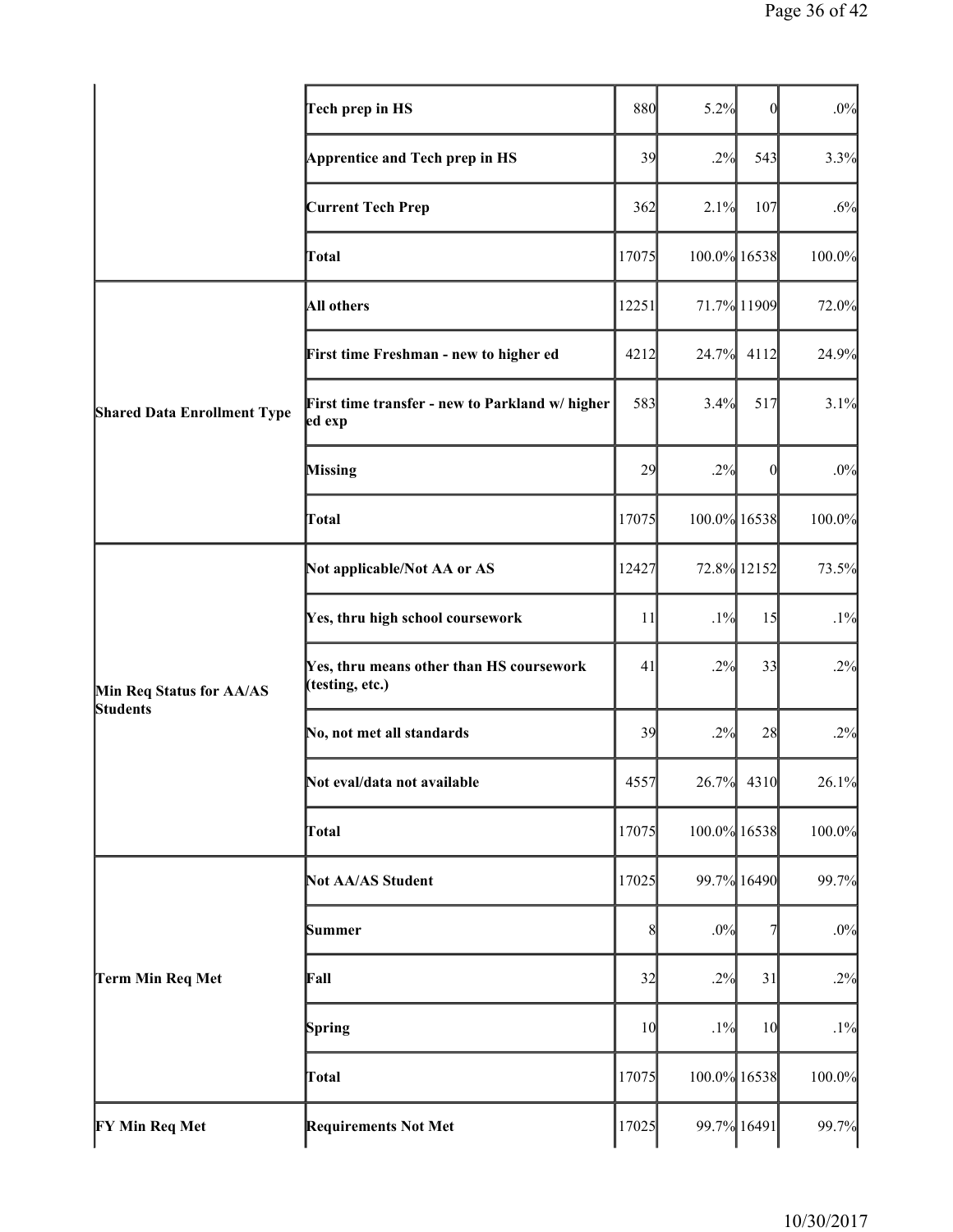|                                     | 94                                | 7     | $.0\%$       | 10          | $.1\%$ |
|-------------------------------------|-----------------------------------|-------|--------------|-------------|--------|
|                                     | 95                                | 9     | $.1\%$       | 6           | $.0\%$ |
|                                     | 96                                | 6     | $.0\%$       | 9           | $.1\%$ |
|                                     | 97                                | 8     | $.0\%$       | 5           | $.0\%$ |
|                                     | 98                                | 10    | $.1\%$       | 11          | $.1\%$ |
|                                     | 99                                | 10    | $.1\%$       | 6           | .0%    |
|                                     | Total                             | 17075 | 100.0% 16538 |             | 100.0% |
|                                     | No                                | 15241 |              | 89.3% 15124 | 91.4%  |
| <b>Transfer Plans</b>               | Yes- to a 4-yr college/university | 1834  | 10.7%        | 1414        | 8.6%   |
|                                     | Total                             | 17075 | 100.0% 16538 |             | 100.0% |
|                                     | No                                | 12119 | 71.0% 12551  |             | 75.9%  |
| <b>Signed Declaration of Intent</b> | Yes                               | 4956  | 29.0%        | 3987        | 24.1%  |
|                                     | Total                             | 17075 | 100.0% 16538 |             | 100.0% |

| Annual Enrollment (A1) - FY 06 & 07<br><b>Credit Hours Attempted and Earned</b> |         |                  |                   |  |  |
|---------------------------------------------------------------------------------|---------|------------------|-------------------|--|--|
|                                                                                 |         | <b>FISCAL YR</b> |                   |  |  |
|                                                                                 |         | 2006             | 2007              |  |  |
| <b>Summer Credit Hours Attempted</b>                                            | Mean    | 1.50             | 1.55              |  |  |
|                                                                                 | Median  | .00              | .00               |  |  |
|                                                                                 | Sum     |                  | 25672.50 25653.00 |  |  |
|                                                                                 | Minimum | .00              | .00               |  |  |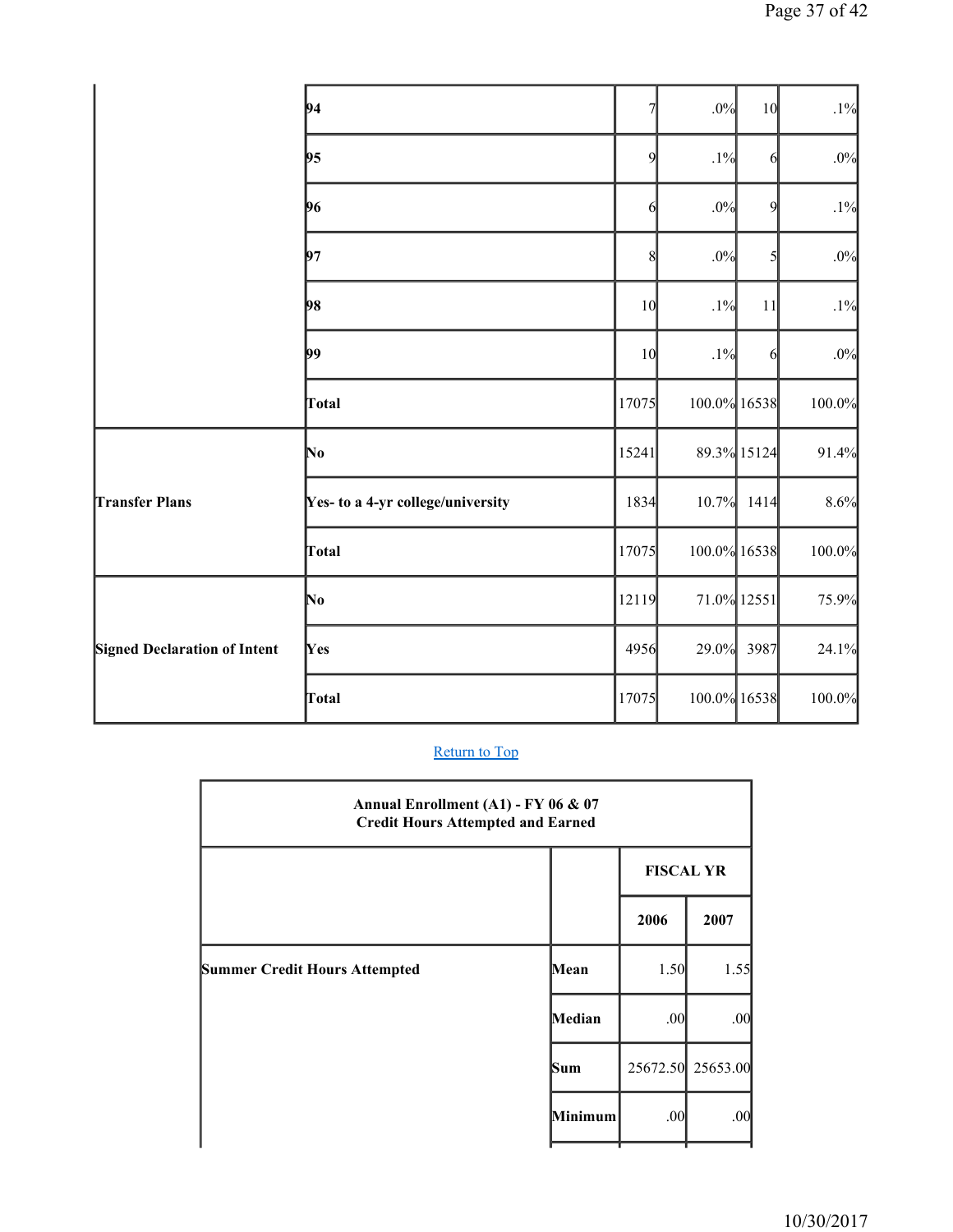|                                      | Maximum | 17.00    | 18.00    |
|--------------------------------------|---------|----------|----------|
|                                      | Mean    | 1.26     | 1.34     |
|                                      | Median  | .00      | .00      |
| <b>Summer Credit Hours Earned</b>    | Sum     | 21585.50 | 22157.00 |
|                                      | Minimum | .00      | .00      |
|                                      | Maximum | 16.00    | 18.00    |
|                                      | Mean    | 5.48     | 5.47     |
|                                      | Median  | 3.00     | 3.00     |
| <b>Fall Credit Hours Attempted</b>   | Sum     | 93564.00 | 90398.00 |
|                                      | Minimum | .00      | .00      |
|                                      | Maximum | 24.00    | 26.00    |
|                                      | Mean    | 4.15     | 4.22     |
|                                      | Median  | 2.00     | 2.00     |
| <b>Fall Credit Hours Earned</b>      | Sum     | 70792.00 | 69763.00 |
|                                      | Minimum | .00      | .00      |
|                                      | Maximum | 23.00    | 26.00    |
|                                      | Mean    | 5.18     | 5.20     |
|                                      | Median  | 3.00     | 3.00     |
| <b>Spring Credit Hours Attempted</b> | Sum     | 88470.00 | 85971.00 |
|                                      | Minimum | .00      | .00      |
|                                      | Maximum | 25.00    | 26.00    |
| <b>Spring Credit Hours Earned</b>    | Mean    | 3.90     | 3.96     |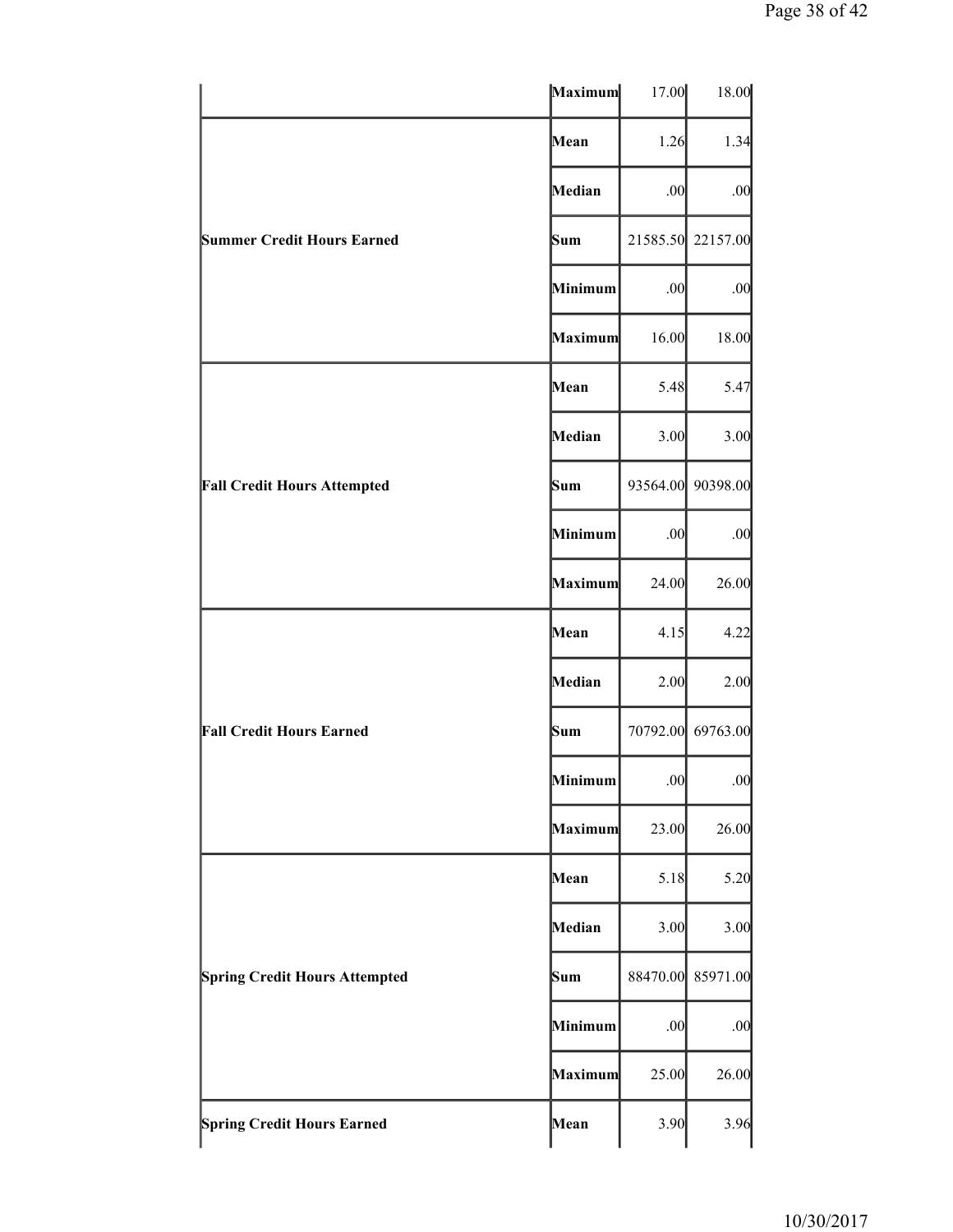|                                             | Median  | 1.00      | 1.00              |
|---------------------------------------------|---------|-----------|-------------------|
|                                             | Sum     |           | 66589.50 65439.00 |
|                                             | Minimum | .00       | .00               |
|                                             | Maximum | 21.00     | 25.00             |
|                                             | Mean    | 12.16     |                   |
|                                             | Median  | 8.00      |                   |
| <b>Total Credit Hours Attempted</b>         | Sum     | 207706.50 |                   |
|                                             | Minimum | .00       |                   |
|                                             | Maximum | 53.00     |                   |
|                                             | Mean    | 9.31      |                   |
|                                             | Median  | 6.00      |                   |
| <b>Total Credit Hours Earned</b>            | Sum     | 158967.00 |                   |
|                                             | Minimum | .00       |                   |
|                                             | Maximum | 53.00     |                   |
|                                             | Mean    | 1.33      | 1.39              |
|                                             | Median  | .00       | .00               |
| <b>Shared Summer Credit Hours Attempted</b> | Sum     |           | 22785.00 22953.00 |
|                                             | Minimum | .00       | .00               |
|                                             | Maximum | 17.00     | 18.00             |
| <b>Shared Summer Credit Hours Earned</b>    | Mean    | 1.16      | 1.20              |
|                                             | Median  | .00       | .00               |
|                                             |         |           |                   |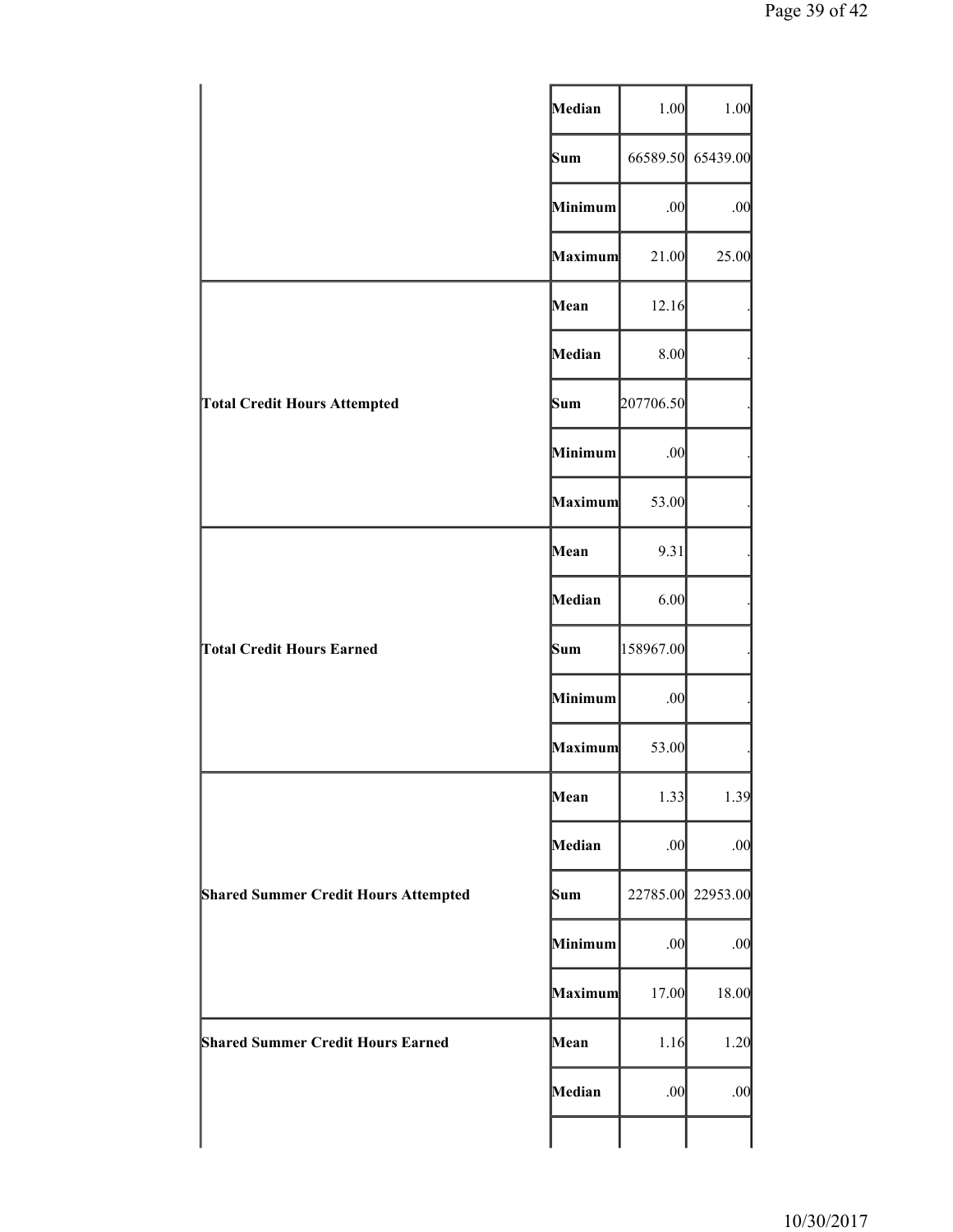|                                             | Sum     |          | 19770.00 19913.00 |
|---------------------------------------------|---------|----------|-------------------|
|                                             | Minimum | .00      | .00               |
|                                             | Maximum | 15.00    | 18.00             |
|                                             | Mean    | 4.56     | 4.56              |
|                                             | Median  | 3.00     | 3.00              |
| <b>Shared Fall Credit Hours Attempted</b>   | Sum     | 77872.00 | 75435.00          |
|                                             | Minimum | .00      | .00               |
|                                             | Maximum | 24.00    | 26.00             |
|                                             | Mean    | 3.52     | 3.57              |
|                                             | Median  | .00      | .00               |
| <b>Shared Fall Credit Hours Earned</b>      | Sum     | 60068.00 | 59029.00          |
|                                             | Minimum | .00      | .00               |
|                                             | Maximum | 23.00    | 26.00             |
|                                             | Mean    | 4.49     | 4.51              |
|                                             | Median  | 2.00     | 3.00              |
| <b>Shared Spring Credit Hours Attempted</b> | Sum     | 76664.50 | 74530.00          |
|                                             | Minimum | .00      | .00               |
|                                             | Maximum | 23.00    | 26.00             |
| <b>Shared Spring Credit Hours Earned</b>    | Mean    | 3.46     | 3.47              |
|                                             | Median  | .00      | .00               |
|                                             | Sum     | 59137.00 | 57420.00          |
|                                             | Minimum | .00      | .00               |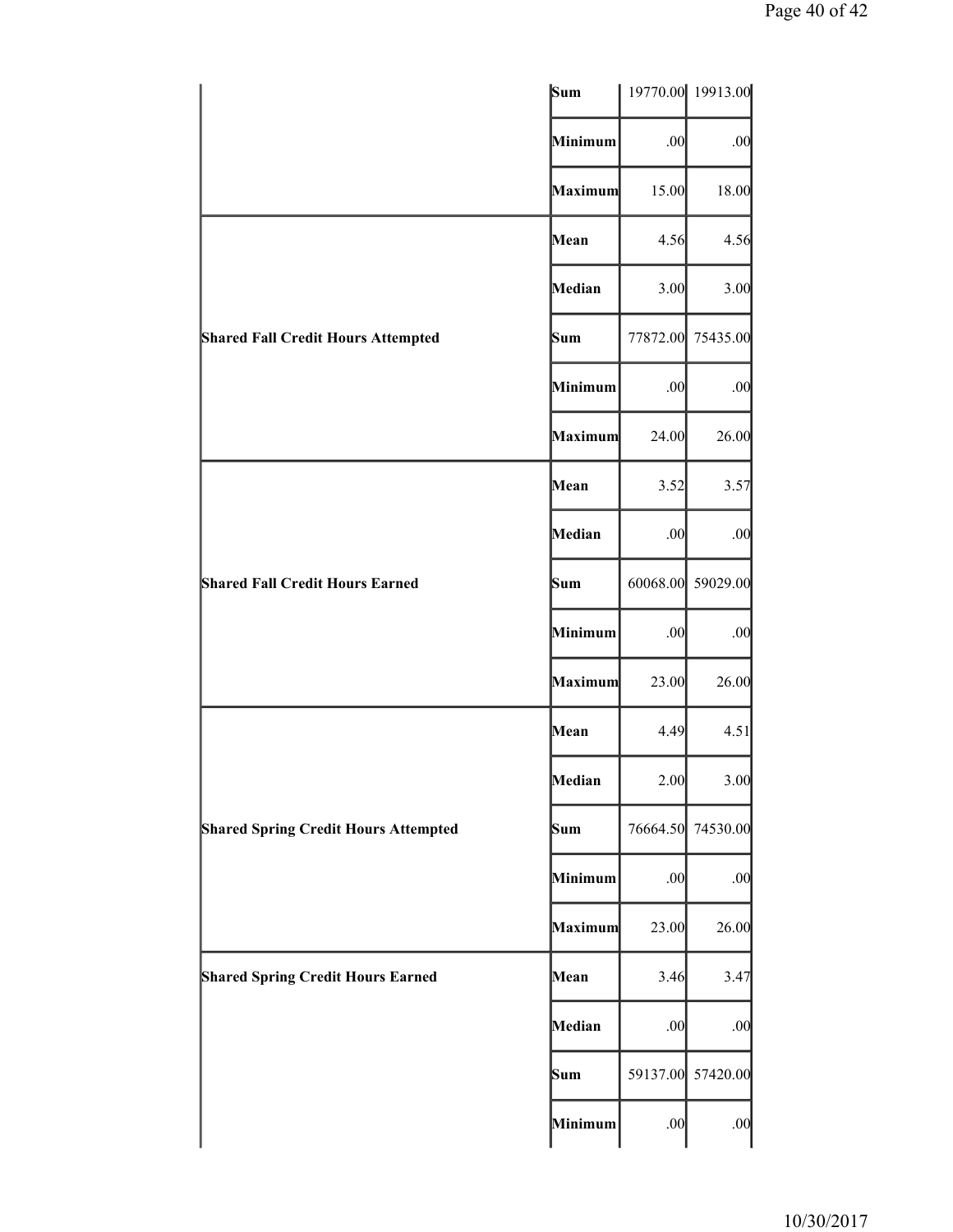|                                                  | Maximum | 21.00   | 25.00              |
|--------------------------------------------------|---------|---------|--------------------|
|                                                  | Mean    | .32     | .31                |
|                                                  | Median  | .00     | .00                |
| <b>Shared Data Enrollment Type</b>               | Sum     | 5465.00 | 5146.00            |
|                                                  | Minimum | .00     | .00                |
|                                                  | Maximum | 3.00    | 2.00               |
|                                                  | Mean    | 31.85   | 32.27              |
|                                                  | Median  | 16.00   | 16.00              |
| Shared CUM Credit Hours Earned (ALL SOURCES) Sum |         |         | 543765.55533703.70 |
|                                                  | Minimum | .00     | .00                |
|                                                  | Maximum | 404.34  | 377.33             |
|                                                  | Mean    | 31.90   | 32.32              |
|                                                  | Median  | 16.00   | 16.00              |
| <b>Shared Data Cum Col Lev CH/All Sources</b>    | Sum     |         | 543765.55533703.70 |
|                                                  | Minimum | .00     | .00                |
|                                                  | Maximum | 404.34  | 377.33             |
|                                                  | Mean    | 23.31   | 24.03              |
|                                                  | Median  | 12.00   | 12.00              |
| <b>Cum College-Level Credit Hours</b>            | Sum     |         | 397380.03397366.30 |
|                                                  | Minimum | .00     | .00                |
|                                                  | Maximum | 210.74  | 197.00             |
|                                                  |         |         |                    |